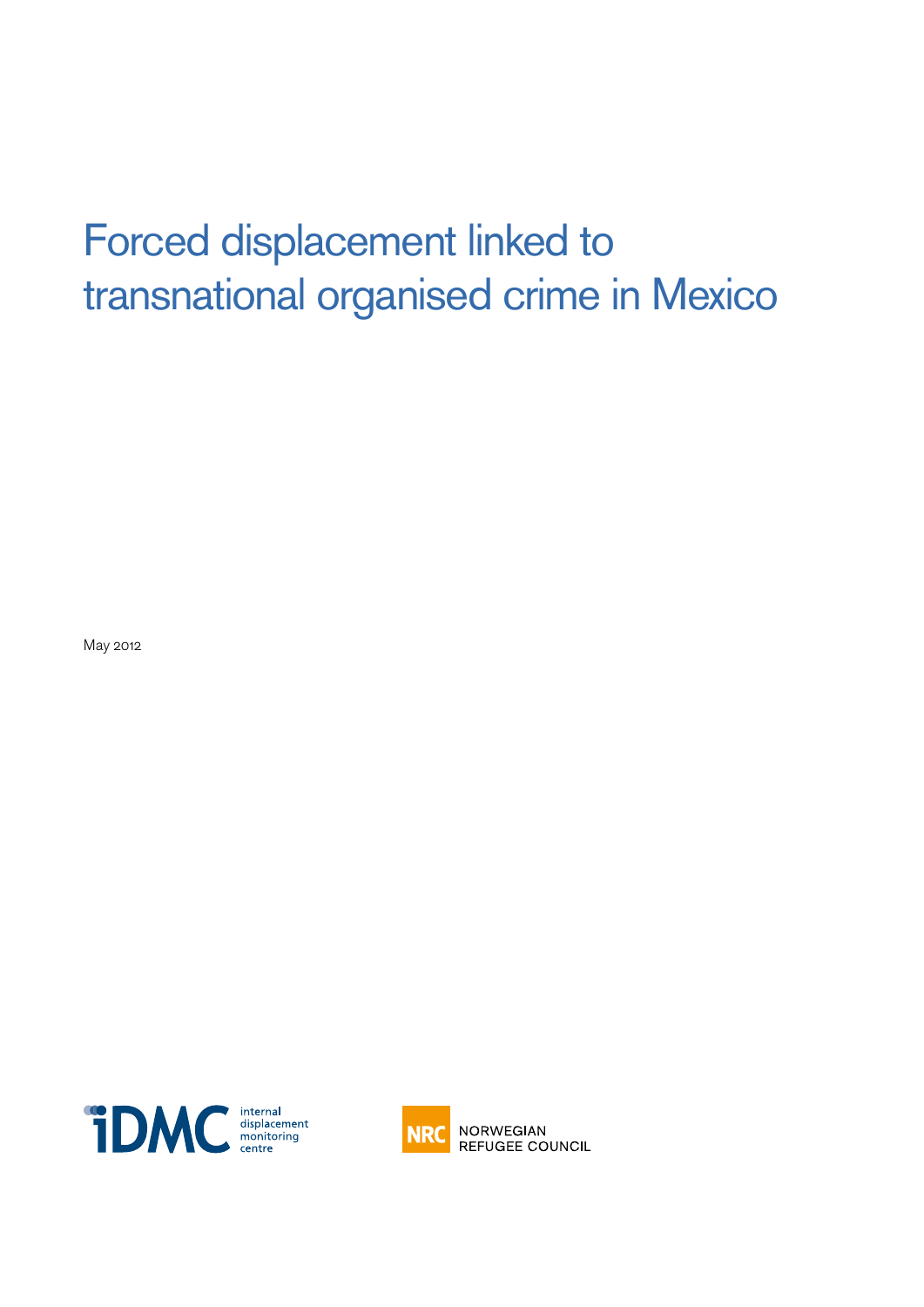## Table of contents

[Acknowledgements . . . . . . . . . . . . . . . . . . . . . . . . . . . . . . . . . . . . . . . . . . . . . . . . . . . . . . . . . . . . . . . . . . . . . . . . . . . . . 28](#page-27-0)

Annex I: Statistical correlations

Annex II: Tables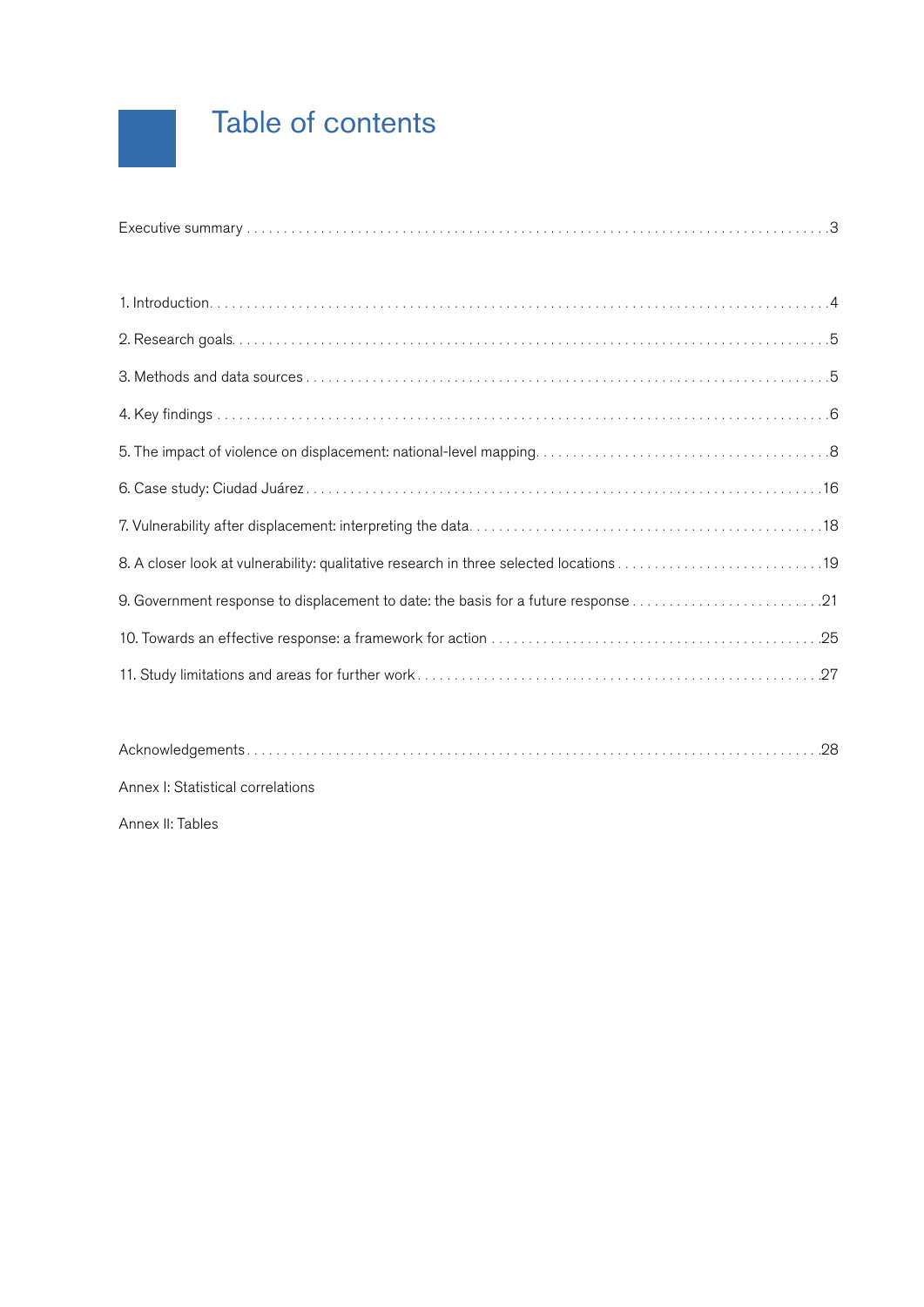### <span id="page-2-0"></span>Executive summary

Drug cartel violence in Mexico has increased dramatically since 2007, when the new government of President Felipe Calderón identified insecurity as a key problem and began deploying the military to fight the cartels in key locations. According to various analysts the strategy has backfired, stirring up a hornet's nest by disturbing existing arrangements between the cartels, and sparking wars both within and between them.

The impact of the violence has been enormous. Government figures put the number of people killed since the launch of the security strategy at 47,000, with more than 15,000 losing their lives in 2010 and 12,900 in the first nine months of 2011. The media have repeatedly put the death toll at 50,000, and many have referred to the violence as an insurgency or armed conflict. It is clear, however, that the cartels do not have a political agenda or ideology, and such references have prompted angry responses from the Mexican government. Whether the violence can be defined as an internal armed conflict under international humanitarian law or not, its effects on the civilian population have been significant and the response inadequate.

One impact has been forced migration, both internal and cross-border. Because of available resources and timeframe this study focuses exclusively on the former. Civil society organisations, academic institutions and the media have increasingly documented cases and patterns of forced internal displacement caused by drug cartel violence. That said, aside from two cases of mass displacement - in Tamaulipas in 2010 and in Michoacán in 2011 - most people have fled individually, and as a result information is scattered.

This study aims to fill that information gap. Firstly, it documents an empirical link between drug cartel violence and forced displacement at the national level, distinguishing it from economic migration and where possible identifying patterns of displacement. Secondly, it identifies and describes the vulnerabilities of those affected, focusing on access to the basic necessities of life and livelihood opportunities in places of displacement, and housing, land and property rights. Thirdly, it maps government responses at both the federal and state level.

Using a variety of quantitative and qualitative methods, and a range of sources including the latest national census, survey data and information gathered through interviews, it found strong evidence that drug cartel violence is causing forced displacement in the worst-affected states

of Baja California, Chihuahua, Coahuila, Durango, Guerrero, Michoacán, Nuevo León, San Luis Potosí, Sinaloa, Sonora, Tamaulipas y Veracruz. Together these states account for only 38 per cent of Mexico's population, but 68 per cent of homicides.

Initially, the statistical data showed a relation of association but not of causation between violence and migration, and when disaggregated to the municipal level the association became stronger. In the 104 municipalities with the highest levels of violence included in the analysis, the rate of displacement was 15 times higher than in municipalities without high levels of violence. When the effect of other drivers of migration including economic and demographic conditions and urbanisation were accounted for using statistical tools, the number of people leaving violent municipalities was 4.5 higher than those leaving non-violent municipalities.

In other words, the analysis established a relation of causation between violence and migration. It provided evidence that forced displacement is taking place and estimated its overall net effect. It was not possible, however, to determine the number of people who have fled their homes because of the violence.

The data also revealed broad patterns of displacement by identifying the most violent states and municipalities where rates of population loss were high, and common municipalities of destination for people fleeing violence.

The findings confirmed a pattern identified by a case study carried out in Ciudad Juárez, a city on the US border in the state of Chihuahua that has been an epicentre of violence. By means of a survey, the study showed that violence had caused displacement and estimated that around 24,000 people had been displaced in 2011. It also revealed that the majority of those fleeing took refuge within Chihuahua, and beyond in Durango, Coahuila, and Veracruz.

Once the research had established a) a relation of association between violence and migration in the 12 states of the study, b) a relation of causation between violence and migration in the most violent municipalities, c) broad patterns of displacement for the entire study area and d) detailed patterns and scale of displacement in a key location, it set out to gather information on the vulnerability of internally displaced people (IDPs).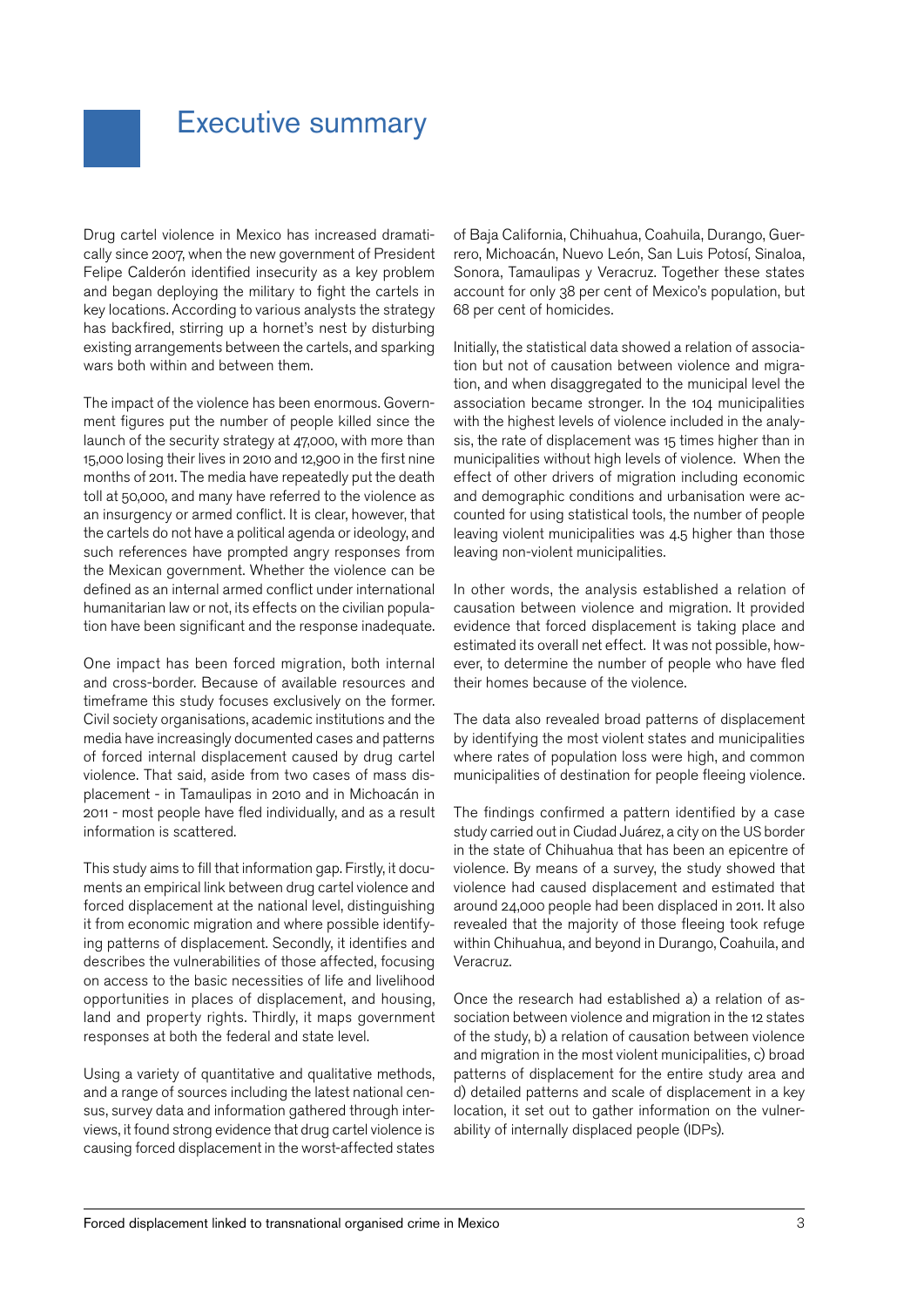<span id="page-3-0"></span>It found that people who move from violent to non-violent **Introduction** municipalities – that is, people who presumably flee violence and are therefore IDPs rather than migrants - have less access to livelihood opportunities, education and housing than the local population. The Ciudad Juárez survey showed that IDPs from the city also have protection needs related to the property they leave behind.

In-depth interviews in three localities revealed that IDPs face difficulties in finding enough work and in exercising their housing and property rights. Most interviewees said they were employed in the informal labour market, barely earned the minimum wage and needed to work more hours to meet their basic needs. They said that where possible they had sold or rented their property, and if not they had abandoned it - in which case the authorities offered no specific support to protect their rights - and that upon arrival in their places of refuge they had been housed by family members, where they experienced overcrowding and inadequate living conditions.

Their situation in terms of access to health care and education was more encouraging. Most interviewees said their children had been enrolled in school, and that medical care - albeit not always timely - was available at local health centres.

The government's response to displacement caused by drug cartel violence has been limited. In the two cases of mass displacement in Tamaulipas and Michoacán, and in the case of displacements to Veracruz, local authorities have provided some support. At the federal level, however, the government has not acknowledged that displacement is taking place and has either ignored or played down information about it.

Both executive and legislative bodies have tried in the past to set up a framework for IDPs' protection, but these efforts were in response to displacement caused by the Zapatista uprising in Chiapas and not the more recent phenomenon of drug cartel violence. The state of Chiapas adopted a law on internal displacement in February 2012 which incorporates the definition of displacement included in the Guiding Principles, and includes various norms ranging from prevention to humanitarian assistance.

Within the federal administration, the agencies responsible for coordinating a response to displacement are the Ministry of Interior and the National Population Council. The recently-created Office for the Victims of Crime (Províctima) is mandated to document displacement and help IDPs access services provided by other government agencies.



Drug cartel violence in Mexico has increased dramatically since 2007. Government figures put the number of people killed since then at 47,000, with 15,000 lives lost in 2010 alone and 12,900 in the first nine months of 2011. The violence has been most prevalent in the northern states of Tamaulipas, Chihuahua, Nuevo León and Durango, but it has also taken place in other areas where the cartels operate, including Baja California, Coahuila, Guerrero, Michoacán, San Luis Potosí, Sinaloa, Sonora and Veracruz. There are also widespread reports of journalists, politicians and human rights activists being harassed, persecuted or killed, and of some 25 assassinations of small town mayors between 2008 and 2011.<sup>1</sup>

Forced displacement has been an unseen and undocumented outcome of this violence. No government institution has systematically tracked the extent of the phenomenon. Academic institutions, particularly in Ciudad Juárez, have conducted studies which show that up to 230,000 people have fled the area because of the violence since 2007, roughly half of whom remain displaced within the country.

By November 2011, 25 mayors had been killed:(4 in Michoacán, 1 in Zacatecas, 4 in Oaxaca, 4 in Durango, 2 in Guerrero, 1 in Estado de México, 2 in Nuevo León, 1 in San Luis Potosí, 1 in Tamaulipas, 3 in Chihuahua, 1 in Morelos, and 1 in Coahuila). For list, names and counties of jurisdiction see: www.terra.com.mx/noticias/ articulo/965621/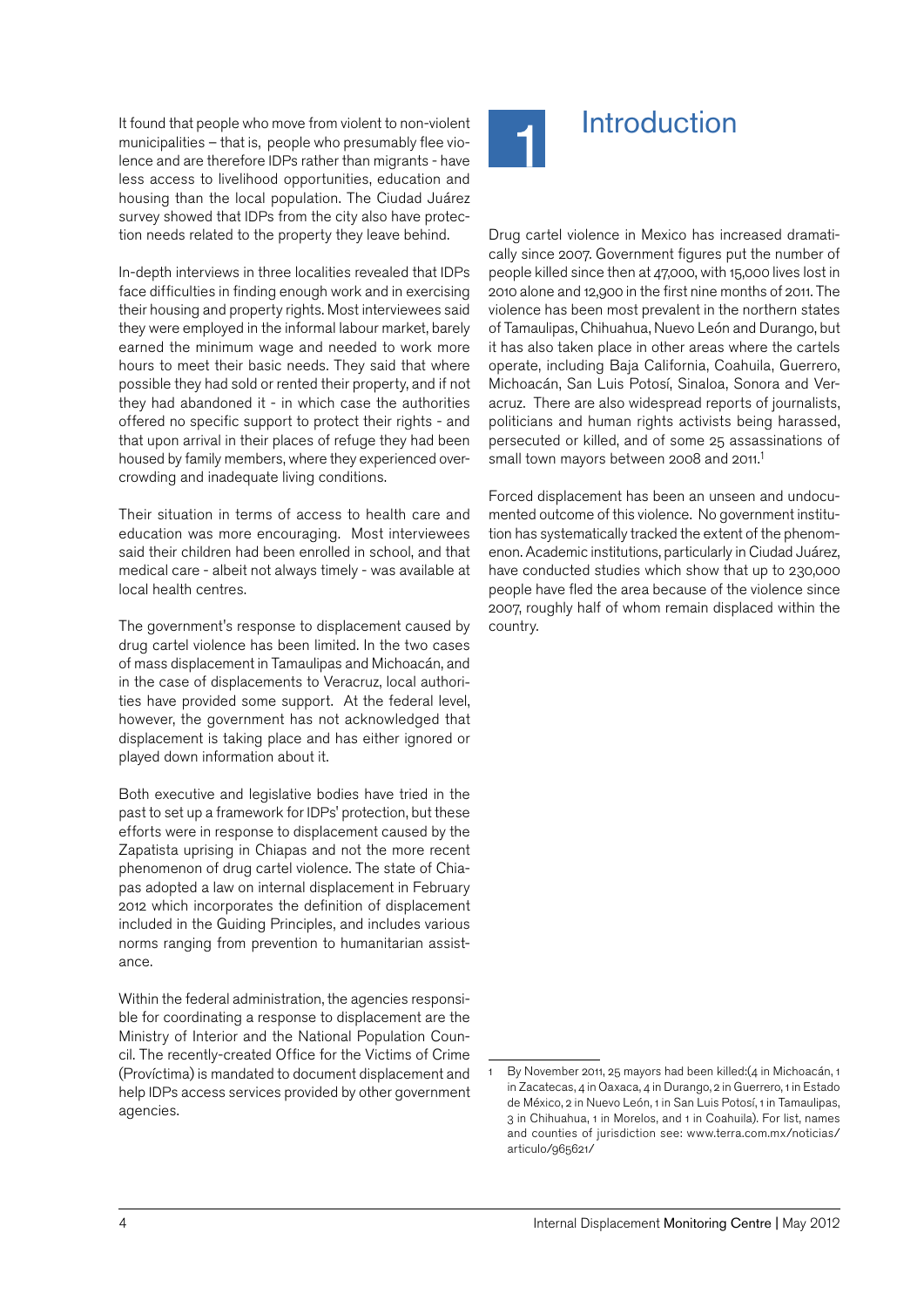<span id="page-4-0"></span>



## Methods and data sources

The research project had four main goals:

- a) To determine whether there was an empirical link between drug cartel violence and forced displacement, and if so to describe the patterns of displacement. Given that forced displacement happens alongside flows of economic and other migration, the research sought to distinguish between the various phenomena as much as possible.
- b) To identify and describe the vulnerabilities of those displaced by drug cartel violence, focusing on access to the basic necessities of life, livelihood opportunities in places of displacement and housing, land and property rights.
- c) To identify and map existing government responses at the federal level and to identify the institutions which, given their mandates, should work to address internal displacement.
- d) To provide a framework for action that might guide next the steps in setting up a response to internal displacement.

The study used a combination of quantitative and qualitative research methods and data sources to document and describe forced displacement and ensuing protection needs. To establish a link of causation between violence and human migration in affected states and municipalities, on the one hand it used statistics on homicides and violent crimes, and on the other data from the Mexican national census, the results of which were published in 2011. A variety of statistical tools were used in the data analysis, including causal inference, propensity score matching and linear regression modelling.

The vulnerability of internally displaced people (IDPs) was inferred by comparing indicators of their access to health care, education, housing and labour markets in their places of displacement with those of the local population.

To describe the impact of violence on displacement in more detail, a case study of one key location, Ciudad Juárez in Chihuahua state, was carried out. A probability, multi-stage, stratified survey was conducted among 1,874 respondents in the city and its surroundings, providing results with a 95 per cent confidence margin and 0.5 per cent p and q values.

To gather qualitative information on IDPs' vulnerabilities and protection needs, face-to-face, in-depth interviews were carried out in three localities. The sample for the interviews was a non-probability sample; interviewees were identified through local contacts and then through snowball sampling.

Finally, a variety of policies and laws were examined to identify and describe the Mexican state's response to displacement caused by drug cartel violence. Face-to-face interviews were conducted with various state officials, civil society organisations and academics.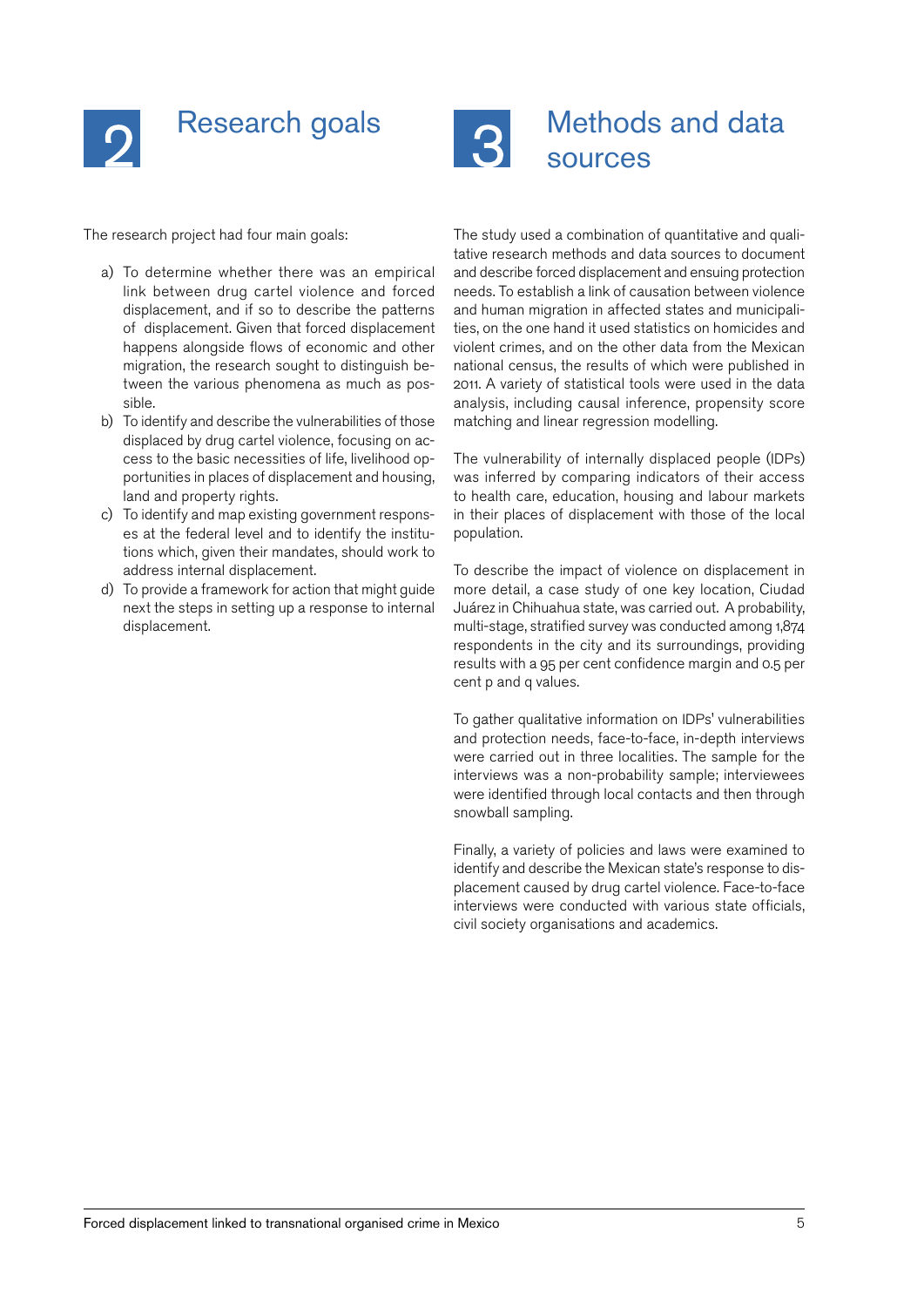<span id="page-5-0"></span>

## Key findings

- 1. In 2010, 68 per cent of the country's homicides were committed within the 12 states this study focused on - Baja California, Chihuahua, Coahuila, Durango, Guerrero, Michoacán, Nuevo León, San Luis Potosí, Sinaloa, Sonora, Tamaulipas and Veracruz – which together account for only 38 per cent of the population. The study concentrated on these states as they have high levels of violence.
- 2. Of the 12 states, eight have a net migration rate of zero or a negative figure, meaning their population is in decline as emigration outstrips immigration. Greater Mexico City, the *Distrito Federal*, was found to be losing the highest percentage of its population, which has been the case for roughly two decades because of socio-economic factors and population redistribution. The next four states in terms of percentage of population lost are all on the list of those experiencing the worst violence: Guerrero, Sinaloa, Chihuahua and Durango.
- 3. In the 12 states covered, an association was found between violence - defined for this study as homicides, threats, extortion and a general atmosphere of violence - and a net migration rate. This was the first indication that the significant population loss taking place might be connected to violence perpetrated by organised crime groups.
- 4. This relationship of association, together with the fact that many of those who relocate do so within the same state so as not to lose their support networks, made it clear that the situation required analysis at a more local, i.e municipal level.
- 5. Within the 12 states, violence was found to be concentrated in a relatively small number of municipalities. The municipalities of Ciudad Juárez, Tijuana, Chihuahua, Culiacán and Acapulco have the highest number of reported homicides in Mexico. Together they account for 29 per cent of the country's homicides.
- 6. The study analysed the 104 municipalities with the highest rates of violence. Results showed the proportion of emigrants from these municipalities to be 15 times that of municipalities with less violence. It was possible, however, that a large part of this difference was the result of other factors in the most violent municipalities, where socio-economics, demographics and urbanisation increase the likelihood of emigra-

tion. This showed the need to control for the effects of these factors in order to isolate and measure the effect of violence alone.

- 7. Once the effect of socio-economic conditions normally associated with internal migration in Mexico was controlled for, violence related to organised crime was found to be associated with ongoing emigration from the most violent municipalities regardless of their economic situation. The proportion of emigrants from the most violent municipalities was found to be 4.5 times higher than in municipalities with similar conditions but with lower levels of violence. This difference represents the net effect of violence related to organised crime on migration.
- 8. The analysis provided statistical evidence that violence causes forced displacement in the worst-affected municipalities.
- 9. In terms of displacement patterns, much of the migration is taking place within rather than between states.
- 10. Of the most violent municipalities included in the study, roughly 70 per cent have lost population. These constitute the main areas of expulsion and should be the focus of further research and response. The municipalities with the highest rates of violence are Tijuana (Baja California), Chihuahua (Chihuahua), Juárez (Chihuahua), Monterrey (Nuevo León) and Culiacán (Sinaloa), and these all have net migration rates. The most popular municipalities of destination for people leaving the three most violent municipalities (Tijuana, Chihuahua, and Juárez) are Matamoros (Tamaulipas), Tepic (Nayarit), and Alvaro Obregón (Distrito Federal) respectively. These municipalities too should be the focus of further research.
- 11. The data and analysis found no significant link at the national level between the presence of violence and the thousands of empty homes identified in various states across the country, which might have indicated that those fleeing were abandoning their property regardless of the economic loss. Rather, demographic and socio-economic factors such as the oversupply of housing in some areas are most likely behind the number of empty homes.
- 12. The Ciudad Juárez case study found that 24,416 people left the city in 2011 because of violence. Of them,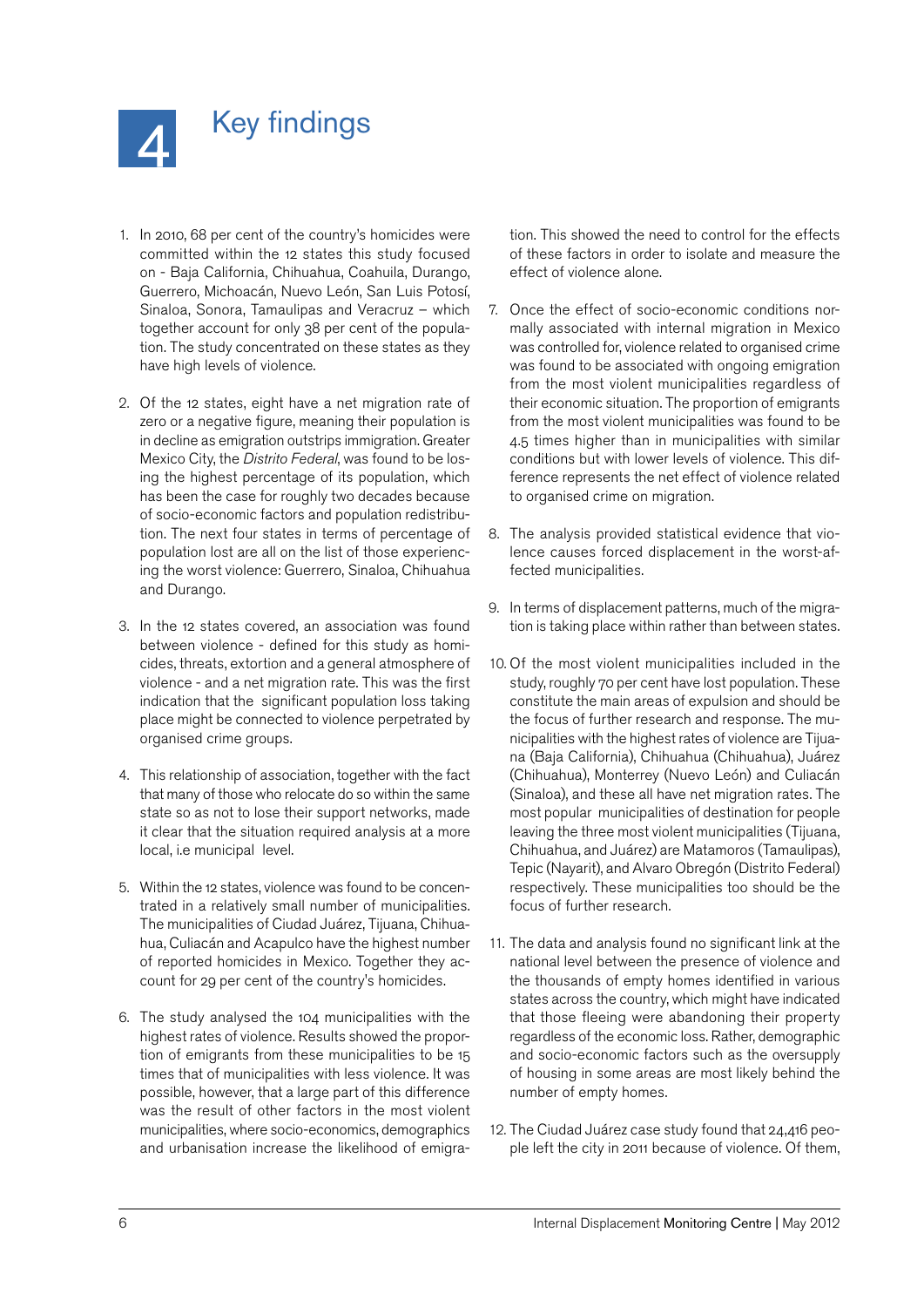50 per cent moved to the United States, with 18 per cent settling in El Paso, Texas. Of those who fled within Mexico, 9.6 per cent moved to Durango, 9.4 per cent to Coahuila and nine per cent to Veracruz. These findings support data gathered between 2007 and 2009.

- 13. The main causes of displacement from Juárez in 2011 were the climate of violence and insecurity (26 per cent) and extortion (24 per cent). The survey also found that 80.2 per cent of those who left the city had a job. This supports the hypothesis that violence and insecurity rather than economic concerns are causing displacement from Juárez.
- 14. The survey revealed that 72 per cent of IDPs left behind some type of property in Juárez, with a house or residence being the most common (64.7 per cent). Almost a third (32.3 per cent) of those who fled in 2011 abandoned their property as opposed to selling it, leaving it in someone's care or giving it away.
- 15. After establishing a) the relationship of association between violence and displacement in the 12 states, b) the relationship of causation between violence and migration, and the net effect of violence on displacement in the most violent municipalities, and c) the patterns and scale of displacement in Ciudad Juárez, census data was interpreted to distil information on IDPs' vulnerability in terms of access to health care, education, housing and labour markets. It became clear that migrants were worse off than local residents in terms of access to education and home ownership. The comparison did not, however, distinguish between economic migrants and IDPs.
- 16. To determine whether those who moved to a new area because of violence faced specific vulnerabilities, the same indicators were examined for emigrants from the three municipalities with the highest number of homicides to the three most popular municipalities of destination. This was done on the assumption that those undertaking such displacement did so in order to escape violence. In other words, they were very likely to be IDPs. The analysis revealed that they faced three major problems compared with the local resident population: less access to the labour market, the difficulty of children and adolescents in accessing and remaining in education, and less access to adequate housing.
- 17. Qualitative research in the states of Durango, Coahuila and Veracruz largely confirmed these findings, showing that IDPs face difficulties in finding employment and exercising their housing and property rights. Most interviewees said they were employed in the

informal labour market, barely earned the minimum wage and needed to work more hours to meet their basic needs. They said that where possible they had sold or rented their property and if not they had abandoned it - in which case the authorities offered no specific support to protect their rights - and that upon arrival in their places of refuge they had been housed by family members, where they experienced overcrowding and inadequate living conditions. Contrary to the census data, interviewees said they generally did not face obstacles in registering their children at school.

- 18. The federal government has to date undertaken a number initiatives in response to displacement caused by drug cartel violence, but in the absence of an IDP law or policy, there has been no coordination or harmonisation across agencies. Various legislative proposals have failed for reasons including a lack of political agreement and technical arguments over the definition of terms and responsibilities in addressing the issue.
- 19. Local authorities have provided support to those fleeing violence, particularly in cases of mass displacement, and in the case of people going to Veracruz from the Juárez area. The recent adoption in Chiapas of a law on internal displacement is encouraging, but this was driven by protracted displacement caused by the Zapatista uprising rather than the more recent phenomenon of drug cartel violence.
- 20. The National System for Civil Protection (SINAPROC), which is part of the Ministry of Interior, has played no role in helping those displaced by violence as its current mandate focuses on people affected by natural disasters.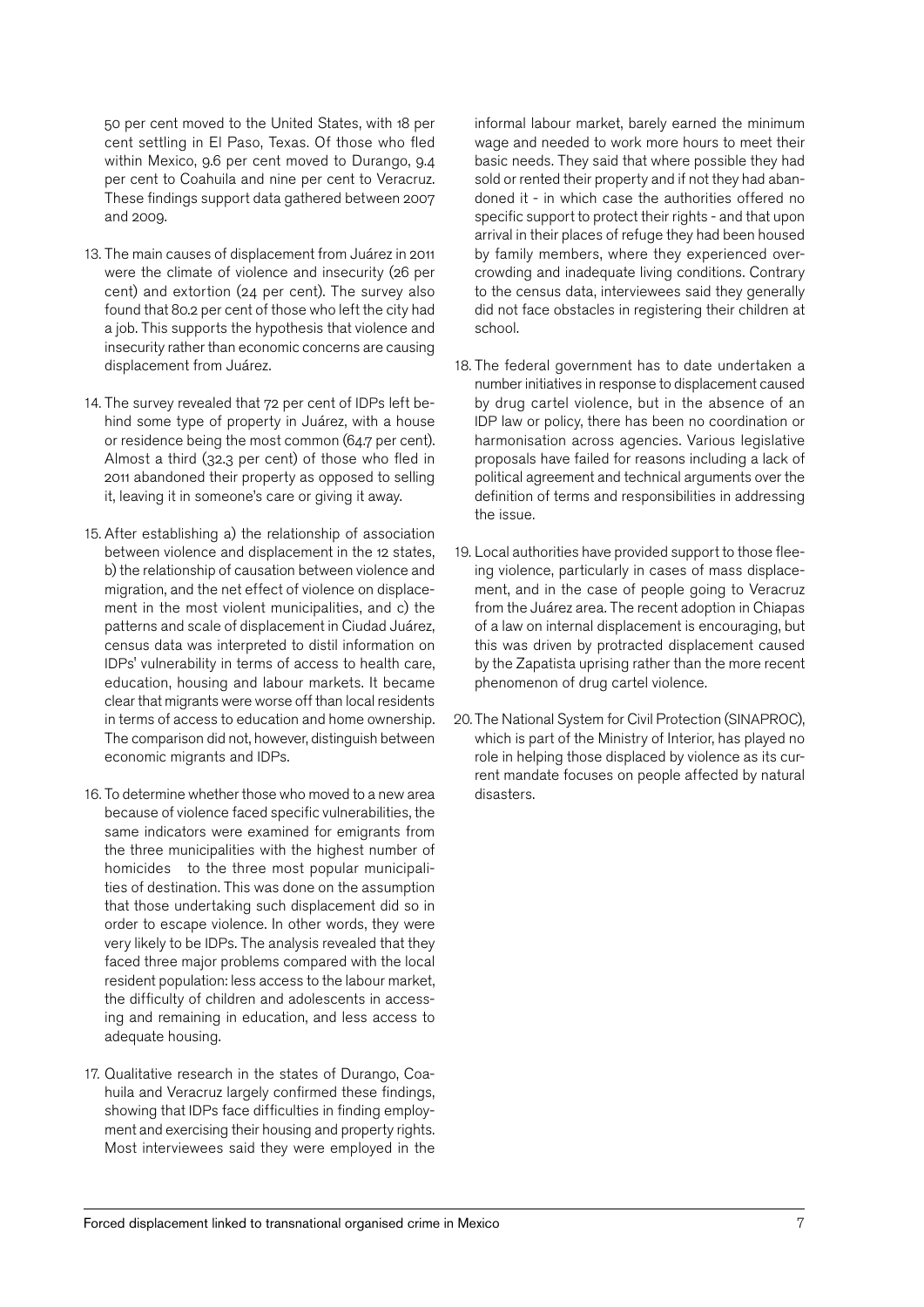<span id="page-7-0"></span>

## The impact of violence on displacement: national-level mapping

To provide a national-level description of the impact of drug cartel violence on forced displacement, an analysis of violence indicators and migration flows was conducted at state and municipal levels in the 12 states covered by study.

As part of this analysis, the total number of homicides reported in each state and municipality were collected and ratios were calculated with respect to national totals. The net migration rate (calculated as the total number of immigrants minus the total number of emigrants) was also estimated for the period of 2005 to 2010, and an indicator of the net migration rate was calculated relative to the state or municipality's total population in 2010 in order to control for the effect of population volume. Finally, correlation coefficients were estimated between the percentage of homicides committed in each municipality and the percentage net migration rate to confirm statistically that a negative relationship exists between the two in which high homicide levels drive people away.

Map 1 illustrates the percentage of homicides committed in each of Mexico's administrative entities. There were 25,757 homicides registered in the country as a whole in 2010, of which 17,633 (or 68 per cent) took place in the 12 states with the most violence (but which account for only 38 per cent of the population).

The state with the highest number of homicides in 2010 was Chihuahua, with 6,421 or an average of 18 a day. Risk was disproportionate throughout the state, even though just two cities - Ciudad Juárez and Chihuahua accounted for 70 per cent of the homicides (see Map 2).

After Chihuahua, the nine most violent states were: Sinaloa (2,397 homicides), Estado de México (2,114), Guerrero (1,567), Baja California (1,525), Durango (1,112), Jalisco (1,081), Distrito Federal (1,078), Tamaulipas (963) and Nuevo León (928). Together these 10 states (including Chihuahua) registered a total of 19,186 homicides, meaning that three quarters of the country's homicides took place in only ten states. As in Chihuahua, there was a significant concentration of homicides in a small number of municipalities in both Baja California and Nuevo León. The majority in Baja California were committed in Tijuana, while in Nuevo León 344 of the state's 928 homicides took place in Monterrey (the city as opposed to the greater metropolitan area).

In four other states - Coahuila, Michoacán, San Luis Potosí and Veracruz - a total of 1,980 homicides were

reported. This may seem a relatively low figure compared with the ten most violent states, but still represents an average of more than one a day.

In order to determine whether there was a relationship between violence and migration trends in the 12 states, their net migration rate was calculated and then divided by their population in 2010. As illustrated by Map 3, eight states have a net migration rate of zero or a negative figure, which indicates that the population is in decline as emigration outstrips immigration. The state losing the highest percentage of its population is the Federal District, which is an exception with its own migratory patterns. The next four states in terms of percentage population loss (Guerrero, Sinaloa, Chihuahua and Durango) are all on the list of most violent states. Considered together, the 12 most violent states had a negative net migration rate of 55,700 people, and the correlation coefficient between homicides and net migration rate is negative (-0.27). This is evidence that they are experiencing a significant loss of population which may be linked to drug cartel violence.

Given that many of those fleeing violence and insecurity are probably doing so within the same state so as not to lose their support networks, the scale of displacement may be far greater, making it necessary to analyse migration and homicide rates and the connection between them at municipal as well as state level.

Analysis of the proportion of homicides committed in each of the municipalities within the 12 states revealed a highly uneven distribution of violence.

In most states the majority of homicides were concentrated in a small number of municipalities, while others reported far fewer<sup>2</sup>. This discrepancy is more prominent in states with higher homicide numbers. In Baja California the majority of homicides are concentrated in Tijuana, which reported 4.9 per cent of homicides nationwide and 82.4 per cent of those in the state. The other four municipalities in the state only accounted for one per cent of the country's homicides. The situation is similar in Chihuahua, where 75.7 per cent of the state's homicides took place in Ciudad Juárez and Chihuahua city, the two municipalities alone accounting for nearly 20 per cent of homicides nationwide. In Nuevo León, 37 per cent of

<sup>2</sup> The only states where this was not the case are Michoacán, San Luis Potosí, Tamaulipas and Veracruz (see Map 4).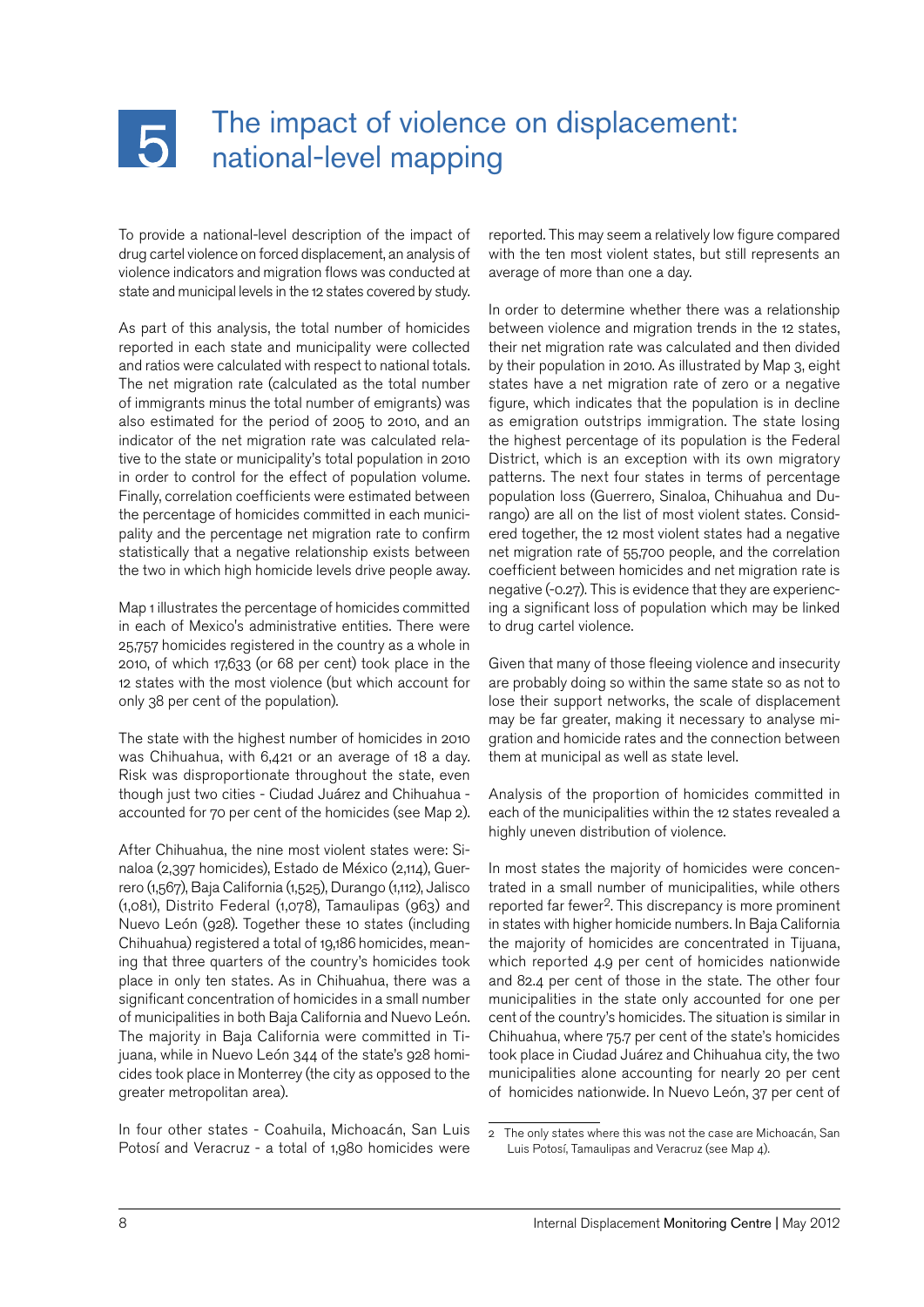

*Map 1. Distribution of homicides at state level, Mexico 2010*

Source: our own calculations based on official homicide figures from the National Institute of Statistics and Geography (INEGI) 2010..





\* The states shown, from left to right and beginning at the top, are: Baja California, Chihuahua, Guerrero, Sinaloa and Nuevo León. Municipalities in this map and maps throughout the document are not labeled as they are used to identify patterns of concentration and dispersion of phenomena.

Source: our own calculations based on official homicide figures from the National Institute of Statistics and Geography (INEGI) 2010.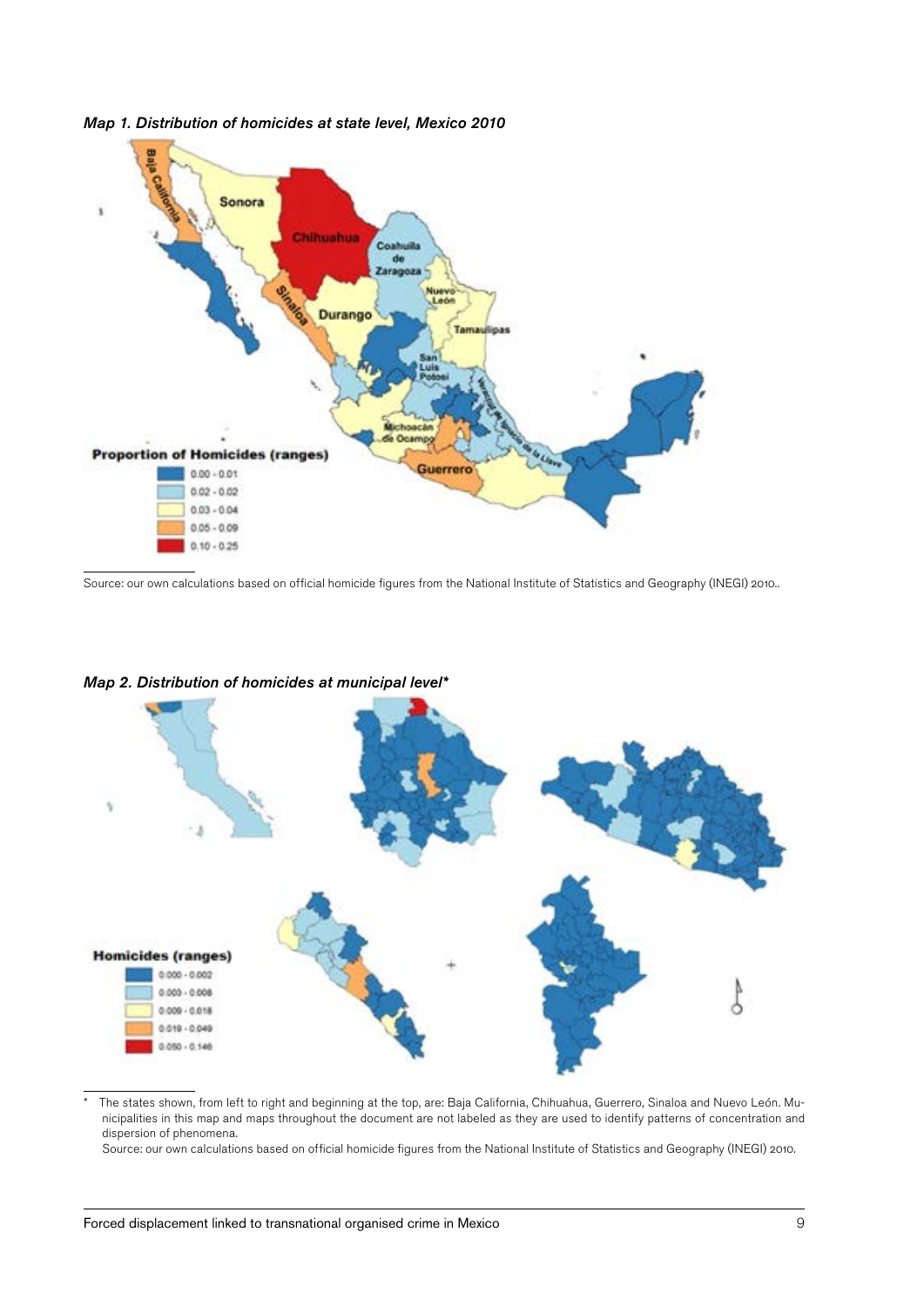the state's homicides were committed in Monterrey; in Sinaloa, just over 60 per cent were committed in Culiacán, Ahome and Mazatlán (see Map 2). The same trends surfaced in Sonora, Durango, Coahuila and Guerrero, where municipalities such as Nogales, Durango, Gómez Palacio, Torreón and Acapulco stand out (see Map 4).

The study focused on a group of municipalities that seemed to have similar security conditions, and included analysis of crimes that might affect people's migration decisions. These types of crime normally cause population movements over and above those taking place for socio-economic reasons. The statistics complement those related to reported homicides and allow for a more comprehensive view of the intensity of violence in the states covered.

In recent years, the media as well as federal and local authorities have reported on the diversification of the drug cartels' criminal activities. Kidnappings, extortion, abductions, theft and other crimes have increased as a result of the dismantling or disruption of organised crime structures – a consequence in large part of the federal government's offensive against them3. The study compared the levels of kidnapping, theft, break-ins, illegal detention and extortion in the 12 states with national totals<sup>4</sup>, and found that they accounted for 38.4 per cent of the quoted crimes nationwide. The five municipalities with the highest homicide levels were also among the 13 with the highest overall crime rates. Of every 1,000 crimes committed in the country, between 12 and 16 took place in the municipalities of Culiacán, Mexicali, Tijuana, Nuevo Laredo, Monterrey and Reynosa.

Evidence that homicides and other crimes coincide as indicators of violence at the municipal level was backed up by analysis of the socio-economic and demographic factors as they relate to the violence. Based on estimates derived from linear regression modelling<sup>5</sup>, it was shown that the proportion of homicides at the municipal level is related to quality of labour - the lower the percentage of the working population earning less than double the minimum wage, the lower the homicide rate. It is also related to employment opportunity - the homicide rate is lower when more women participate in the labour market - and to the population's level of education. It also increases in relation to the municipality's general economic situation as measured by an indicator of per household income6.

The proportion of other crimes was also found to rise according to demographic pressure. As the number of adolescents increases, so does competition for assets and opportunities. The crime rate rises as economic levels improve, but it decreases as education levels improve. By combining figures for homicides and other crimes, the study incorporated various socio-economic factors into its analysis of the violence, allowing different sectors of the population to be covered and creating a more realistic overall picture.

Analysis of the net migration rate at the municipal level confirmed the importance of conducting the study more locally than at state level. Results indicated that population movements are highly likely to be taking place within each state, and these would be invisible when looking at the net migration rate at state level. It was also important to focus on certain more violent municipalities and contrast them with others with lower levels of violence and migration.

While the population decreased in some municipalities between 2005 and 2010, it increased in others. Increases at the municipal level in states suffering overall population decline - Chihuahua, Coahuila, Durango, Guerrero, Michoacán, San Luis Potosí, Sinaloa and Veracruz - can largely be put down to migration within those states. The municipalities with the highest homicide figures - Tijuana, Chihuahua, Ciudad Juárez, Monterrey and Culiacán - all had a negative net migration rate.

The relationship between homicides, other crimes and migration was confirmed by analysing the simple correlation between the net migration rate variable and the percentages of homicides and other crimes at the municipal level. Results suggested: 1) that municipalities with higher levels of violence had a negative net migration rate, meaning that they lost population<sup>7</sup>; and 2) that violence in Mexico is distributed very unevenly and concentrated in certain municipalities (correlation coefficients are very small and not significant – 0.02 for homicides and 0.03 for other crimes, as the vast majority of municipalities report very low levels of violence).

<sup>3</sup> Guerrero, E. (2010). Los hoyos negros de la estrategia contra el narco [Black Holes in the Strategy Against Drug Trafficking]. Online article: http://www.nexos.com.mx/?P=leerarticulo&Article=248547.

<sup>4</sup> Crime figures were obtained from court statistics on defendants under municipal and federal jurisdictions in 2010. It is important to note that these statistics are low estimates, since they depend upon there having been a complaint by the victim as well as identification and prosecution of a suspect. Nevertheless, these records come the closest to statistics of complaints, which provide the most realistic overall understanding of crime in Mexico.

<sup>5</sup> Models not shown.

<sup>6</sup> Data from the income component of the Human Development Reports (HDR). They are available for consultation at: <http://www.undp.org.mx/desarrollohumano/disco/index.html>

<sup>7</sup> In statistical terms, the relationship between violence and net migration was found to be negative. Because more violence brings more emigration, there is a negative net migration rate (violence causes an overall population loss).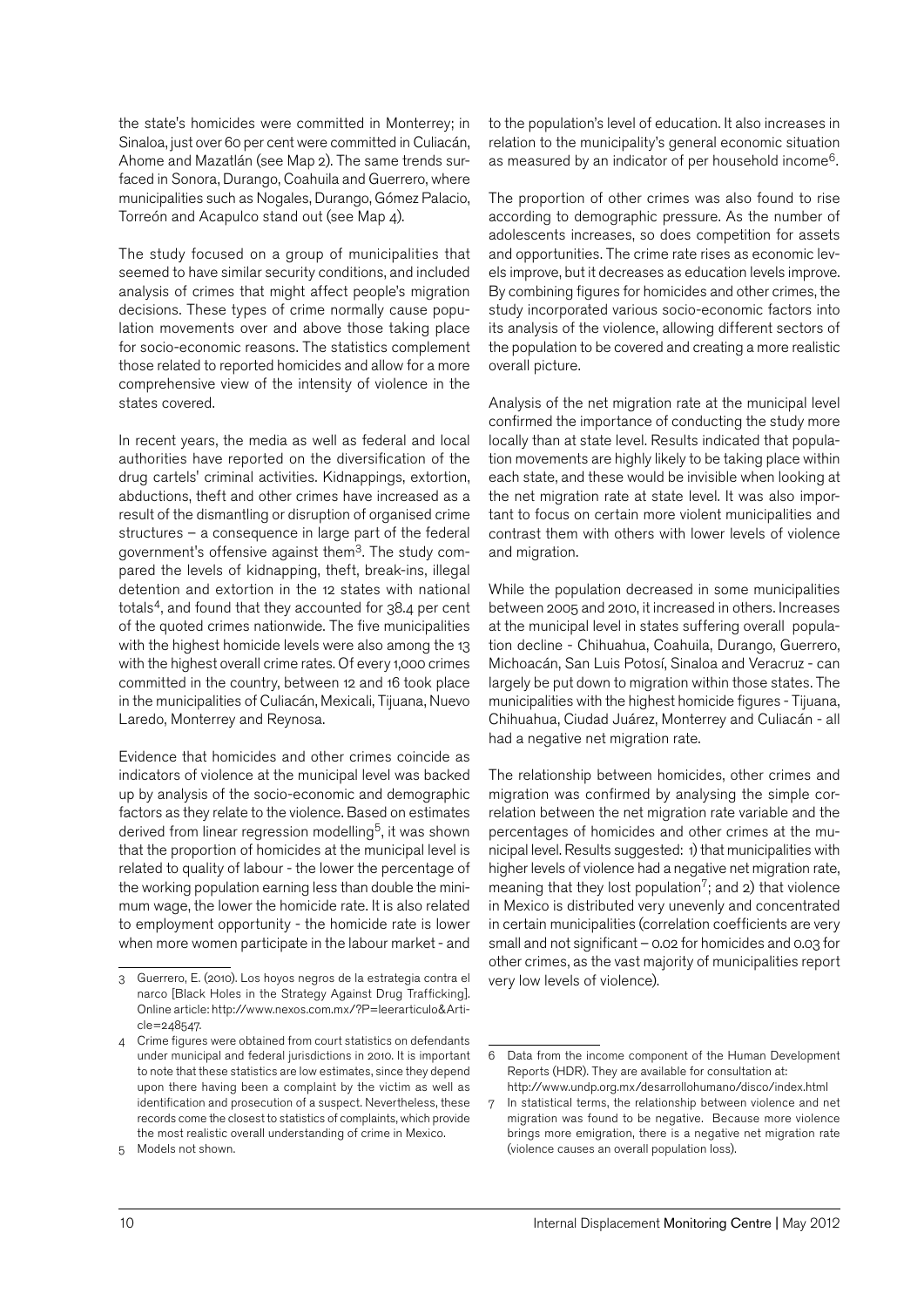

*Map 3. Net migration rate at state level, Mexico 2010*

Source: our own calculations based on the population census, National Institute of Statistics and Geography (INEGI) 2010.



#### *Map 4. Distribution of homicides at municipal level in the 12 most violent states, Mexico 2010*

Source: our own calculations based on official homicide figures from the National Institute of Statistics and Geography (INEGI) 2010.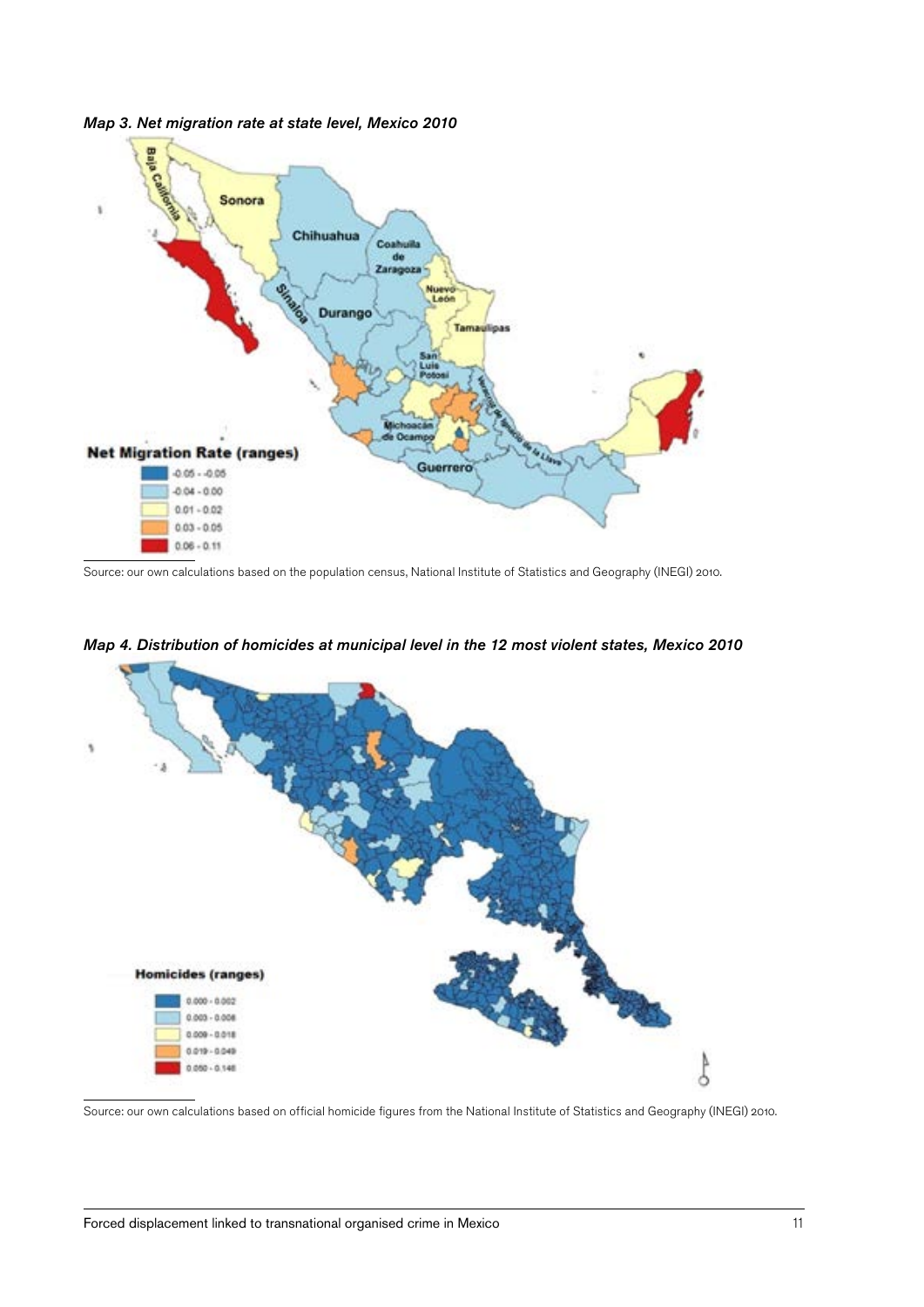

*Map 5. Municipalities with high rates of homicide or other crimes, Mexico 2010*

The results made it clear that analysis of the effects of violence on population movements had to be based on municipalities with truly violent contexts. To this end, the study concentrated on municipalities with a homicide proportion greater than 0.002 or a proportion of other crimes greater than 0.0018 (see Annex II, Table 1 and Map 5), of which 68 per cent reported negative net migration rates and 32 per cent positive (see Table 2).

In order to confirm a connection between violence and migration, causal inference analysis was conducted to ascertain whether the change in emigration ratios in the most violent municipalities was the result of the atmosphere of violence or whether it could be attributed to other factors such as socio-economics.

Violence related to organised crime can lead people to flee to another municipality, especially if they perceive that authorities are not doing enough to protect the lo-

cal population. 9 Fear, economic costs (when sales drop because customers are afraid to go out in the street, or when organised crime demand a cut of profits), unemployment (when businesses are forced to close) and lack of hope for the future may all influence a decision to leave.

Other factors unrelated to violence that drive emigration are employment opportunities and conditions, the economic situation, population structure and the education level of the population.<sup>10</sup> The correlation matrix in Annex 1 shows that all of these variables have been found to affect the proportion of emigrants at the municipal level. As such,

Source: our own calculations based on the population census, official homicide figures and court statistics from the National Institute of Statistics and Geography (INEGI) 2010.

<sup>8</sup> The threshold for both homicides and other crimes corresponds to the first quartile of their distribution within the 12 most violent states in the country. This means that together, the municipalities with proportions of homicides greater than or equal to 0.002 or proportions of other crimes greater than or equal to 0.001 account for 75 per cent of all the homicides and other crimes in the 12 states.

Empirical literature on criminal activity and population displacement in Mexico has yielded contradictory findings about the connection between the two factors. The majority of the literature was produced in the United States and is based on the assumption that crime in a residential area affects perceptions of security and satisfaction with the neighborhood, thus motivating people to move. The few studies that demonstrate a relationship between violence and migration indicate that criminal activity is a much weaker predictor of migration than other variables such as the age of the head of household, home ownership and duration of residence. South, Scott J. y Steven F. Messner. 2000. "Crime and Demography". In *Annual Review of Sociology*. Vol. 26, pp. 83-106.

<sup>10</sup> See Rivero, Estela. 2012. "Beyond Income Inequality: Explaining Migrants' Destinations in Mexico. In *Migration and Remittances from Mexico. Trends, Impacts and New Challenges*. Cuecuecha, Alejandro and Carla Pederzini (Eds.) Lexington Books: Maryland. Pp. 51-78.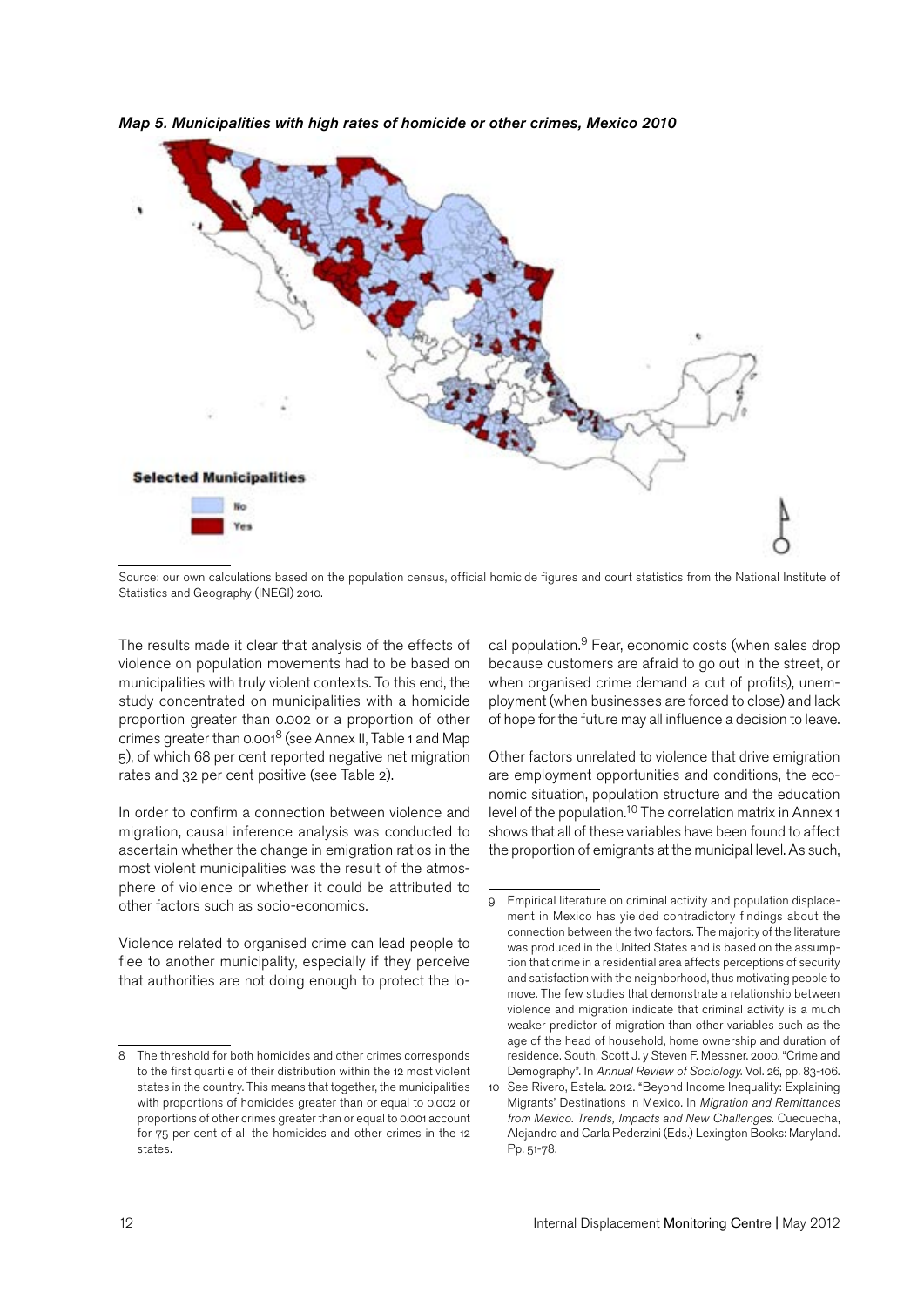| NMR<br>Violence |                           | Negative    |                   | Positive    | Total |
|-----------------|---------------------------|-------------|-------------------|-------------|-------|
| Low             | 363                       | 52 per cent | 329               | 48 per cent | 692   |
| High            | <b>D</b> -<br>68 per cent |             | 34<br>32 per cent |             | 105   |

*Table 2: Relationship between net migration rate and proportion of violence at municipal level\**

This table conveys the impact of violence on emigration. Of 692 municipalities with low violence levels, 52 per cent lost population (a negative net migration rate) and 48 per cent gained population (a positive net migration rate). Of 105 municipalities with high levels of violence, 68 per cent had a negative net migration rate and 32 per cent had a positive net migration rate. harp ation rate. 5 municipalities with high levels of violence, 68 per cent had a negative net migration rate and 32 per cent had a positive ne

Source: our own calculations based on the population census, official homicide figures and court statistics from the National Institute of Statistics and Geography (INEGI) 2010.

it is important to control for them before drawing conclusions about the relation between violence and emigration.

The propensity score matching technique was employed to this end, using the more violent municipalities and their less violent counterparts as contrast groups, the variables that drive emigration as matching criteria, and the proportion of emigrants as the dependent variable.

Using one-to-one matching for each of the 105 most violent municipalities, a less violent counterpart was found that was as similar as possible in terms of its labour market, workers' incomes, the labour market's potential for absorption, working conditions for physical labour, demographic pressure, education level and household income (see Annex II, Table 3). Matches were found for all but one municipality, which did not have enough data on household income.

As can be seen in Annex II, Table 4, when this matching is not conducted (the complete sample), the socio-economic characteristics of high-violence and low-violence municipalities are significantly different. On average, the more violent municipalities were characterised by more people working in the tertiary sector, better employment opportunities, higher education levels and households with higher incomes.<sup>11</sup> These conditions concide with those of urban areas, which have been a significant source of emigration in recent years; emigration in Mexico has become increasingly inter-urban, with people moving from urban areas that have precisely these socioeconomic conditions to other urban areas, which could potentially lead to the mistaken conclusion of attributing violence a greater role as a cause of emigration, when in reality emigration could also be these factors.

Matching up municipalities of high and low violence of similar socioeconomic factors eliminated the role of said

factors and ensured that the only variable to change between them was the degree of violence. The effect of the violence could now be calculated in full confidence that only the influence of this variable was being measured.

Table 5 shows the average proportion of emigrants from municipalities with high and low levels of violence, both for the complete sample and the matched sample. According to the results, in the complete sample, the average proportion of emigrants from high-violence municipalities was 0.0023, compared with 0.000149 from low-violence municipalities, that is to say 15 times higher.

When the 104 high-violence municipalities are compared with their less violent socio-economic counterparts (matched sample), their proportion of emigrants is on average 0.001783 higher. In other words, the proportion of emigrants from more violent municipalities is 4.5 times higher. This difference is the net effect that violence related to organised crime has on migration.

#### *Does violence account for the high numbers of unoccupied homes?*

The 2010 census revealed that roughly one in every seven homes in the country was unoccupied, a fact about which there are a number of hypotheses as to the cause<sup>12</sup>. It has been suggested that it could be the result of depopulation in certain parts of the country, especially rural areas, where there is generally more unoccupied housing. Miscalculations in the census have also been considered. Other possible factors include increased unemployment due to the economic crisis, politics affecting housing construction and the impact of remittances used to build homes owned by people residing abroad.

<sup>11</sup> Sobrino, Jaime. 2010. Migración Urbana In *La Situación Demográfica de México* [The Demographic Situation in Mexico]. CONAPO. Pp. 155-170.

<sup>12</sup> Some of these hypotheses were recently tested at the state level in Mexico. See Sánchez, Landy and Clara Salazar (2011), "Lo que dicen las viviendas deshabitadas sobre el censo de población 2010 [What Uninhabited Homes Say About the 2010 Population Census]", in *Coyuntura Demográfica [Demographic Circumstances],* no. 1, pp. 66-72. Online article: http://www.somede.org/ coyuntura-demografica/articulos/sanchez-20111108.pdf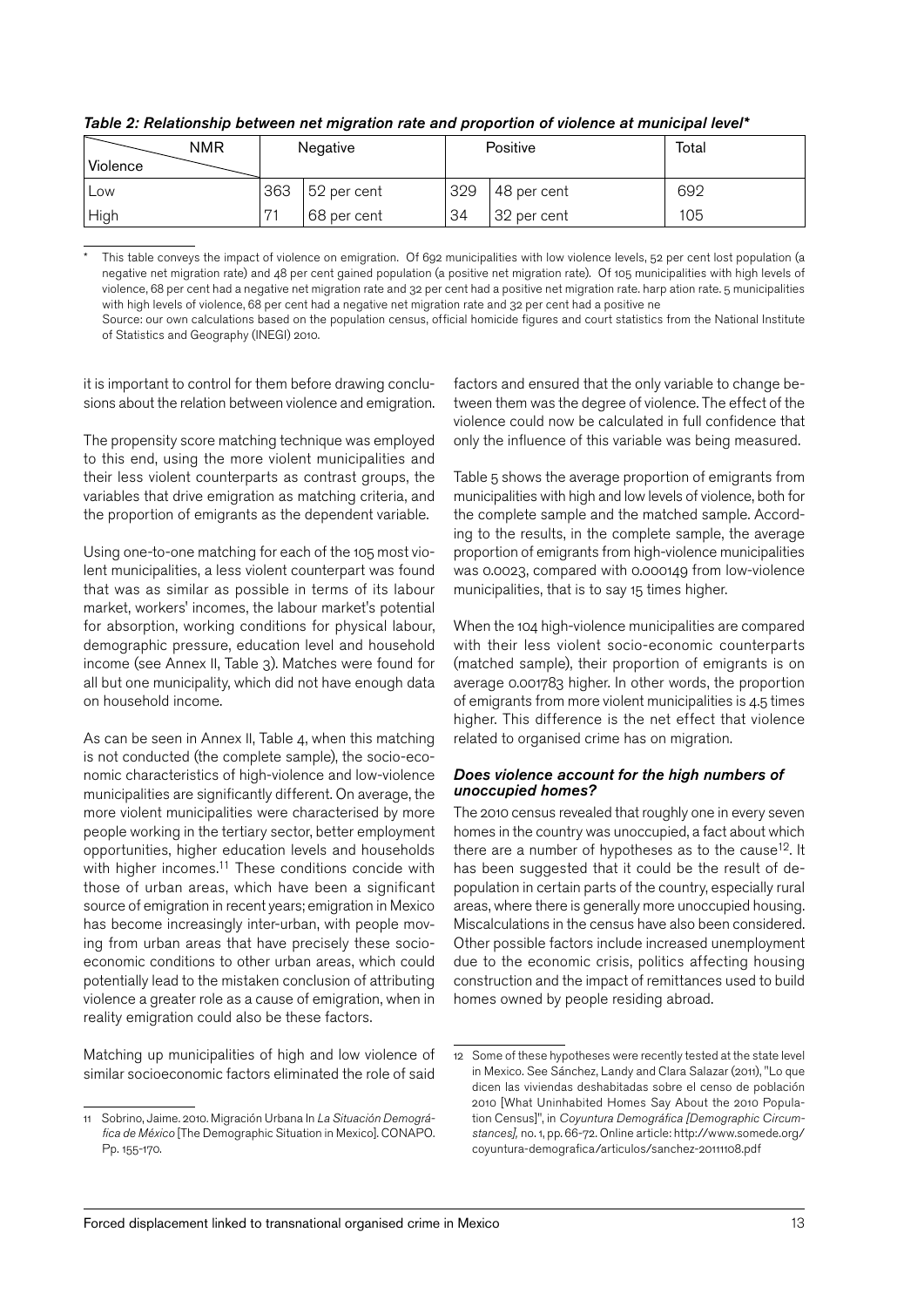| Variables       |               | Average Effect | <b>Difference</b> | t-Statistic | Significance |
|-----------------|---------------|----------------|-------------------|-------------|--------------|
| of Interest     | High Violence | Low Violence   |                   |             |              |
| Complete sample | 0.0023        | 0.000149       | 0.00218           | 14.370      | 0.001        |
| Matched sample  | 0.0023        | 0.000517       | 0.00181           | 4.620       | 0.001        |

*Table 5: Difference in the average proportion of emigrants in high-violence and low-violence municipalities, complete and matched samples\**

The t-statistic or test statistic is a standardised test that comparatively measures the mean (average) values of two samples. In the table above, the t-statistic - the proportion of migrants in violent municipalities divided by the proportion of migrants in non-violent municipalities - decreases from 14.370 to 4.620 between the complete and matched samples. This shows that when other variables or conditions are controlled for (in the matched sample), the average proportion of emigrants decreases but is still 4.5 higher than in the complete sample.

Source: our own calculations based on the population census, official homicide figures and court statistics from the National Institute of Statistics and Geography (INEGI) 2010.

In order to determine whether there was a link between unoccupied housing and violence related to organised crime, propensity score matching was used again. A link would indicate a process of displacement in which IDPs establish a new residence and abandon their former home regardless of the economic loss. In this model, the dependent variable was the change in the ratio of unoccupied homes in each municipality between 2005 and 2010. The contrast groups and the variables for the matched sample were the same as in the previous analysis.

As seen in the correlation matrix in Annex 1 and as previously established,<sup>13</sup> employment, the economic situation, population structure and the education level of the population have an effect on the number of unoccupied homes at the municipal level, making it necessary to control for this before further analysis.

As Table 6 shows, there was a negative change in the proportion of unoccupied homes over the study period, indicating that there were more in both high and lowviolence municipalities at the beginning of the study. In high-violence municipalities, however, the change was very close to zero, while in low-violence municipalities the proportion of unoccupied homes declined by an average of 0.0166 points. The difference of 0.014 is significant, with a p-value of <0.05.<sup>14</sup>

When propensity score matching was used to control for socio-economic differences, the decline in the proportion of unoccupied homes in the low-violence municipalities of the matched sample is less but still significant, while in their high-violence counterparts the change is negligible. The difference between the results of the matched sample is not statistically significant, but still indicates that high-violence municipalities have a persistently high number of unoccupied homes over time, while in their low-violence counterparts the number has decreased, albeit only slightly.

This finding indicates that the municipalities' socio-economic characteristics - which were adequately controlled for as seen in Annex II, Table 7 - are the cause of the difference in unoccupied housing levels. To corroborate this, supplementary models were run<sup>15</sup> using the same general technique, but with two different indicators: the relative change in unoccupied housing levels between 2005 and 2010, and the proportion in 2010. These models supported the findings shown in Table 6 - that demographic and socio-economic factors are the cause of changes in unoccupied housing trends in the areas studied.

#### *Patterns of displacement*

The extent to which the statistical data reveal patterns of displacement is limited to identifying violent states and municipalities which have lost population, and the preferred municipalities of destination for people fleeing violence. More specific surveys are needed to get a clearer picture of displacement patterns.

The states of Chihuahua, Durango, Sinaloa and Guerrero have the highest rates of population loss in the country (after the Federal District) and also appear on the list of states with high violence levels. Given that many displacements take place within states, attention should focus on these four as both areas of origin and destination.

Of the most violent municipalities shown on map 5 (where 75 per cent of homicides and crimes in the 12 states analysed take place), roughly 70 per cent have lost population. These constitute the main areas of expulsion and should be the focus of further research and response.

<sup>13</sup> *Ibid.*

<sup>14</sup> The p (probability) value is a calculation used to determine if the results are caused by chance or not, thus providing a measure of the confidence level. A p value less than 0.05 is statistically significant, which means that the result is not due to chance.

<sup>15</sup> Models not shown.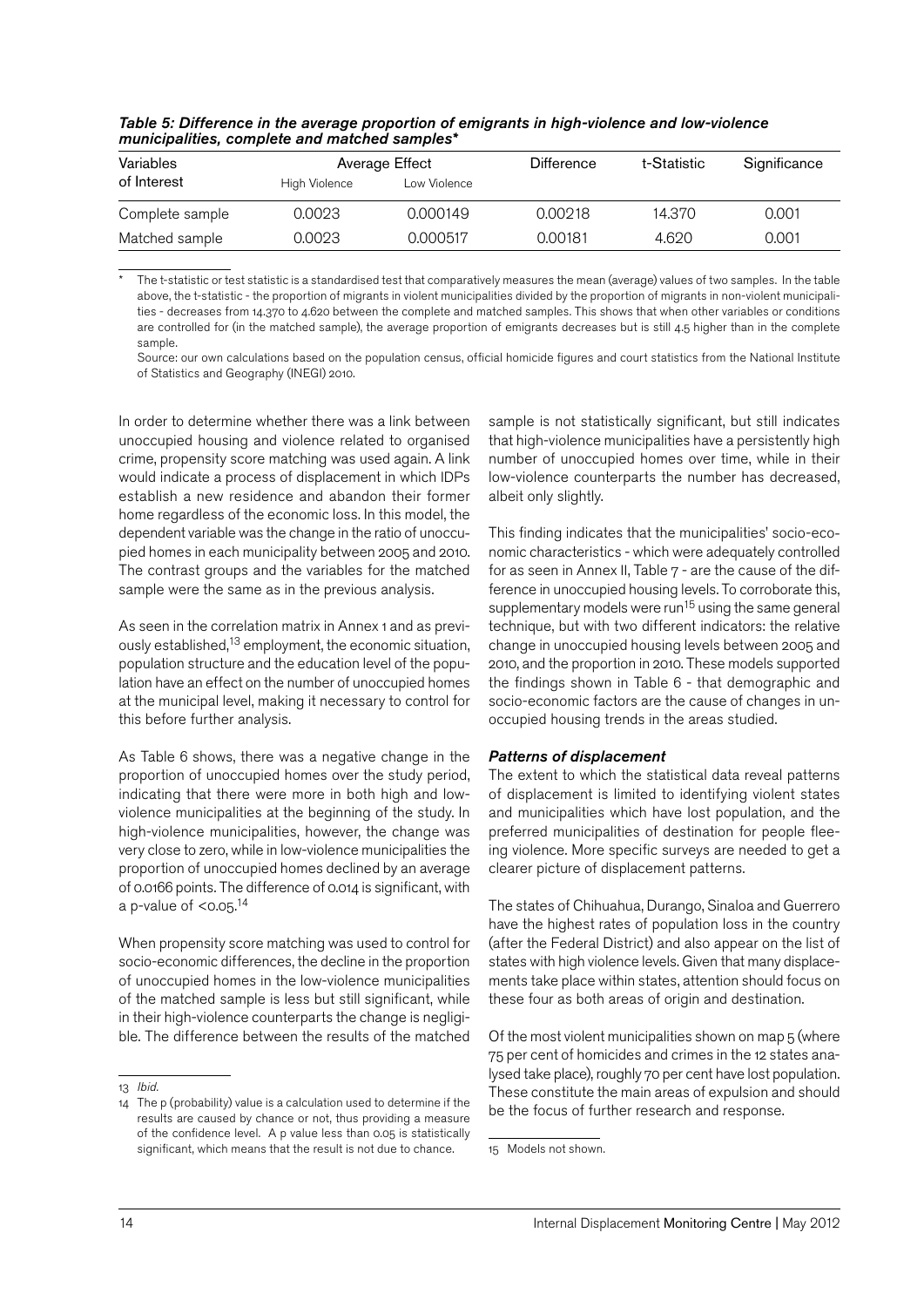| Variables       |               | Average Effect | <b>Difference</b> | t-Statistic | Significance |
|-----------------|---------------|----------------|-------------------|-------------|--------------|
| of Interest     | High Violence | Low Violence   |                   |             |              |
| Complete sample | -0.0026       | $-0.0166$      | 0.014028          | 2.60        | 0.005        |
| Matched sample  | -0.0026       | $-0.0191$      | 0.009476          | 0.93        | 0.176        |

| Table 6: Change in average proportion of unoccupied homes in high-violence and low-violence |  |
|---------------------------------------------------------------------------------------------|--|
| municipalities, complete and matched samples                                                |  |

Source: our own calculations based on the 2010 population census, the 2005 population count, official homicide figures and court statistics from the National Institute of Statistics and Geography (INEGI) 2010.

The municipalities with the highest violence rates are Tijuana (Baja California), Chihuahua (Chihuahua), Juárez (Chihuahua), Monterrey (Nuevo León) and Culiacán (Sinaloa), and they all have negative net migration rates. Those leaving generally preferred to go to Culiacán (Sinaloa), Juárez (Chihuahua), Torreón (Coahuila), General Escobedo (Nuevo León) and Tijuana (Baja California). The fact that some of the destinations are themselves violent municipalities might suggest the decision to move was not prompted by violence.

The most popular destinations for people leaving the three most violent municipalities (Tijuana, Chihuahua, and Juárez) are Matamoros (Tamaulipas), Tepic (Nayarit) and Alvaro Obregón (Distrito Federal). These were consequently chosen to examine vulnerability of people who have recently arrived in comparison to local residents (Section 7 below).

Overall the most popular municipalities of destination for people fleeing violence are Reynosa (Tamaulipas), Tijuana (Baja California), Mexicali (Baja California), Juárez (Chihuahua), Hermosillo (Sonora) and Chihuahua (Chihuahua).

The statistical research and the survey conducted in Juárez (see next section) both found that the most common pattern of displacement for people leaving the city was to stay within the state, with the municipality of Chihuahua being a popular destination. Others went to Durango, Coahuila and Veracruz.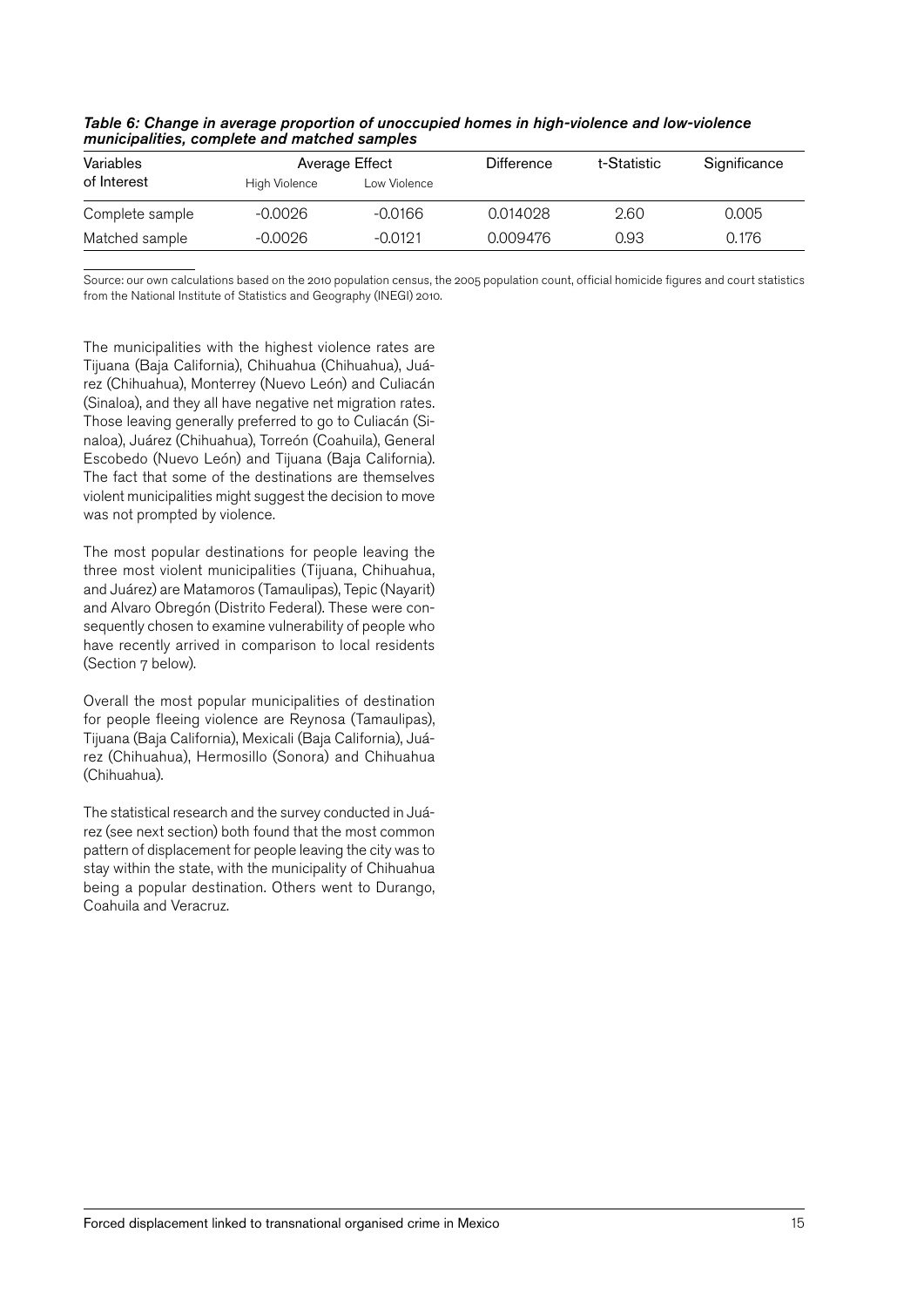<span id="page-15-0"></span>

## Case study: Ciudad Juárez

In an effort to gather more detailed information on the impact of violence on displacement, the results of the Third Survey on Citizens' Perception of Insecurity in Ciudad Juárez were analysed. The survey was conducted in November 2011 and included a special section on forced internal displacement. 16 Ciudad Juárez is a key location because the atmosphere of violence and insecurity there has forced thousands of people to flee. Such emigration is unprecedented, given that the city had been growing at a faster rate than the national average (see Table 8).

The survey included specific questions aimed at documenting, among other relevant details, the type of crime causing displacement, the assets left behind, the fate of those assets and the type and source of help received during displacement.

Multistage stratified probability sampling was used to choose respondents who reflected the city's social and economic mix. A sample size of 2,100 was set, and 1,874 completed questionnaires were received<sup>17</sup>. The sample size meant that inferences could be made about the city's four geographical zones with a 95 per cent confidence level, a five per cent margin of error and p and q values of 0.5.<sup>18</sup>

The total number of migrants who fled the city because of violence was estimated based on responses to the following questions: "Did any of your relatives leave (emigrate from) Ciudad Juárez in 2011 for reasons related to violence and insecurity?" and "How many, and where did they move to?" The respondents were over 18, remained in Juárez and were up to date with their relatives' situation and housing conditions.

The survey found that during the first 11 months of 2011, 24,426 people had emigrated from the city as a result of the violence. Fifty per cent moved to the US, with many resettling in the neighbouring city of El Paso, Texas. Of

#### *Table 8: Demographic growth rates for Juárez city, Chihuahua state and Mexico nationally, 1960 to 2005*

| Period      | Juárez City | Chihuahua<br>State | Nationally |
|-------------|-------------|--------------------|------------|
| 1960 - 1970 | 4.5         | 2.9                | 3.4        |
| 1970 - 1980 | 2.8         | 9.1                | 3.9        |
| 1980 - 1990 | 3.6         | 2.0                | 2.0        |
| 1990 - 2000 | 4.4         | 2.3                | 1.8        |
| 2000 - 2005 | 1.3         | 1.1                | 1.0        |

Source: INEGI, municipal register of statistics, 2000; general population and housing census, 1990 and 2000; population and housing count, 2005.

| Table 9: Destination of IDPs who left Ciudad    |  |
|-------------------------------------------------|--|
| Juárez because of violence and insecurity, 2011 |  |

| Destination               | Totals | Percentage |
|---------------------------|--------|------------|
| Other US cities           | 7,691  | 31.5       |
| El Paso, Texas (US)       | 4,517  | 18.5       |
| Durango                   | 2,344  | 9.6        |
| Coahuila                  | 2,295  | 9.4        |
| Veracruz                  | 2,197  | 9.0        |
| Another city in Chihuahua | 1,099  | 4.5        |
| Another state in Mexico   | 4,151  | 17.0       |
| Another country           | 199    | 0.5        |
| Total                     | 24.416 | 100.0      |

Source: CIS-UACJ. Survey on Citizens' Perception of Insecurity in Ciudad Juárez, 2011

those who fled within Mexico, 9.6 per cent moved to Durango, 9.4 per cent to Coahuila and nine per cent to Veracruz (see Table 9).

The findings support data gathered between 2007 and 2009 on migration flows prompted by high levels of insecurity and show that IDPs continue to move to the same destinations. This is consistent with the behaviour of social groups in that their displacement choices are influenced by existing support networks. It is important to note, however, that the amount of time analysed is somewhat short for the observation of any changes in the pattern of population movements.

<sup>16</sup> The Universidad Autónoma de Ciudad Juárez has conducted this survey for the last three years. In this year's survey, specific questions related to displacement were added.

<sup>17</sup> The main reasons for the non-completion of some surveys – reported by interviewers and field supervisors – were related to the large numbers of unoccupied homes, direct threats made against the interviewers and to the impossibility of gaining access to certain developments that were closed off and guarded by neighbourhood watch teams.

<sup>18</sup> As above, note 14. The q values are adjusted p-values found using an optimised approach. They also provide a measure of confidence that the results are not due to chance.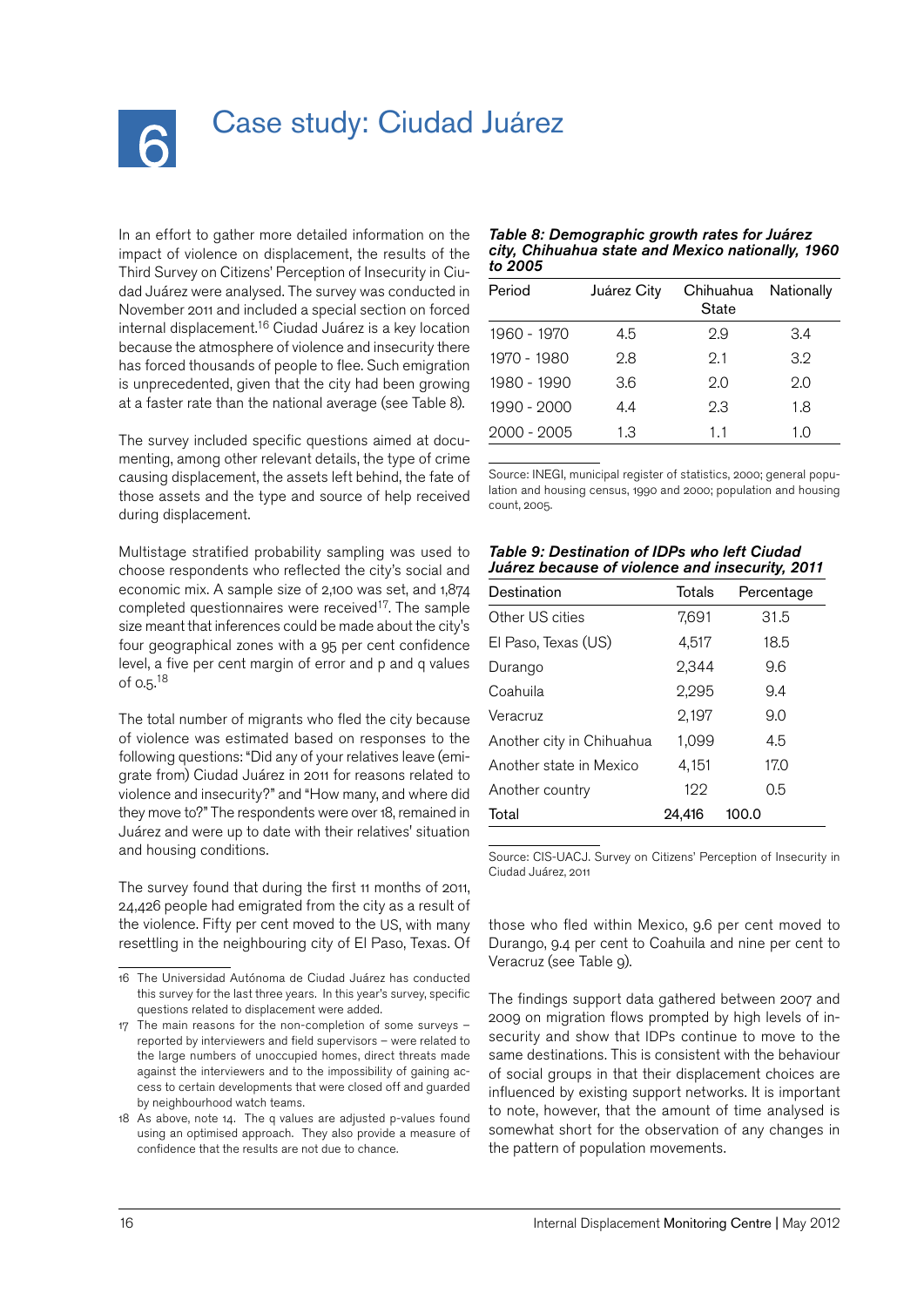| Crime or Situation                    | Number | Percentage |  |
|---------------------------------------|--------|------------|--|
| Atmosphere of violence and insecurity | 6,348  | 26.0       |  |
| Extortion                             | 5,860  | 24.0       |  |
| Theft                                 | 2,686  | 11.0       |  |
| Murder of a relative                  | 2,197  | 9.0        |  |
| Threat                                | 1,953  | 8.0        |  |
| I don't know                          | 1,587  | 6.5        |  |
| Other                                 | 1,343  | 5.5        |  |
| Loss of job due to business closing   | 1,465  | 6.0        |  |
| Kidnapping                            | 977    | 4.0        |  |
| Total                                 | 24,416 | 100.0      |  |

*Table 10: Type of crime or situation that prompted displacement from Ciudad Juárez in 2011*

Source: CIS-UACJ. Survey on Citizens' Perception of Insecurity in Ciudad Juárez, EPCIJ- 2011.

The main crimes or situations to trigger emigration in 2011 were the atmosphere of violence and insecurity, and extortion (see Table 10). For this indicator, it should be noted that respondents answered not only for relatives who were victims of crime but also for those who decided to move based their awareness of an event. As such the figures do not reflect the number of criminal acts.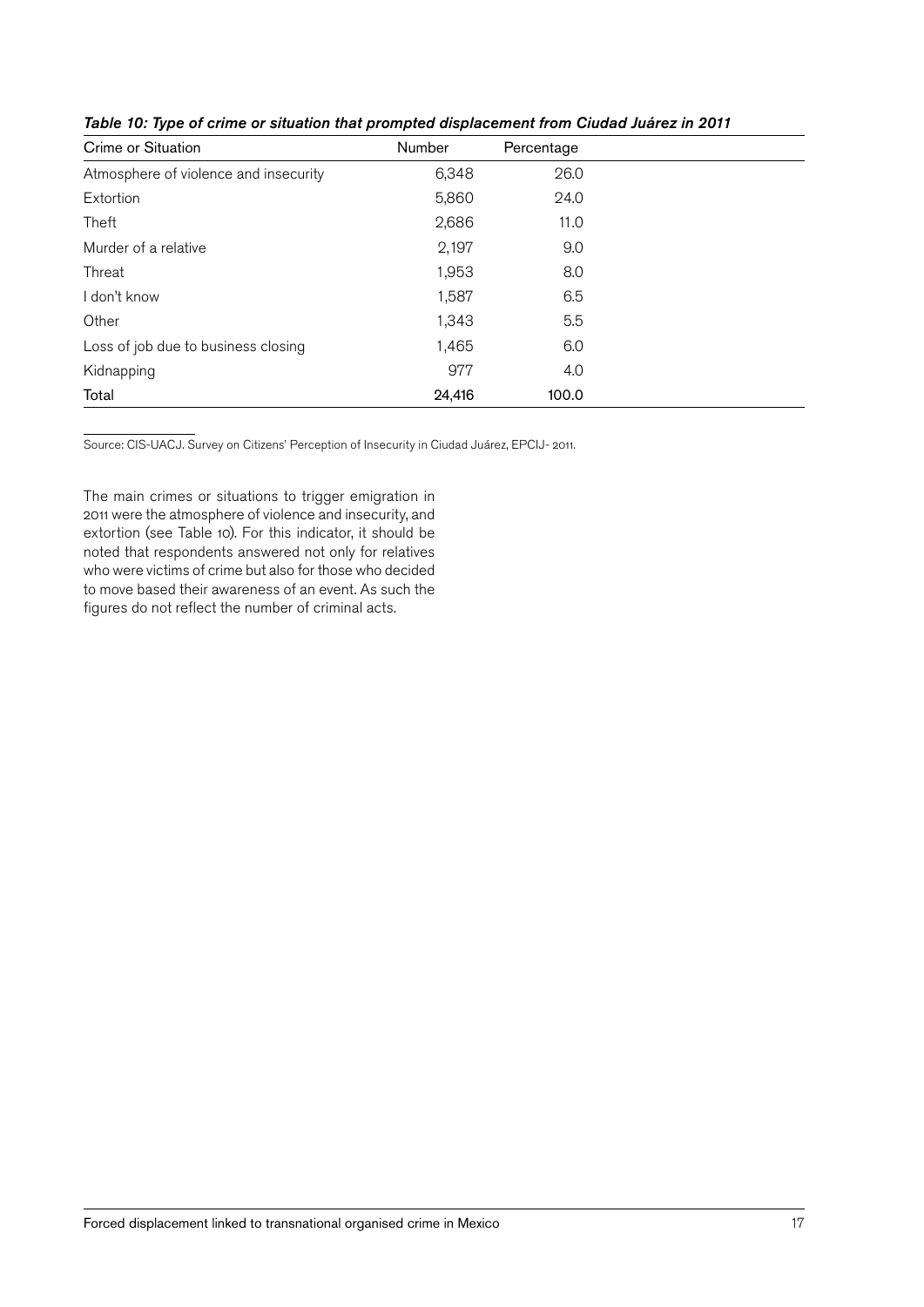<span id="page-17-0"></span>

## Vulnerability after displacement: interpreting the data

In order to collect information about IDPs' living conditions, a matrix of origins and destinations was created for all the high-violence municipalities in the study. For each one, the three most common municipalities of destination were established, as shown in Annex 2, Table 11. Indicators were then created to reflect the labour market and working conditions, housing and living conditions and access to health care and education for both migrants and local residents in the destination areas, and comparisons were made between the two.

The results are shown in Annex 2, Table 12. Despite the younger age profile of the immigrant population, school attendance was found to lag 10 per cent behind that of local residents. This is in part because of a tendency among young immigrants to join the workforce at an earlier age - five per cent more do so as compared with young local residents. Lack of opportunity may also be a factor, given that nearly five per cent more immigrants under the age of 24 neither work nor attend school.

There was also a significant difference between immigrants and local residents in terms of home ownership. A lower percentage of immigrants were found to own their own home, and a higher percentage to rent or have some other arrangement. It may be that they are unable to afford to buy property - whether as a result of costs incurred during their migration or because of difficulty in getting credit - or that they have yet to decide whether or not to settle permanently in the area.

No other significant differences were not found, but this could be because the cities were grouped and the assumption made that similar processes occurred in all of them when in fact this may not be the case.

For this reason, indicators were calculated for emigrants from the three municipalities with the highest number of homicides (Juárez, Tijuana and Chihuahua) who had moved to the most popular low-violence municipalities of destination - and so were most likely to be IDPs. (Any decision to migrate from one violent area to another may have had more to do with socio-economic factors than security). Annex 2, Tables 13, 14 and 15 compare the conditions of emigrants from Juárez to Matamoros, Tijuana to Tepic, and Chihuahua to the Alvaro Obregón municipality in the Federal District with those of the local populations.

Emigrants from Juárez living in Matamoros were found to be more than twice as likely to be unemployed and less likely to have sufficient access to goods and services or own their own homes. The same was true for emigrants from Tijuana living in Tepic, whose unemployment rate is over five per cent. This group was also found to differ significantly from local residents in terms of the economic activity of its younger population, which may indicate a greater need to earn income at an early age. Emigrants from Chihuahua living in Alvaro Obregón appear to enjoy rather better conditions, probably because the municipality has some of the best economic opportunities in the country.

The survey conducted in Ciudad Juárez also revealed that people who flee from violence have protection needs related to their property rights. It showed that 72 per cent of IDPs left behind some sort of property, with a house or other type of residence being the most common (64.7 per cent). According to their relatives' statements, almost a third (32.3 per cent) of those who emigrated in 2011 abandoned their assets, as opposed to selling them or entrusting them to someone else's care (see Table 5). Given that abandoned homes have deteriorated significantly and/or have been vandalised throughout the city and especially in the south-east, the need for protection is urgent. The vast majority of IDPs who fled Juárez in 2011 (86.5 per cent) received no government help in protecting their property rights.

In conclusion, census data and the Juárez survey made it possible to identify four important issues for emigrants from high-violence to low-violence municipalities: 1) they have less access to jobs and the labour market than local residents; 2) their children are less likely stay in school; 3) they have possible difficulties in finding housing and suffer poor access to utilities; and  $4$ ) they have property protection needs relating to the homes they left behind when they fled.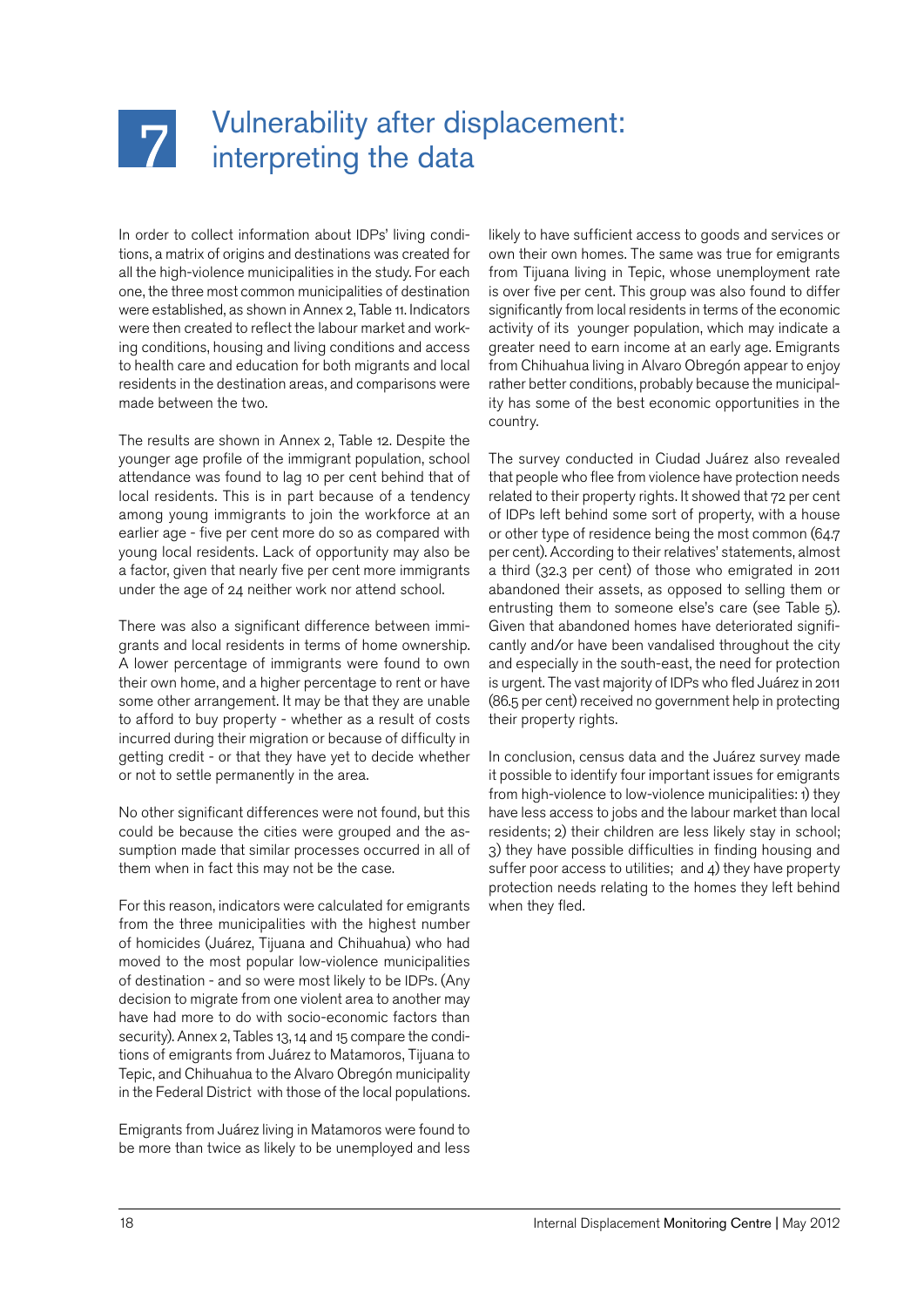## <span id="page-18-0"></span> $\mathbf{R}$

## A closer look at vulnerability: qualitative research in three selected locations

In-depth interviews were conducted with IDPs in three locations to complement the information gathered from demographic data. They sought to document protection needs, focusing on housing, land and property rights, livelihood opportunities and access to basic necessities of life such as food, shelter and health care. As data from previous editions of the Juárez survey showed that most people leaving the area had fled to Coahuila, Durango and Veracruz<sup>19</sup>. these three states were chosen as research sites, along with Chihuahua (where Juárez is located).

An interviewee profile was established beforehand as someone who had left Juárez in the last five years and who had been victim of a crime or threat in the same period which influenced their decision to flee. Researchers' local contacts were asked to identify potential subjects and check that they fitted the profile. The number of interviewees was not set in advance but was determined using the saturation principle, under which the process is stopped when a given interview fails to add any new or relevant information to that gleaned from the previous ones. In total, 26 interviews were conducted, seven in Veracruz, nine in Coahuila and ten in Durango. Many of the interviewees were not originally from Juárez, but had previously migrated there in search of work. This played a role in their decision to leave when confronted with violence.

In terms of housing, land and property rights a common pattern emerged. The interviews revealed that many IDPs had opted to sell their furniture and cars, but rented their homes, entrusted them to others or as a last resort temporarily abandoned them. The experience of Fernando in

Torreón was typical: "I had my car … I had to sell it when I came here, and we only left the store and my wife's house, which we're renting out to her niece." Pablo in Veracruz also had a common story to tell: "I left behind an Infonavit [Institute of the National Fund for Workers' Housing] house that I had there and had been paying for on a weekly basis … When I came here my wife's relatives rented it out."

Interviewees received no special help from authorities to protect their property. Genaro in Durango said: "What the government ought to do is provide a little help so that people like me who have lost hope will come back." Referring to her housing rights, Romana in Veracruz said: "The government should support us … because they're the ones responsible for this to some extent, and because they're the ones who manage our tax money." Lupe in Veracruz said: "They didn't give me any support. What we did was to entrust the house there to someone else and she continues to pay the mortgage … My husband hired a van for the move so we could bring our things … We spent approximately 12,000 or 13,000 pesos [\$800] or \$900]."

When asked about the process of integration in their places of refuge and their access to the basic necessities of life, a common response was that family networks played key role in helping IDPs to obtain housing, financial assistance, jobs and economic stability. "My husband's family lives here and we came to live with them." (Lupe in Veracruz); "I chose this place to live because we had lived here before and it's where I was born." (Cata in Coahuila); "I went back because all my family is here. I left for a while and went there so I could succeed but then I realised that it was impossible with so much violence." (Genaro in Durango); "This was my birthplace, and so my roots are here and I have more family here too." (Marco in Veracruz).

IDPs were found generally to take low-paid, temporary jobs and most had difficulties meeting their basic needs. Several interviewees in Veracruz worked as agricultural labour, in contrast to more than a decade of employment in Juárez, where they had been production operators in factories. Pablo said: "Now I work in the fields … It took me about two months to find the job." Manuel said: "Pretty much the only work is in the fields and so that's where you go … but there was a stretch when work was a little scarce here. The very little that there is goes towards putting food on our plates, but it's very little." The same was true in Coahuila and Durango, where IDPs entered

<sup>19</sup> At the end of 2009, a group of people from Veracruz living in Juárez and the surrounding area asked the governor of Veracruz, Fidel Herrera, for support to return because of the violence. The state government set up the Programme for the Return of Veracruzanos, which was implemented between March and July 2010. It provided transport home from Juárez, and promised to help them by speeding up registration with the federal social protection scheme Programa Oportunidades, the National Employment Service and the public health system Seguro Popular, and by helping their children enrol at school.

Seven flights and 338 overland trips were organised under the programme and as many as 14,000 people were assisted, according to official figures. Interviews and testimonies gathered by local researchers, however, show that many of the pledges were not fulfilled, and that the returnees suffer poverty and discrimination. The interviews conducted for this study coincide fully with this finding in terms of access to housing and labour opportunities, but only partially in terms of access to health care and education.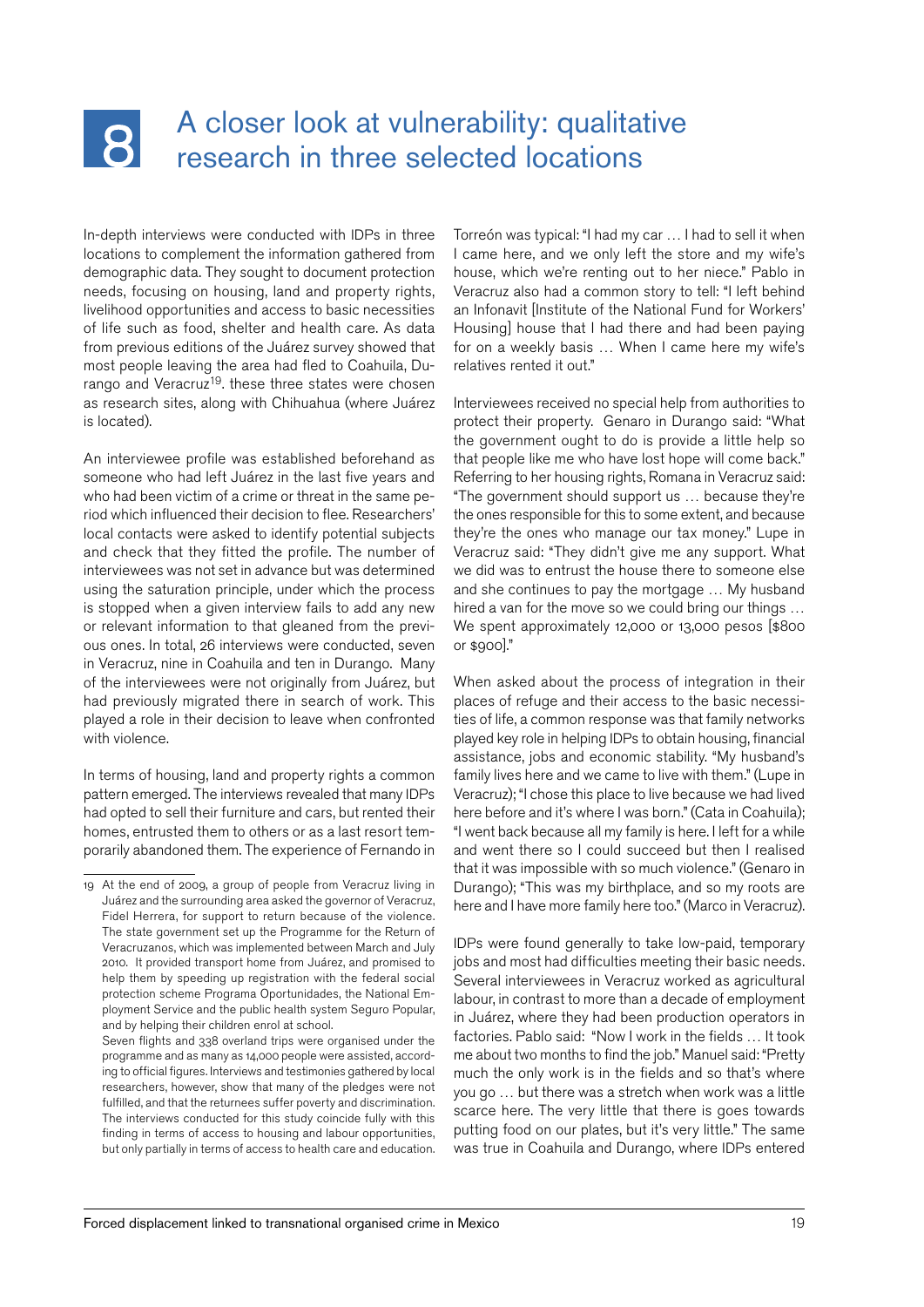the labour market through jobs in the cosmetics industry, which is notorious for low pay and a lack of job security and social protection. Many work overtime to supplement their income.

The majority of IDPs found housing by going to live with close relatives, a further example of the family network providing support. Most interviewees, however, said their families needed their own places to live. "It wasn't difficult because we came to live with my husband's aunt and so there was no need to pay rent, but the house lacked a lot of things … There's not much room and there's a lack of privacy." (Lola in Veracruz); "The house … was very small and had two rooms. One was the kitchen, and we lived in a single room with my children and my mother." (Julia in Coahuila); "I came to live with my parents … [but] the house isn't big enough … It isn't a place just for us … I don't have the things that I'd like." (Juan in Veracruz).

The interviewees' situation as regards education was more encouraging. Displaced parents said they did not have problems enrolling their children in school, probably because the number of school places available in the Mexican education system is generally good. "It was no trouble to enrol them in school. Because we're in a village … there's room in the schools." (Manuel in Veracruz); "I have two children who go to elementary school, and because it's a small community there aren't a lot of children and the school always has places available." (Romana in Veracruz).

In terms of access to medical services, most interviewees relied on the public health insurance scheme *Seguro Popular,* consultations at the pharmacy chain *Farmacias Similares* and visits to public health centres. "I don't have any kind of insurance. The procedure for *Seguro Popular* takes too long … we have to go to a private doctor and it costs a lot, like around 150 pesos [\$11] plus the medicine." (Lupe in Veracruz); "God watch over me, but nothing other than *Farmacias Similares.* It's the cheapest." (Cholo in Coahuila); "We go to the Tepatlaxco health centre and they see us and give us a sheet or card for vaccines. We also use *Seguro Popular*, even though they [only] give you appointments after a month or two." (Pablo in Veracruz). None of the interviewees reported having had access to mental health care.

When it came to identity documents, which are needed to obtain credit at some institutions and to access job opportunities, the majority of interviewees said that they had been to the Federal Voting Office after displacement to update their information. When proof of residence was required they gave their close relatives' electricity bills or other similar documents. There was no evidence of IDPs facing widespread difficulties in renewing or updating their documentation. "I did have a birth certificate, but not

a voting card because I had got it in Juárez … Now I have it again … for the electricity bill I use the one from here where I live with my parents and it hasn't been a problem." (Marco in Veracruz); "I had all my papers in order because all the services were set up in my name there … I was the one in charge of the store with my wife and so I had to go back and change everything at the Federal Voting Office, and to get other documents showing that I had no criminal record." (Fernando in Coahuila).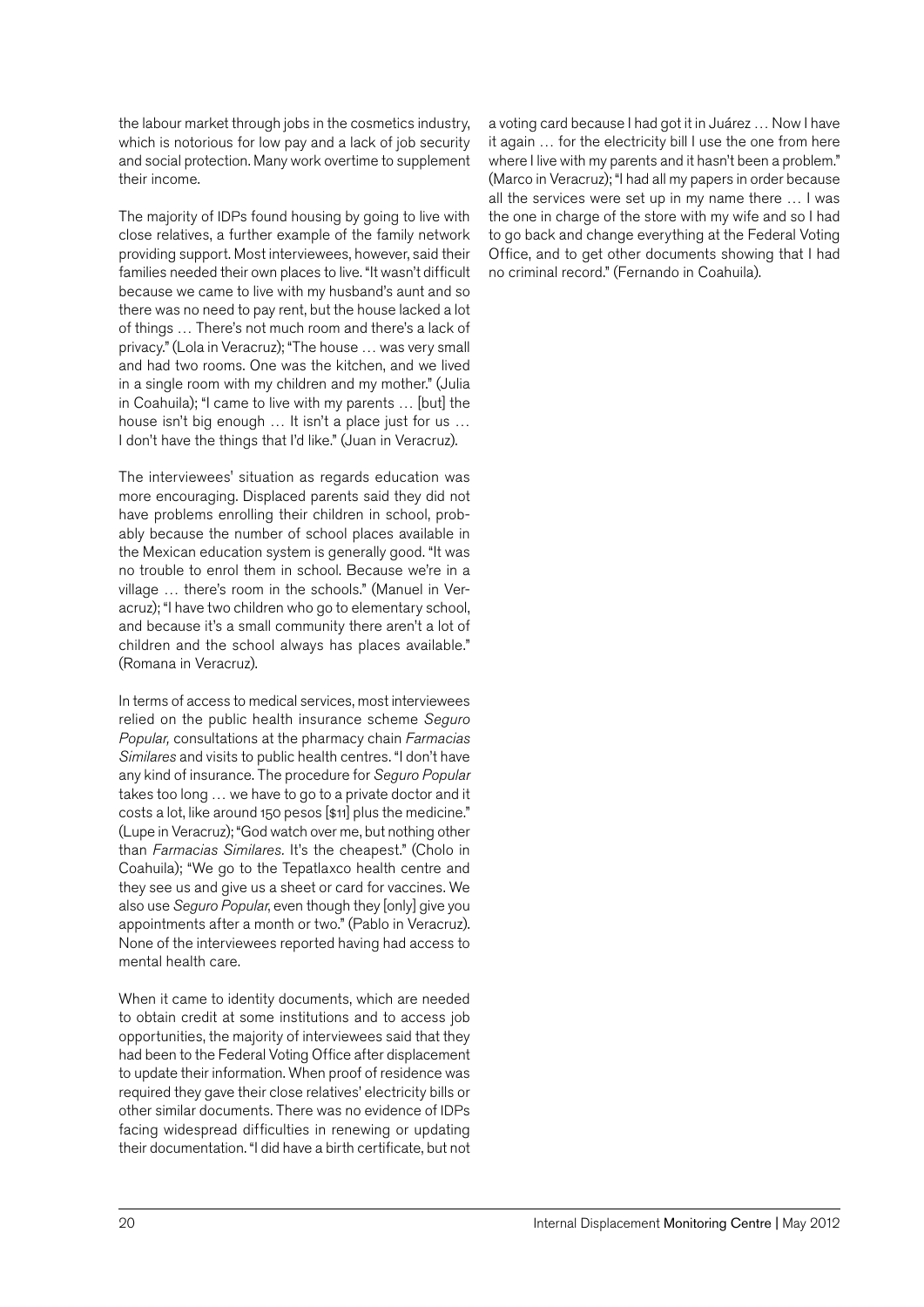# <span id="page-20-0"></span><u>| Q</u>

## Government response to displacement to date: the basis for a future response

The Mexican government has not explicitly acknowledged that forced internal displacement is taking place as result of drug cartel violence, with one noteworthy exception. Following publication of IDMC's 2010 Global Overview on Internal Displacement, an official at the Ministry of Interior told the Reforma newspaper that such displacement was "a problem that exists in some parts of the country, and we need to work to resolve it".<sup>20</sup> No action, however, has been taken.

The government has moved to address displacement in the past, but this has predominantly been in response to that caused by the Zapatista uprising in Chiapas. This section will describe and discuss those measures and other initiatives as they could potentially become the foundation for a future response to displacement in general.

The most significant moves have come from the executive branch, and to a lesser extent the legislative branch of government. None can be traced back to the judiciary. The mandates of some government institutions include assisting victims of forced internal displacement considered members of highly vulnerable groups, but the country lacks a comprehensive and coordinated policy.

Efforts to pass federal legislation on displacement have so far failed. The recently-enacted law in Chiapas is the first of its kind at state level.

#### *Executive branch*

The executive branch is known as the Federal Public Administration (*Administración Pública Federal*, APF). It consists of 18 ministries, the Office of the Attorney General (*Procuraduría General de la República*), the State Legal Department (*Consejería Jurídica del Estado*) and autonomous decentralised institutions. The following actions have been taken by various APF institutions in response to displacement:

#### *Federal Public Administration*

a)Ministry of Foreign Affairs (*Secretaría de Relaciones Exteriores*, SRE): Following his 2002 visit to Mexico, Francis Deng, then the UN Special Representative of the Secretary-General for Internally Displaced Persons, gave the government a series of recommendations for attending to IDPs, whose existence was officially

recognised at this time, albeit only in Chiapas. In 2003, Rodolfo Stavenhagen, then the Special Rapporteur on Human Rights and Fundamental Freedoms of Indigenous People, issued further recommendations after his own visit to Mexico. In response, the government promised in 2004 to review IDPs' situation and look into establishing an office charged with assisting them.

Mexico often reiterates its commitment to the UN Guiding Principles on Internal Displacement at international forums. 21 Ten years after Deng's visit, however, there has still been no official review of IDPs' living conditions, and no profiling has been done or official statistics produced. The ministry's October 2011 report on advances and challenges in human rights makes no reference to IDPs except in a footnote mentioning the visits of human rights rapporteurs during the previous administration, which was in power from 2000 to 2006.<sup>22</sup> The omission is evidence of the political difficulties the current administration faces in openly acknowledging the consequences of its war against organised crime.

#### b)Ministry of Interior (*Secretaría de Gobernación*, SEG-

OB): SEGOB has more agencies with responsibilities towards displaced communities than any other government department. The current administration, however, has overlooked both the organisations and their mandates. They include the following:

i. The Interdepartmental Working Group on Internally Displaced People was created in 2004 as a result of agreements between the government and human rights rapporteurs. It is made up of representatives from SEGOB, the Ministry of Agrarian Reform (*Secretaría de la Reforma Agraria*, SRA), the Ministry of Defence (*Secretaría de Defensa Nacional*, SEDENA), the Ministry of Social Development (*Secretaría de Desarrollo Social*, SEDESOL), the Ministry of Environment (*Secretaría de Medio Ambiente y Recursos Naturales*, SEMARNAT), the Ministry of Foreign Affairs, the Ministry of Health (*Secretaría de Salud*, SS), the Ministry of Public Education (*Secretaría de Educación Pública*, SEP), the National Commission for Indigenous Peoples'

<sup>20</sup> [http://www.reforma.com/nacional/articulo/601/1200968/de](http://www.reforma.com/nacional/articulo/601/1200968/default.asp?plazaconsulta=reforma)[fault.asp?plazaconsulta=reforma](http://www.reforma.com/nacional/articulo/601/1200968/default.asp?plazaconsulta=reforma)

<sup>21</sup> Typical examples include Mexico's participation in the 2005 World Summit, where the 156 participating countries reiterated their commitment to the Guiding Principles, and its statements on IDPs' protection at the Organisation of American States.

<sup>22</sup> The report is available (in Spanish) at: [http://www.sre.gob.mx/](http://www.sre.gob.mx/images/stories/doceventos/2011/octubre/onu061011.pdf) [images/stories/doceventos/2011/octubre/onu061011.pdf](http://www.sre.gob.mx/images/stories/doceventos/2011/octubre/onu061011.pdf)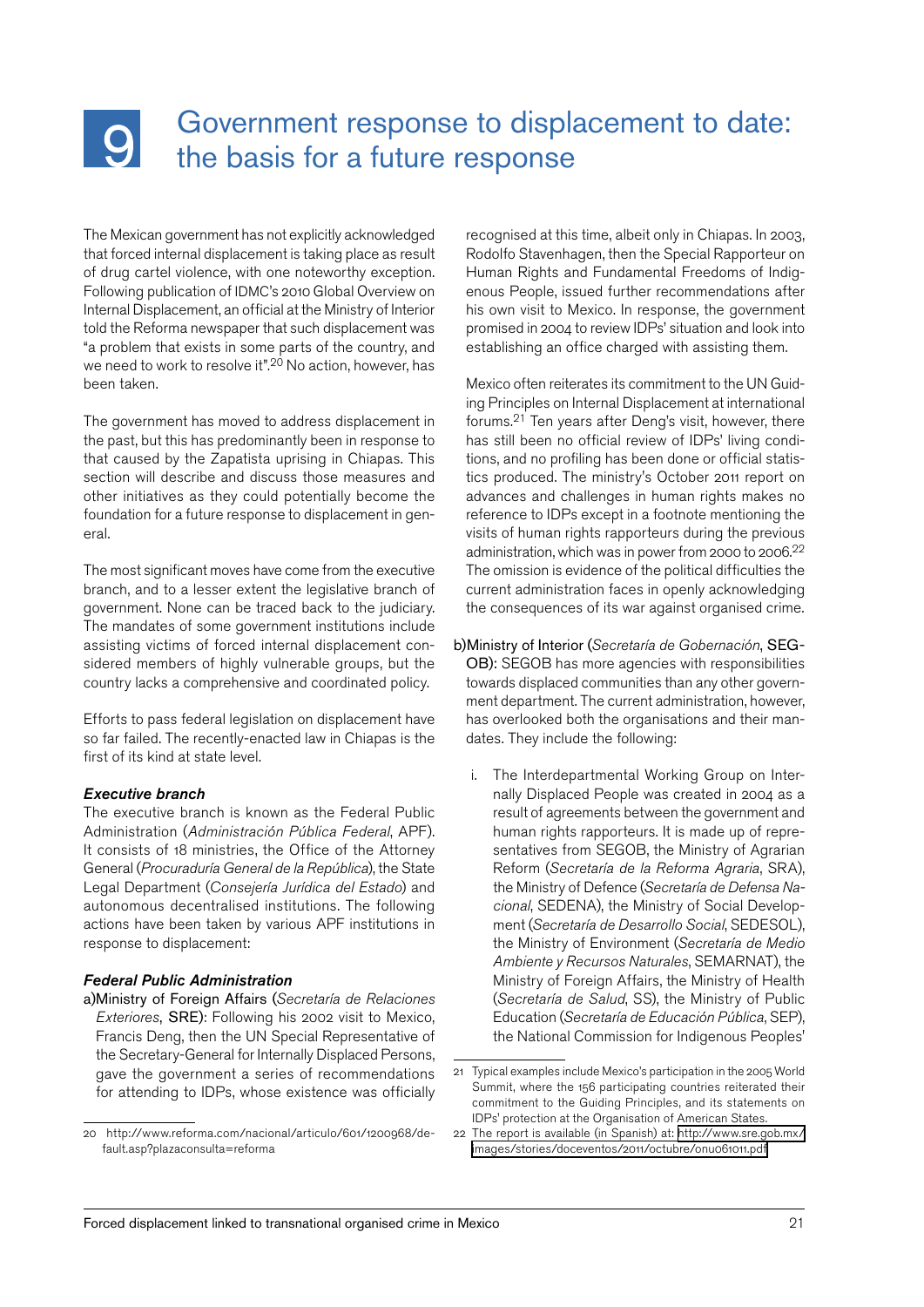Development (*Comisión Nacional para el Desarrollo de Pueblos Indígenas*, CDI), and the Office of the Attorney General. Its objectives were to provide IDPs with physical protection, ensure their material well-being, find durable solutions to displacement, develop a legal framework, consult IDPs on all actions and development programmes affecting them, and create a national documentation programme for them.

There is no evidence of this group having met regularly since it participated in a forum on IDPs in Tlaxcala in January 2004. It has not taken part in any SEGOB subcommittees, such as those on vulnerable groups and migration, where its efforts would have been useful in getting IDPs onto SEGOB's agenda and so presenting the issue to the president.

ii. The National Commission for the Prevention of Discrimination (*Comisión Nacional para Prevenir la Discriminación*, CONAPRED) was created by federal act in 2003 and charged with promoting public policies that eradicate discrimination in all settings, including discrimination against IDPs.

The commission's first report, for 2004-2005, established its mandate as "introducing concepts of human rights into the Federal Public Administration's public policies, with regard to non-discrimination, women's rights, rights of indigenous people, and rights for children and adolescents, migrants, refugees, and internally displaced persons".<sup>23</sup> Subsequent reports, however, have contained nothing on discrimination against IDPs except for two studies, one on internal displacement caused by religious intolerance published in 2007 and the other on policy making to protect IDPs published in 2008. The first was used as a benchmark for CDI's 2007- 2009 programmes, and specifically for its Assistance Programme for Displaced Indigenous People (Programa de Atención a Indígenas Desplazados, PAID), which is explained below. There is no evidence that the second study had any impact. Since the appointment of the current commission president, who took office in 2009, no specific work has been done to protect IDPs' rights.<sup>24</sup>

iii. The National Population Council (*Consejo Nacional de Población*, CONAPO) was created in 1974. CO-NAPO's mission is "to regulate issues affecting the population in terms of volume, structure, dynamics

and distribution throughout the national territory, with the goal of achieving fair and equitable participation in the benefits of social and economic development". It is mandated to record and regulate population movements that influence public order and affect the social fabric of communities.

In its report on the implementation of the action plan from the International Conference on Population and Development 1994-2009, CONAPO stated that given the lack of a specific legal definition of IDPs, and in recognition of elements of the Mexican constitution, federal legislation on human rights and international instruments such as the Guiding Principles, SEGOB had drafted such a definition in order to standardise concepts within APF<sup>25</sup>. There is no evidence, however, that it has been disseminated or used. In fact, as of 2011 the General Population Law (Ley General de Población) that created CONAPO continued to use the term "internal migration" to describe all population movements within the country's borders, so failing to differentiate between the reasons behind them. CONAPO's population projections for 2005 to 2050 make no mention of the effect on population movements of the escalating violence affecting a significant portion of the country.

- iv. The National Institute of Statistics and Geography (*Instituto Nacional de Estadística, Geografía e Informática*, INEGI) is the country's main institution for documentation and statistics. Its entire official data collection system has not, however, integrated any terminology or relevant census questions that could provide information on internal displacement.
- v. The National System for Civil Protection (*Sistema Nacional de Protección Civil*, SINAPROC) was created to prevent natural disasters and assist and rehabilitate populations endangered or affected by them. Its work has mainly been in assisting victims of flooding, earthquakes and droughts, and under the current administration it has been efficient in deploying the armed forces to disaster areas and coordinating government organisations at federal, state and municipal levels. This was particularly true in the aftermath of the floods that affected various parts of the country in 2009 and 2010.

<sup>23</sup> http://derechoshumanos-portal.segob.gob.mx/archivos/anexos/ Anexos\_Primer\_Informe/<sub>5</sub>Cx\_CONAPREDfinal.pdf

<sup>24</sup> Interview with the Adjunct Director of Studies, Legislation and Public Policies Sonia Río Freije, January 2012.

<sup>25</sup> Using the Guiding Principles as a base, the Ministry of the Interior uses the following definition of IDPs: "Any individuals or groups that have been obliged or have been pressured to abandon or flee their places of residence as a result of armed conflicts, religious conflicts, generalised violence, violation of fundamental human rights, construction of infrastructure or natural disasters." [www.conapo.gob.mx/publicaciones/cipd15/Cap09.pdf](http://www.conapo.gob.mx/publicaciones/cipd15/Cap09.pdf)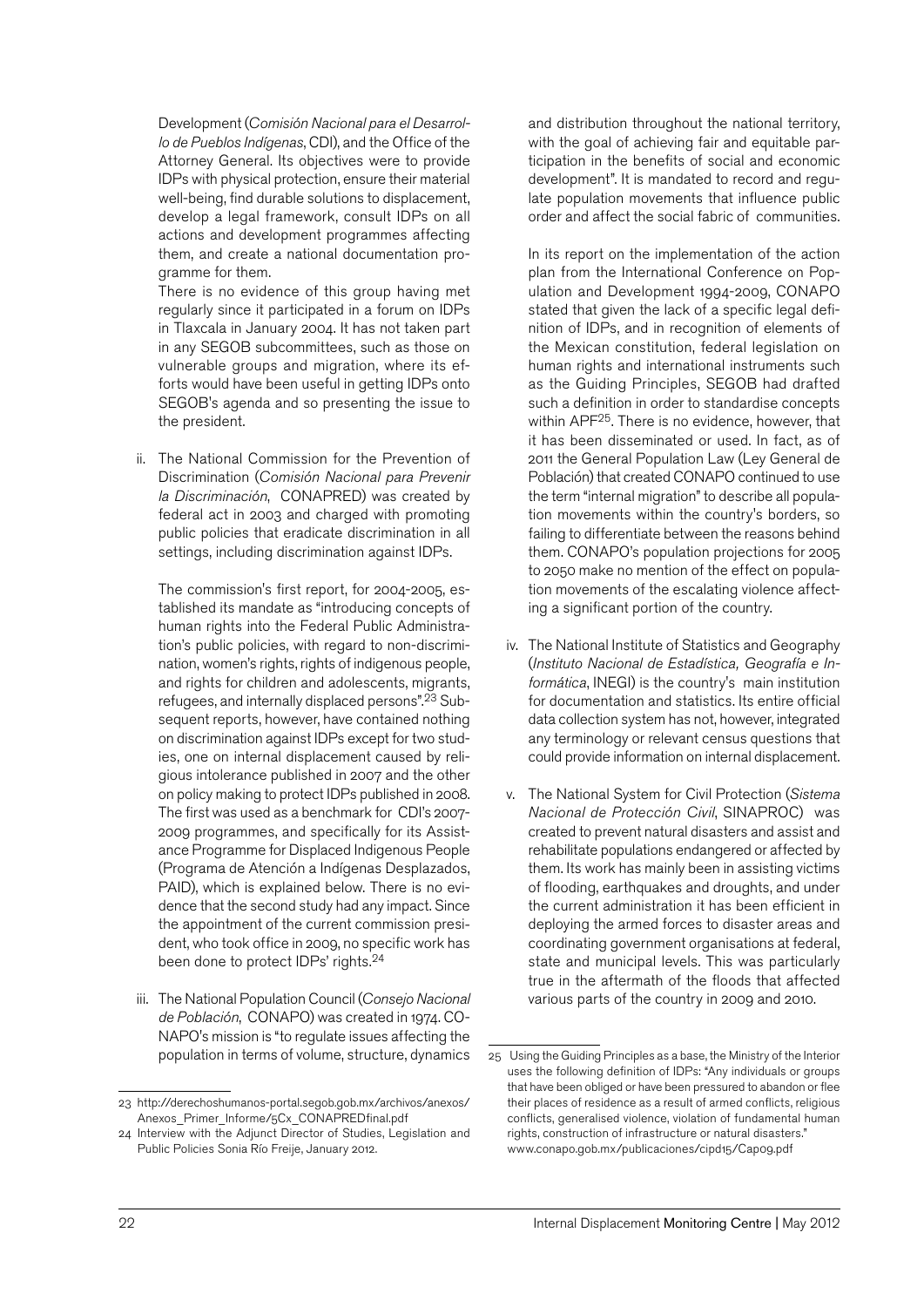vi. One of the agency's most significant mandates is the protection of housing and infrastructure in disaster areas and the repair of damaged housing. Any programme developed to assist IDPs would greatly benefit from close collaboration with SIN-APROC.

#### *Decentralised institutions*

a)The National Commission for Indigenous Peoples' Development (*Comisión Nacional para el Desarrollo de Pueblos Indígenas*, CDI) was created in 2003 to consult on indigenous matters for APF, evaluate government programmes and train federal, state and municipal public servants in order to improve services for the indigenous population.

In June 2006, the Assistance Programme for Displaced Indigenous People (PAID) was launched in response to the increased levels of forced internal displacement affecting indigenous communities. PAID's objective is to provide indigenous populations displaced by acts of violence, armed conflicts, human rights violations; or religious, political, cultural or ethnic intolerance, with the minimal conditions necessary for material and cultural reproduction in their area of relocation, or area of expulsion in the case of return. This project was viewed from the beginning as a corrective rather than a preventative measure. Since its creation, PAID has assisted indigenous IDPs in 12 municipalities in the states of Chiapas, Nayarit, Hidalgo, Guerrero and Oaxaca.

As of December 2010, it had supported 1,306 IDPs with house-building materials (31.5 per cent), urban sites (16.3 per cent) and farmland (5.1 per cent). Of the 467 families that received support and were relocated, 46 per cent were displaced by religious conflicts, 43.8 per cent fled generalised violence and human rights violations and 10.2 per cent were displaced by armed conflicts. 26 PAID has been very beneficial, and has helped to rebuild the social fabric of dozens of families by supporting land acquisition. That said, budget cuts in 2010 and 2011 limited its operations and reach. The lack of legislation and statistics on internal displacement have also made its work more difficult. If the Mexican government were to prioritise it, CDI could play a central role in supporting indigenous groups displaced by violence related to organised crime.

b)The Office for the Victims of Crime (*Procuraduría Social de Atención a las Víctimas de Delitos*, Províctima) was created by presidential decree in September 2011. Its mission is to coordinate the efforts of various public

bodies in helping and protecting people affected by kidnapping, forced disappearance, homicide, extortion and human trafficking. Having established that homicide and extortion are significant drivers of displacement, it has proved of great value.

Províctima has a staff of 320 spread throughout the Federal District and in 14 states: Baja California, Chiapas, Chihuahua, Coahuila, Guanajuato, Guerrero, Jalisco, Michoacán, Morelos, Nayarit, Nuevo León, Sinaloa, Veracruz and Yucatán. The senate has approved around 120 additional positions, which will be filled between February and June of this year.

At the time of writing, Províctima had assisted more than 3,500 people face-to-face and a similar number over the phone, and it has taken on the cases of people displaced by one of the five crimes under its mandate. In the case of one family displaced from Guerrero to Michoacán it supported the resettlement process, accompanying them to the appropriate authorities so that they could replace lost documentation, and assisting them in applying for credit to start a new business in their place of refuge. It has also helped cases of forced eviction and surrender of property, in which people have been forced by threats and extortion to sign over the deeds to their property or land so it can be appropriated by organised crime groups<sup>27</sup>.

Províctima is mandated to create a specific register for displacement cases, but to date information on the cases they have been involved in has not been logged in an organised system. There is a degree of uncertainty over the agency's future given the upcoming change in government in December 2012, but the General Law of Protection and Redress for Victims of Human Rights Violations Caused by Violence (*Ley General de Protección y Reparación Integral a Víctimas de Violaciones a Derechos Humanos Generados por Violencia*) – which was passed on 1 May - will be key to its survival. The bill, which was sponsored by civil organisations and the Democratic Revolution Party (*Partido de la Revolución Democrática*, PRD), enshrines Províctima's mandate in law, meaning that it should be able to become a key player in protecting and assisting IDPs.

c)The 5<sup>th</sup> Inspection Unit of the National Commission on Human Rights (*Comisión Nacional de Derechos Humanos*) participates in the general complaints process, and is in charge of the Programme for Migrant Assistance, the Programme on Offences against Journalists and Civil Defenders of Human Rights, and since 2007 the Programme against Human Trafficking. It

<sup>26</sup> See CNI Report 2010 (in Spanish) at: [http://www.cdi.gob.mx/](http://www.cdi.gob.mx/index.php?option=com_docman&task=cat_view&gid=18&limit=5&limitstart=0&order=name&dir=ASC&Itemid=18) [index.php?option=com\\_docman&task=cat\\_view&gid=18&limit](http://www.cdi.gob.mx/index.php?option=com_docman&task=cat_view&gid=18&limit=5&limitstart=0&order=name&dir=ASC&Itemid=18) [=5&limitstart=0&order=name&dir=ASC&Itemid=18](http://www.cdi.gob.mx/index.php?option=com_docman&task=cat_view&gid=18&limit=5&limitstart=0&order=name&dir=ASC&Itemid=18)

<sup>27</sup> Interview with Irene Herrerías, Special Prosecutor, 24 January 2012.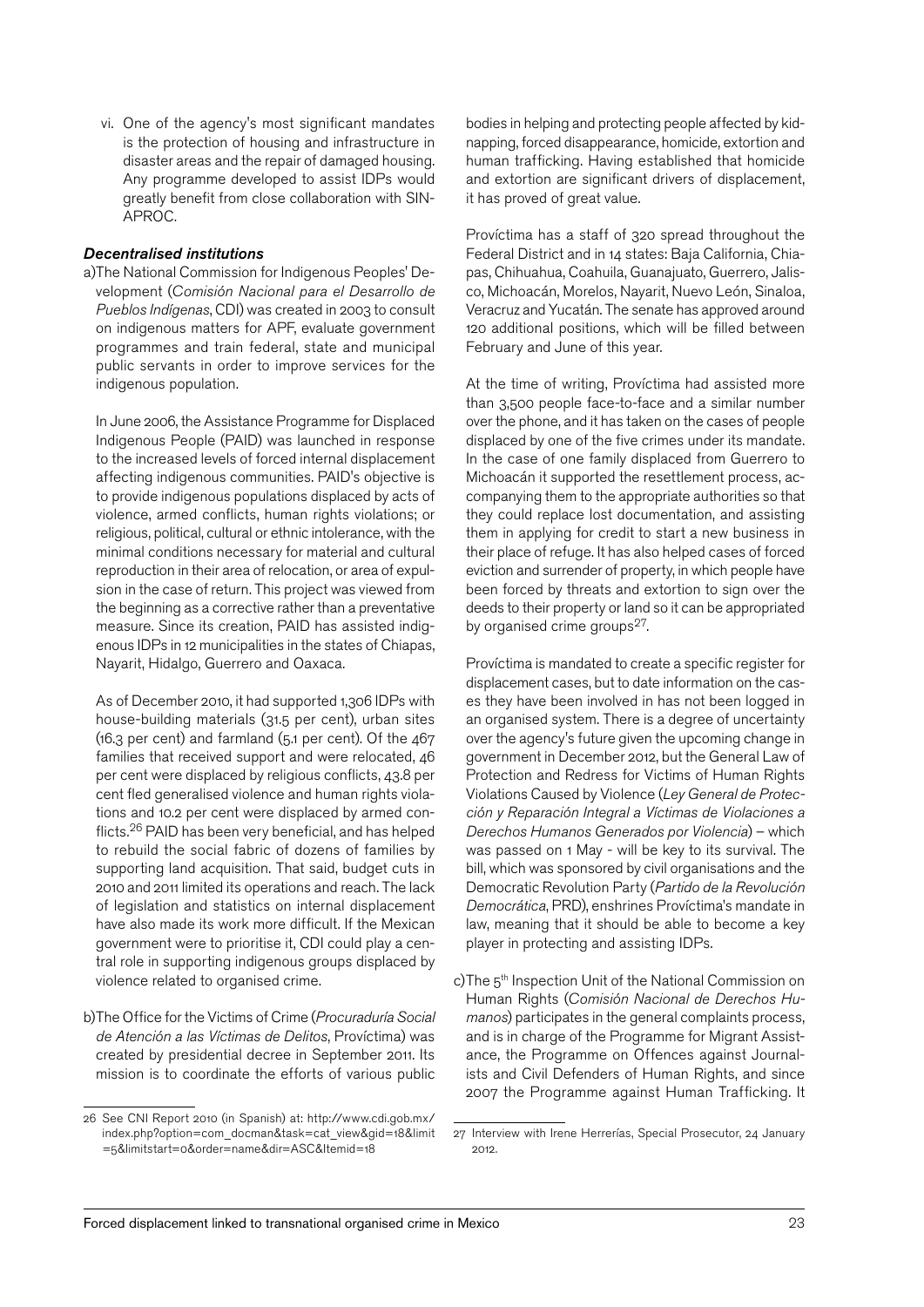took on cases of IDPs for the first time in September 2011. Those suffering forced displacement, however, are not formally recognised as victims and as yet there is no standard protocol for reporting displacement or assisting IDPs.

#### *Legislative branch*

The first attempts to pass legislation to benefit IDPs took place in 1998 but were unsuccessful. Since then, there have been a series of initiatives to reform general laws, draft decrees, order APF institutions to gather information and present proposals with points of agreement. The outcomes are listed below:

- a) 23 April 1998: Representatives of various parties proposed a general law on IDPs, which was rejected in April 2000 as conceptually vague, and ambiguous in terms of responsibilities and methods for addressing the issue.
- b)30 March 2004: PRD representative Emilio Zebadúa presented a draft decree to add a paragraph on the protection of IDPs to Article 4 of the Constitution. $^{28}$ Because displacement was a local issue to Chiapas at the time, its congress was asked to review the situation and pass legislation on IDPs at the state rather than federal level.
- c)11 August 2008: Senator Gloria Lavara Mejía of the Ecologist Green Party (*Partido Verde Ecologista*) presented a draft decree to reform the General Population Law by including a definition of forced internal displacement to replace the term "internal migration", which leads to displacement being overlooked or confused with other population movements. She also proposed including IDPs as a specific marginalised group in national development programmes. Her proposals were rejected.
- d) 9 September 2008: Representative Mónica Arriola Gordillo of the New Alliance Party (*Partido Nueva Alianza*) proposed reforming the General Education Law by adding a paragraph to Article 32, which would have made it easier for the children of IDPs to enrol in schools in their places of refuge, and enable them to receive credits for studies completed before their displacement. 29 Her proposal was not debated.
- e)25 October 2010: On behalf of the Minister of Public Security, PRD senators Rubén F. Velázquez López and José Luis García Zalvidea called on the president of the National Commission on Human Rights to provide a report on IDPs and the violation of their rights.<sup>30</sup> There was no response from the commission.
- f) 27 July 2011: Representative Claudia Ruiz Massieu of the Institutional Revolutionary Party (*Partido Revolu-*

*cionario Institucional*) presented a proposal with points of agreement calling for the design and implementation of an IDP policy.

g) 23 August 2011: The proposal was brought before the Permanent Commission of Congress. It included:

- The design and implementation of a policy to protect IDPs and a proposed solution for them
- A report was requested from the Ministry of Interior on the results of the interdepartmental working group on IDPs.
- INEGI and the Ministry of Interior were asked to design uniform indicators and criteria for IDPs for use by federal and state governments and civil society.
- The late Interior Secretary Francisco Blake Mora was asked for a report on the implementation of the Guiding Principles.

The proposal was approved for inclusion on the agenda, but was not given great priority. None of the requests have received a response.

At the state level, after 18 years of enduring forced displacement, the Chiapas state congress passed legislation on internal displacement (*Ley para la Prevención y Atención del Desplazamiento Interno*) that incorporates the Guiding Principles and includes various norms ranging from prevention to humanitarian assistance. The law is the first of its kind in Mexico at any legislative level.

<sup>28</sup> [http://www.ordenjuridico.gob.mx/Publicaciones/CDs2006/](http://www.ordenjuridico.gob.mx/Publicaciones/CDs2006/CDRefEdo/pdf/REF24.pdf) [CDRefEdo/pdf/REF24.pdf](http://www.ordenjuridico.gob.mx/Publicaciones/CDs2006/CDRefEdo/pdf/REF24.pdf)

<sup>29</sup> [http://sil.gobernacion.gob.mx/Archivos/Documentos/2008/11/](http://sil.gobernacion.gob.mx/Archivos/Documentos/2008/11/asun_2496969_20081104_1225834294.pdf) [asun\\_2496969\\_20081104\\_1225834294.pdf](http://sil.gobernacion.gob.mx/Archivos/Documentos/2008/11/asun_2496969_20081104_1225834294.pdf)

<sup>30</sup> [http://sil.gobernacion.gob.mx/Archivos/Documentos/2010/11/](http://sil.gobernacion.gob.mx/Archivos/Documentos/2010/11/asun_2713896_20101126_1290731449.pdf) [asun\\_2713896\\_20101126\\_1290731449.pdf](http://sil.gobernacion.gob.mx/Archivos/Documentos/2010/11/asun_2713896_20101126_1290731449.pdf)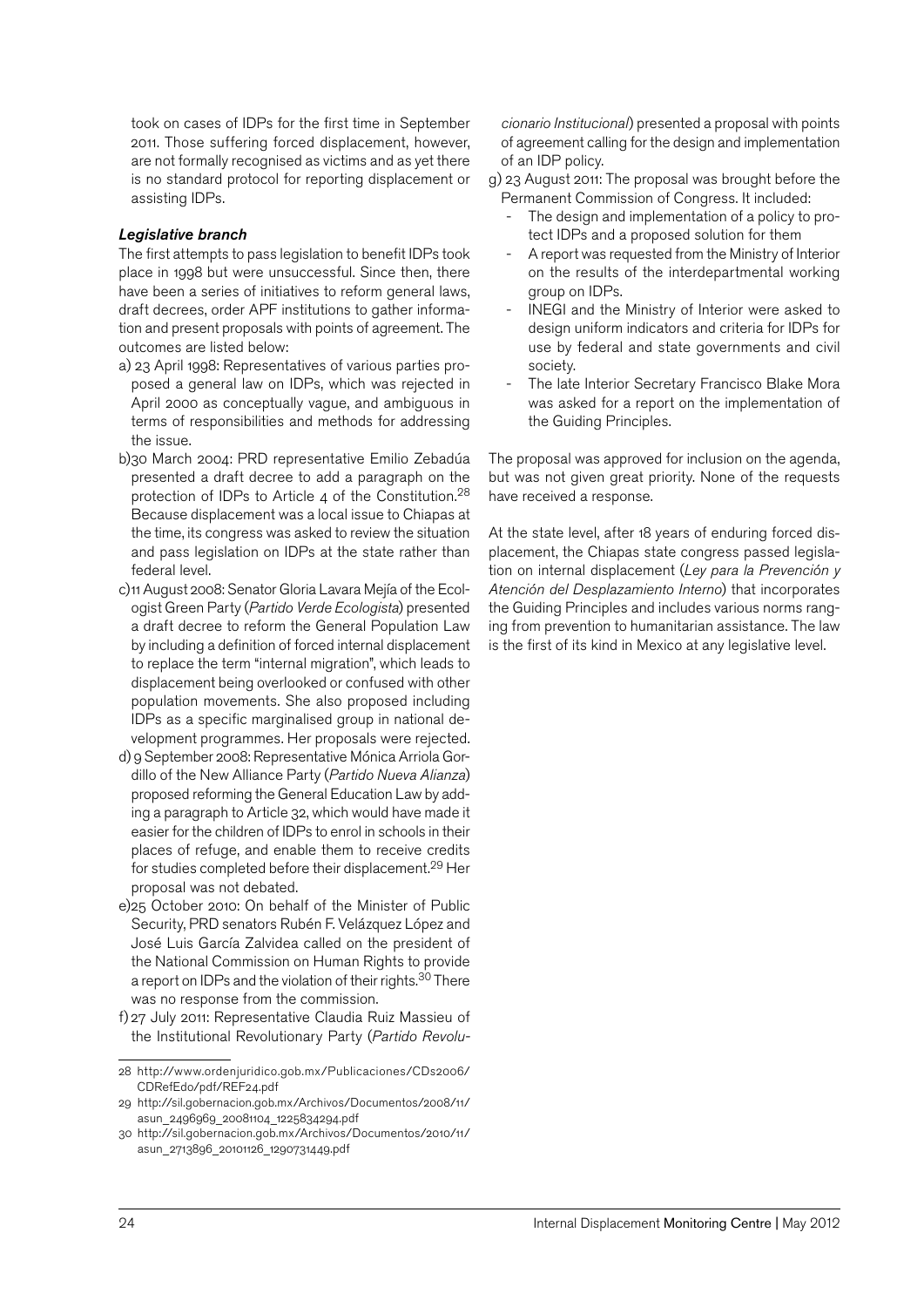#### <span id="page-24-0"></span>Towards an effective response:  $10<sup>1</sup>$ a framework for action

As this study has shown, both statistical (census) and qualitative data reveal that drug cartel violence is causing internal displacement. The evidence has a number of limitations, which are outlined in the next section, but it is strong enough to prompt much more concerted action to address the issue.

As set out in the Guiding Principles, national governments have the primary duty and responsibility to protect IDPs and respond to displacement, with international agencies playing a subsidiary role. This should be particularly true of Mexico, given the country's significant economic power - it is the world's  $14<sup>th</sup>$  largest economy in terms of GDP - and its strong institutional capabilities.

Despite its strength and resources, however, the Mexican government has not set up mechanisms at the federal level to respond specifically to displacement caused by violence, and the political will to do so appears limited right up to the highest level.

In this context, protection agencies should concentrate both on motivating the government to take more robust action on internal displacement, and in the meantime on directing and strengthening its existing capacities to respond. Given that the issue of displacement caused by the government's offensive against the drug cartels is a highly sensitive one, the focus of protection agencies should not be the security strategy itself, the political debate about its efficacy or the status of the violence the country is experiencing. Rather, it should draw attention to the empirical findings of this study, emphasising that the government's own information (census data) was used to establish elements of them. The study's key findings (see section 4) should be highlighted as a factual point of entry.

As described in section 9, all attempts to pass federal legislation on displacement since 1998 have failed. The complications associated with political processes at the legislative level suggest the need to pursue a lower-level framework, such as a policy, in order to set up an interim response.

#### Such a policy or framework should:<sup>31</sup>

1. Be driven and informed by existing normative standards. It should seek to protect IDPs' full range of rights as expressed in the Mexican Constitution and in the various binding international instruments to which Mexico is a signatory. It should also seek to protect them as set out in the Guiding Principles. It should be informed by cross-cutting principles including non-discrimination (both against IDPs as a whole and against specific groups such as women, minorities, children and the elderly), equality before the law, participation and inclusion.

It should mainstream the definition of internal displacement enshrined in the Guiding Principles. This definition is incorporated into the one adopted by CONAPO, but it should also be included either in the General Population Law or in Article 3 of the Migration Law (*Ley de Migración),* and should be used uniformly throughout the Federal Public Administration.

2.Set up a documentation and data-gathering mechanism. Conduct studies such as this one to document displacement and IDPs' protection needs, but ultimately only the government is in the position to carry out comprehensive, sustainable data-gathering at the national level through its own institutions.

The inclusion of specific questions in the surveys INEGI uses to gather national statistical information, specifically the 2015 population count and the 2020 census, would do much to help gather information about displacement. The policy should instruct INEGI to do this.

Qualitative profiling of displacement via surveys in the localities identified in this study should also be conducted. Ideally, such surveys would be extended nationally. This would enable the number of people displaced by violence to be estimated, and their protection needs to be documented in detail. Given the cost of such an

<sup>31</sup> What follows draws on the standards and benchmarks set out in the Framework for National Responsibility (available at [http://](http://www.brookings.edu/~/media/Files/rc/reports/2005/04_national_responsibility_framework/04_national_responsibility_framework_Eng.pdf) [www.brookings.edu/~/media/Files/rc/reports/2005/04\\_nation](http://www.brookings.edu/~/media/Files/rc/reports/2005/04_national_responsibility_framework/04_national_responsibility_framework_Eng.pdf)al responsibility framework/04 national responsibility frame[work\\_Eng.pdf\)](http://www.brookings.edu/~/media/Files/rc/reports/2005/04_national_responsibility_framework/04_national_responsibility_framework_Eng.pdf) and the Manual for Law and Policy Makers for the Protection of IDPs (available at [http://www.brookings.edu/~/](http://www.brookings.edu/~/media/Files/rc/papers/2008/1016_internal_displacement/10_internal_displacement_manual.pdf) [media/Files/rc/papers/2008/1016\\_internal\\_displacement/10\\_in](http://www.brookings.edu/~/media/Files/rc/papers/2008/1016_internal_displacement/10_internal_displacement_manual.pdf)[ternal\\_displacement\\_manual.pdf\)](http://www.brookings.edu/~/media/Files/rc/papers/2008/1016_internal_displacement/10_internal_displacement_manual.pdf). Both publications should be consulted as guidance.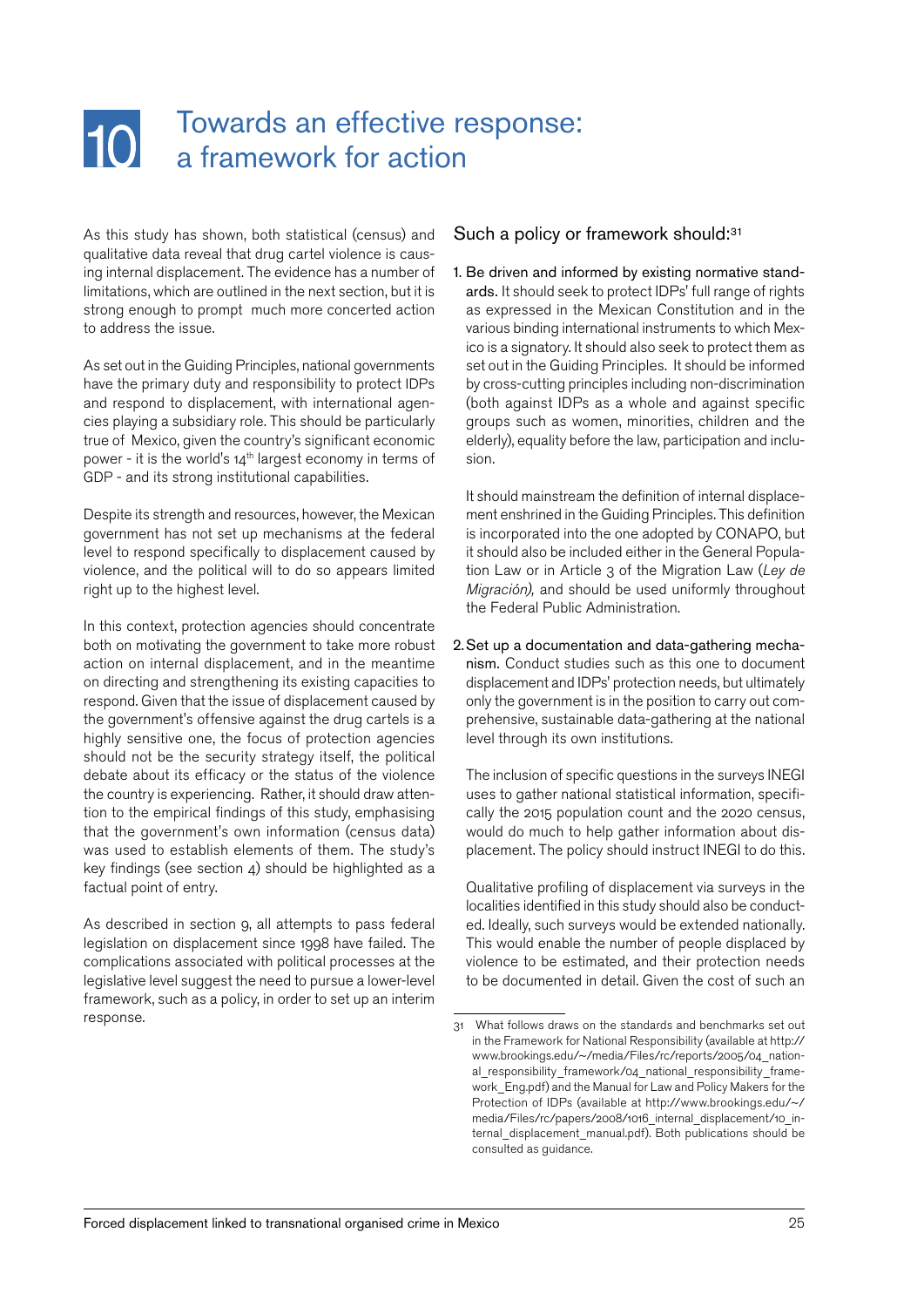undertaking, it should be led by the government with technical assistance from relevant international and national agencies.

- 3.Establish an institutional focal point. The Ministry of Interior should take the political lead on displacement, and within it - given its mandate - CONAPO should be the institutional focal point, charged with leading and coordinating the government's response to displacement and providing accountability for it.
- 4.Create a forum for institutional coordination. CONAPO should provide leadership in its role as the institutional focal point, but a thematic forum should also be established to bring all agencies and ministries involved in responding to displacement together. The focus should be on the accountability of their actions. Such a forum might have a structure and mandate similar to the Interdepartmental Working Group on Internally Displaced People described in section 9, which has been inactive since 2004.
- 5.Create a mechanism for humanitarian assistance and IDPs' integration. This mechanism should draw on existing structures set up to provide emergency assistance, notably SINAPROC. As described in section 9, to date the agency has responded specifically (and successfully) to natural disasters, so its mandate would have to be expanded to include assistance to victims of violence, including IDPs.

An effective mechanism would also have to include state and local authorities. The states on which this study focused, those worst-affected by violence, should be prioritised.

- 6.Create a national federal fund. Such a fund would provide financial support to protection programmes. It should be established with an initial lump sum and then subsequently topped up.
- 7. Document abuses and punish perpetrators. Independent of the normal channels available to prosecute crimes that lead to displacement, Províctima should be charged with registering and documenting cases of abuses against IDPs, and referring them to the appropriate judicial authorities for prosecution. The  $5<sup>th</sup>$ Inspection Unit of the National Commission on Human Rights, which currently focuses on human mobility, should expand its work to document cases of displacement, and the government should give its recommendations due weight.
- 8.Seek to promote durable solutions. Special attention should be given to the protection gaps identified in this study, notably access to livelihoods, education, health

care and adequate housing, all of which are obstacles to IDPs achieving durable solutions.

9.Create channels for cooperation. The government should cooperate with international agencies, drawing on their in-depth experience of providing technical assistance and setting up protection programmes worldwide.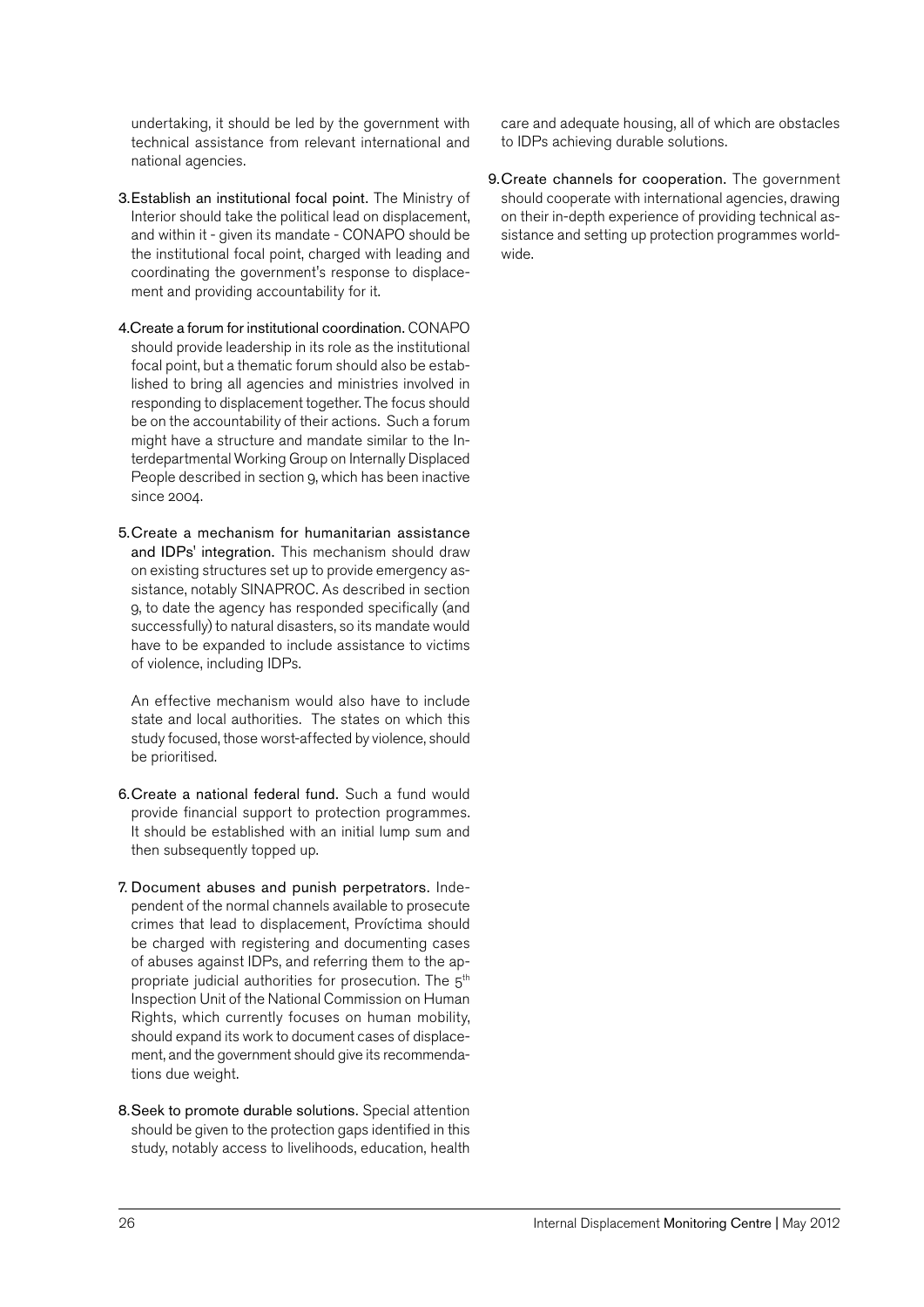#### <span id="page-26-0"></span>Study limitations **11** and areas for further work

## Acknowledgements

The study and its findings have a number of limitations as result of its timeframe, and the resources and data available:

- 1) It did not establish IDPs' vulnerability in the 12 states covered, as the available data did not enable it to do so. The census data used did not include information on displacement, so an inference was built around information about people who have changed their place of residence. This group, however, is likely to include migrants other than IDPs. 32
- 2) It did not determine the current number of people displaced by violence in Mexico, again because the available data did not enable it to do so.
- 3) It did not research cross-border displacement caused by drug cartel violence, as it had neither the time nor the resources to do so.

These limitations point to key areas for further work:

- 1) Surveys should be conducted in specific locations to collect detailed information about the displaced population's access to services and rights, ideally at the national level.
- 2) As mentioned above, work should be done with INEGI to develop questions targeted specifically at documenting forced displacement caused by violence for inclusion in its data-gathering.
- 3) Research should be conducted into displacement patterns to the US, asylum requests and the response of US authorities to people crossing the border as a result of violence in Mexico.

IDMC would like to thank the consultants who contributed to this study: Laura Rubio of the *Instituto Tecnológico Autónomo de México,* who coordinated the study in Mexico and contributed the section on the government's response; Edith Gutiérrez and Estela Rivero of the *Colegio de México,* who designed and conducted the statistical analysis based on census data; Socorro Velásquez and Wilebaldo Martínez, who designed and conducted the survey in Ciudad Juárez and the qualitative research in Durango, Coahuila, and Veracruz. The overall planning, design and coordination of the study was done by Sebastián Albuja of IDMC.

IDMC would also like to thank the Joint IDP Profiling Service for its input during the development phase of this study.

<sup>32</sup> Note, however, that information on vulnerabilities specific to IDPs was gleaned from census data in three locations, and in more detail from the qualitative part of the research.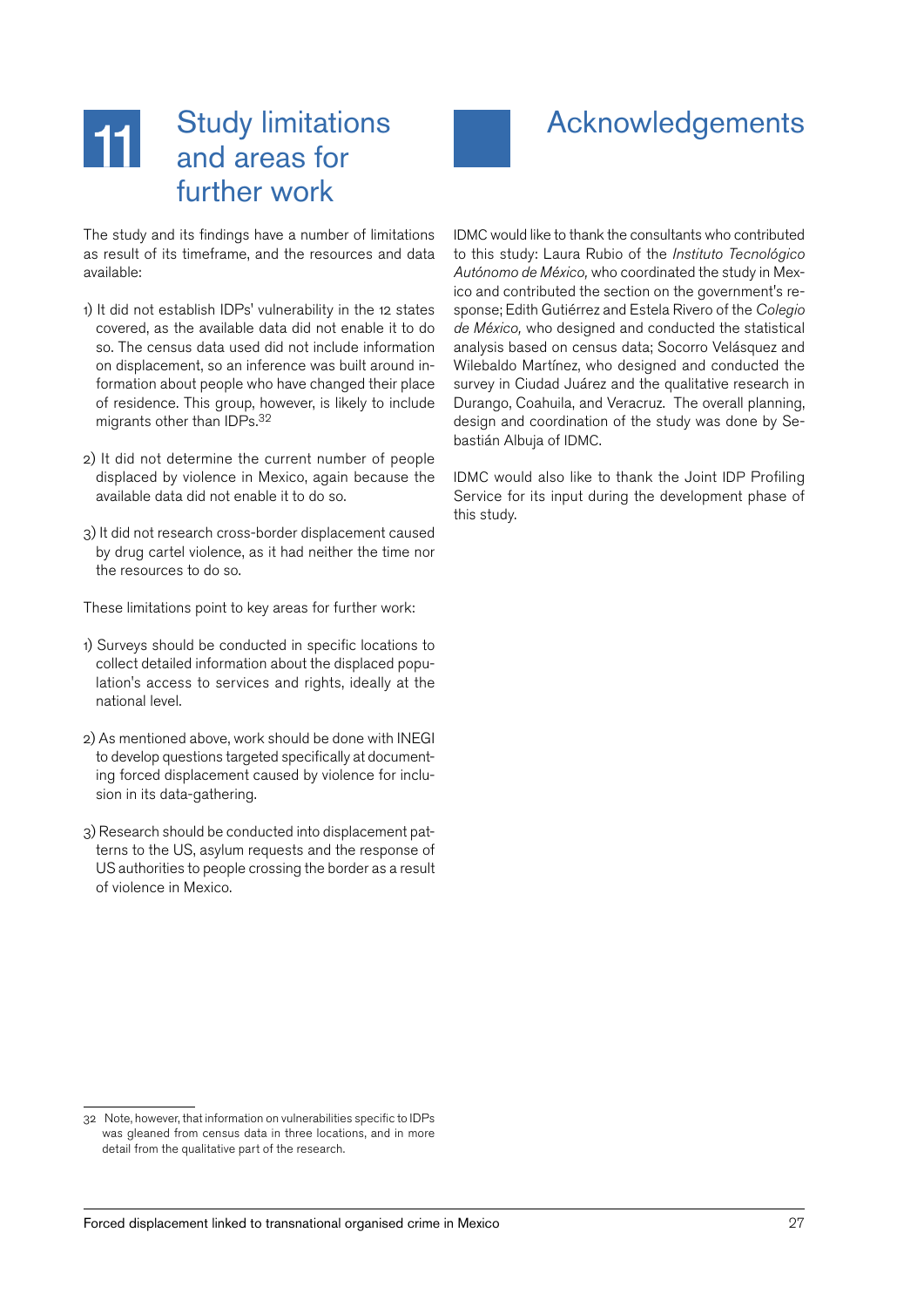## Annexes I: Statistical correlations

|  | Anexo 1. Matriz de correlaciones |  |
|--|----------------------------------|--|
|  |                                  |  |

<span id="page-27-0"></span>

|                                          | <b>Variables</b>                | Homicidios              | Delitos                  | Vivienda<br>deshabitada | Cambio<br>vivienda<br>deshabitada | Sector primario         | Sector<br>secundario    | Sector terciario        | Ocupados con<br>menos de 2SM | Ocupados sin<br>seguridad social |
|------------------------------------------|---------------------------------|-------------------------|--------------------------|-------------------------|-----------------------------------|-------------------------|-------------------------|-------------------------|------------------------------|----------------------------------|
| Homicidios                               | Correlación de<br>Pearson       |                         | $.446$ (**               | 0.063                   | $.084$ <sup>*</sup>               | $-166$ <sup>**</sup>    | $.111$ (**              | $.149$ <sup>**</sup>    | $-140$ (**                   | $-.135$ <sup>**</sup> )          |
|                                          | Sig. (bilateral)                |                         |                          | 0.074                   | 0.018                             |                         | 0.002                   |                         |                              |                                  |
|                                          | $\mathbf N$                     | 797                     | 797                      | 797                     | 797                               | 797                     | 797                     | 797                     | 797                          | 797                              |
| Delitos                                  | Correlación de<br>Pearson       | $.446$ (**)             |                          | 0.024                   | $.094$ (**                        | $-.321$ (**             | $.116$ <sup>**</sup> )  | $.367$ <sup>**</sup> )  | $-.290$ (**                  | $-.203$ <sup>**</sup>            |
|                                          | Sig. (bilateral)                |                         |                          | 0.506                   | 0.008                             |                         | 0.001                   |                         |                              |                                  |
|                                          | $\mathbf N$                     | 797                     | 797                      | 797                     | 797                               | 797                     | 797                     | 797                     | 79'                          | 797                              |
| Vivienda                                 | Correlación de                  | 0.063                   | 0.024                    | $\mathbf{1}$            | $.346$ (**                        | $-.085(*)$              | 0.061                   | 0.035                   | $-145$ <sup>**</sup>         | $-.163$ <sup>**</sup>            |
| deshabitada                              | Pearson<br>Sig. (bilateral)     | 0.074                   | 0.506                    |                         |                                   | 0.016                   | 0.087                   | 0.326                   |                              |                                  |
|                                          | $\mathbf N$                     | 797                     | 797                      | 797                     | 797                               | 797                     | 797                     | 797                     | 797                          | 797                              |
| Cambio                                   | Correlación de                  |                         |                          |                         |                                   |                         |                         |                         |                              |                                  |
| vivienda<br>deshabitada                  | Pearson                         | $.084$ <sup>(*)</sup>   | $.094$ <sup>(**)</sup> ) | $.346$ <sup>**</sup> )  |                                   | $-0.03$                 | 0.024                   | 0.024                   | 0.005                        | $-148$ <sup>**</sup> )           |
|                                          | Sig. (bilateral)                | 0.018                   | 0.008                    |                         |                                   | 0.38                    | 0.498                   | 0.494                   | 0.879                        |                                  |
|                                          | $\mathbf N$                     | 797                     | 797                      | 797                     | 797                               | 797                     | 797                     | 797                     | 797                          | 797                              |
| Sector primario                          | Correlación de                  | $-.166$ <sup>**</sup> ) | $-.321$ (**)             | $-.085(*)$              | $-0.031$                          |                         | $-.712$ <sup>**</sup> ) | $-.866$ <sup>**</sup> ) | $.756$ (**                   | $.193$ <sup>**</sup> )           |
|                                          | Pearson<br>Sig. (bilateral)     |                         |                          | 0.016                   | 0.381                             |                         |                         |                         |                              |                                  |
|                                          | $\mathbf N$                     | 797                     | 797                      | 797                     | 797                               | 797                     | 797                     | 797                     | 79'                          | 797                              |
| Sector                                   | Correlación de                  |                         |                          |                         |                                   |                         |                         |                         |                              |                                  |
| secundario                               | Pearson<br>Sig. (bilateral)     | $.111$ <sup>**</sup> )  | $.116$ <sup>**</sup> )   | 0.061                   | 0.024                             | $-.712$ (**             |                         | $.326$ <sup>**</sup> )  | $-.525$ (**)                 | $-.216$ <sup>**</sup>            |
|                                          | $\mathbf N$                     | 0.002<br>797            | 0.001<br>797             | 0.087<br>797            | 0.498<br>797                      | 797                     | 797                     | 797                     | 79'                          | 797                              |
|                                          | Sector terciario Correlación de |                         |                          |                         |                                   |                         |                         |                         |                              |                                  |
|                                          | Pearson                         | $.149$ <sup>**</sup> )  | $.367$ <sup>**</sup> )   | 0.035                   | 0.024                             | $-.866$ (**             | $.326$ <sup>**</sup>    |                         | $-.684$ <sup>**</sup> )      | $-114$ <sup>**</sup> )           |
|                                          | Sig. (bilateral)<br>$\mathbf N$ |                         |                          | 0.326                   | 0.494                             |                         |                         |                         |                              | 0.001                            |
| Ocupados con                             | Correlación de                  | 797                     | 797                      | 797                     | 797                               | 797                     | 797                     | 797                     | 79'                          | 797                              |
| menos de 2SM                             | Pearson                         | $-.140$ <sup>**</sup> ) | $-.290$ (**)             | $-.145$ <sup>**</sup> ) | 0.005                             | $.756$ (**              | $-.525$ (**             | $-.684$ <sup>**</sup>   |                              | $.162$ <sup>**</sup> )           |
|                                          | Sig. (bilateral)                |                         |                          |                         | 0.879                             |                         |                         |                         |                              |                                  |
|                                          | ${\bf N}$                       | 797                     | 797                      | 797                     | 797                               | 797                     | 797                     | 797                     | 797                          | 797                              |
| Ocupados sin<br>seguridad social Pearson | Correlación de                  |                         |                          |                         |                                   |                         |                         |                         |                              |                                  |
|                                          |                                 | $-.135$ <sup>**</sup>   | $-.203$ <sup>**</sup>    | $-.163$ <sup>**</sup> ) | $-.148$ <sup>**</sup> )           | $.193$ <sup>**</sup>    | $-.216$ <sup>**</sup>   | $-.114$ <sup>**</sup> ) | $.162$ (**                   |                                  |
|                                          | Sig. (bilateral)                |                         |                          |                         |                                   |                         |                         | 0.001                   |                              |                                  |
|                                          | $\mathbf N$                     | 797                     | 797                      | 797                     | 797                               | 797                     | 797                     | 797                     | 79'                          | 797                              |
| Participación<br>laboral                 | Correlación de<br>Pearson       |                         |                          |                         |                                   |                         |                         |                         |                              |                                  |
| masculina                                |                                 | 0.033                   | 0.059                    | $-.238$ (**             | 0.015                             | 0.004                   | $.128$ (**              | 0.058                   | $-.251$ (**                  | 0.03                             |
|                                          | Sig. (bilateral)                | 0.352                   | 0.095                    |                         | 0.678                             | 0.908                   |                         | 0.1                     |                              | 0.392                            |
|                                          | $\mathbf N$                     | 797                     | 797                      | 797                     | 797                               | 797                     | 797                     | 797                     | 79'                          | 797                              |
| Participación<br>laboral                 | Correlación de<br>Pearson       |                         |                          |                         |                                   |                         |                         |                         |                              |                                  |
| femenina                                 |                                 | $.178$ <sup>**</sup>    | $.371$ <sup>**</sup> )   | 0.033                   | 0.008                             | $-.730$ (**             | $.369$ <sup>(**)</sup>  | $.815$ <sup>**</sup> )  | $-.546$ <sup>**</sup> )      | $-.238$ <sup>**</sup> )          |
|                                          | Sig. (bilateral)                |                         |                          | 0.348                   | 0.816                             |                         |                         |                         |                              |                                  |
|                                          | $\mathbf N$                     | 797                     | 797                      | 797                     | 797                               | 797                     | 797                     | 797                     | 79'                          | 797                              |
| Presión<br>demográfica                   | Correlación de<br>Pearson       | $-0.003$                | $-0.037$                 | $-.075(*)$              | 0.065                             | $.234$ <sup>**</sup> )  | $-0.024$                | $-.294$ <sup>**</sup> ) | $.337$ <sup>(**)</sup>       | $-.148$ <sup>**</sup> )          |
|                                          | Sig. (bilateral)                | 0.929                   | 0.303                    | 0.035                   | 0.066                             |                         | 0.496                   |                         |                              |                                  |
|                                          | $\mathbf N$                     | 797                     | 797                      | 797                     | 797                               | 797                     | 797                     | 797                     | 797                          | 797                              |
| Población<br>menor de 15                 | Correlación de<br>Pearson       |                         |                          |                         |                                   |                         |                         |                         |                              |                                  |
| con secundaria                           |                                 |                         |                          |                         |                                   |                         |                         |                         |                              |                                  |
| o menos                                  |                                 | $-.196$ <sup>**</sup>   | $-.449$ <sup>**</sup> )  | 0.045                   | $-0.056$                          | $.765$ (**              | $-.338$ <sup>**</sup> ) | $-.844$ <sup>**</sup> ) | $.685$ (**                   | $.310(**)$                       |
|                                          | Sig. (bilateral)                |                         |                          | 0.203                   | 0.117                             |                         |                         |                         |                              |                                  |
| Población                                | $\mathbf N$<br>Correlación de   | 797                     | 797                      | 797                     | 797                               | 797                     | 797                     | 797                     | 797                          | 797                              |
| menor de 15                              | Pearson                         |                         |                          |                         |                                   |                         |                         |                         |                              |                                  |
| con primaria o                           |                                 |                         | $-.371$ (**)             | 0.002                   | $-0.019$                          |                         |                         |                         |                              |                                  |
| menos                                    | Sig. (bilateral)                | $-.173$ <sup>**</sup> ) |                          | 0.954                   | 0.587                             | $.795$ <sup>**</sup>    | $-.465$ <sup>**</sup> ) | $-.786$ <sup>**</sup> ) | $.764$ <sup>**</sup>         | $.272$ <sup>**</sup> )           |
|                                          | $\mathbf N$                     | 797                     | 797                      | 797                     | 797                               | 797                     | 797                     | 797                     | 797                          | 797                              |
| Indice de                                | Correlación de                  |                         |                          |                         |                                   |                         |                         |                         |                              |                                  |
| ingresos de los                          | Pearson                         |                         |                          |                         |                                   |                         |                         |                         |                              |                                  |
| hogares                                  | Sig. (bilateral)                | $.176$ <sup>**</sup> )  | $.297$ <sup>**</sup>     | $.280$ <sup>**</sup> )  | 0.012<br>0.738                    | $-.655(*$               | $.416$ <sup>**</sup> )  | $.607$ <sup>**</sup> )  | $-783$ <sup>**</sup>         | $-.095$ (**)<br>0.008            |
|                                          | $\mathbf N$                     | 784                     | 784                      | 784                     | 784                               | 784                     | 784                     | 784                     | 784                          | 784                              |
| Proporción de                            | Correlación de                  |                         |                          |                         |                                   |                         |                         |                         |                              |                                  |
| emigrantes                               | Pearson                         | $.437$ <sup>**</sup> )  | $.668$ <sup>**</sup> )   | $-0.016$                | $.096$ <sup>(**)</sup> )          | $-.318$ <sup>**</sup> ) | $.131$ <sup>**</sup> )  | $.348$ <sup>**</sup> )  | $-.302$ <sup>**</sup> )      | $-.243$ <sup>**</sup> )          |
|                                          | Sig. (bilateral)                |                         |                          | 0.653                   | 0.006                             |                         |                         |                         |                              |                                  |
|                                          | $\mathbf N$                     | 797                     | 797                      | 797                     | 797                               | 797                     | 797                     | 797                     | 797                          | 797                              |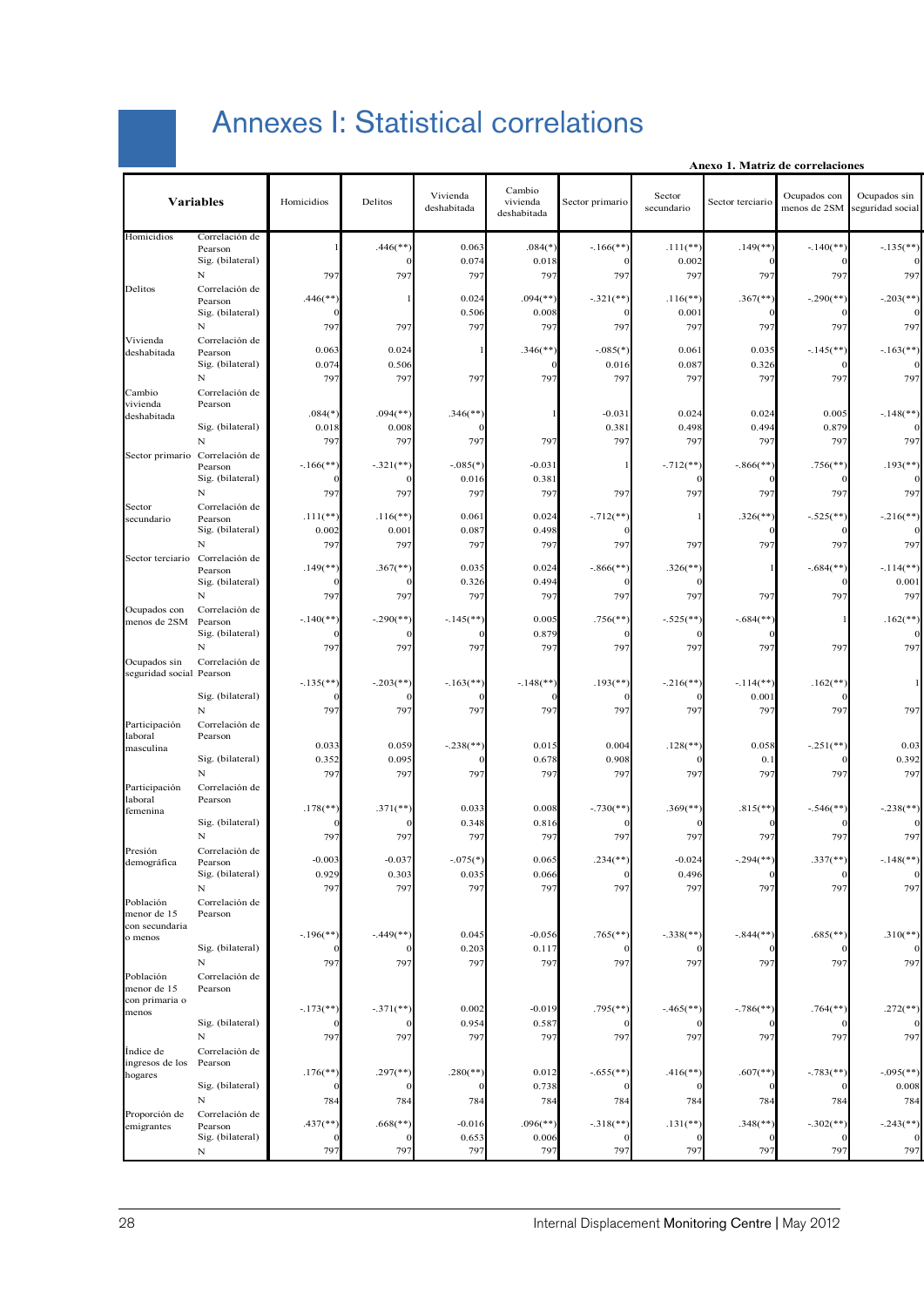| Participación<br>laboral<br>masculina | Participación<br>laboral<br>femenina               | Presión<br>demográfica                                  | Población<br>menor de 15<br>con secundaria<br>o menos | Población<br>menor de 15<br>con primaria o<br>menos | Índice de<br>ingresos de los<br>hogares | Proporción de<br>emigrantes    |
|---------------------------------------|----------------------------------------------------|---------------------------------------------------------|-------------------------------------------------------|-----------------------------------------------------|-----------------------------------------|--------------------------------|
|                                       | 0.033<br>0.352                                     | $.178$ <sup>**</sup> )<br>$-0.003$<br>0.929<br>$\Omega$ | $-.196$ <sup>**</sup>                                 | $-.173$ <sup>**</sup> )                             | $.176$ <sup>**</sup> )                  | $.437$ (**)                    |
|                                       | 797                                                | 797<br>797                                              | 797                                                   | 797                                                 | 784                                     | 797                            |
|                                       | 0.059<br>0.095                                     | $.371$ <sup>**</sup> )<br>$-0.037$<br>0.303<br>$\Omega$ | $-.449$ <sup>**</sup> )                               | $-.371$ (**)                                        | $.297$ <sup>**</sup> )                  | $.668$ <sup>**</sup> )         |
|                                       | 797<br>$-.238$ <sup>**</sup> )                     | 797<br>797<br>0.033<br>$-.075(*)$                       | 797<br>0.045                                          | 797<br>0.002                                        | 784<br>$.280$ (**)                      | 797<br>$-0.016$                |
|                                       | 797                                                | 0.348<br>0.035<br>797<br>797                            | 0.203<br>797                                          | 0.954<br>797                                        | 784                                     | 0.653<br>797                   |
|                                       |                                                    |                                                         |                                                       |                                                     |                                         |                                |
|                                       | 0.015<br>0.678                                     | 0.008<br>0.065<br>0.816<br>0.066                        | $-0.056$<br>0.117                                     | $-0.019$<br>0.587                                   | 0.012<br>0.738                          | $.096$ (**)<br>0.006           |
|                                       | 797<br>$-.730$ <sup>**</sup> )<br>0.004            | 797<br>797<br>$.234$ <sup>**</sup> )                    | 797<br>$.765$ <sup>**</sup> )                         | 797<br>$.795$ <sup>**</sup> )                       | 784<br>$-.655$ (**)                     | 797<br>$-.318$ <sup>**</sup> ) |
|                                       | 0.908<br>797                                       | 797<br>797                                              | 797                                                   | 797                                                 | 784                                     | 797                            |
|                                       | $.128$ <sup>**</sup> )                             | $.369$ <sup>**</sup> )<br>$-0.024$                      | $-.338$ <sup>**</sup> )                               | $-.465$ <sup>**</sup> )                             | $.416$ <sup>**</sup> )                  | $.131$ <sup>**</sup> )         |
|                                       | 797                                                | 0.496<br>797<br>797                                     | 797                                                   | 797                                                 | 784                                     | 797                            |
|                                       | 0.058<br>0.1                                       | $.815$ <sup>**</sup> )<br>$-.294$ <sup>**</sup> )       | $-.844$ <sup>**</sup> )                               | $-.786$ <sup>**</sup> )                             | $.607$ <sup>**</sup> )                  | $.348$ <sup>**</sup> )         |
|                                       | 797                                                | 797<br>797                                              | 797                                                   | 797                                                 | 784                                     | 797                            |
|                                       | $-.251$ (**)                                       | $-.546$ <sup>**</sup> )<br>$.337$ <sup>**</sup> )       | $.685$ <sup>**</sup> )                                | $.764$ <sup>**</sup> )                              | $-.783$ <sup>**</sup> )                 | $-.302$ <sup>**</sup> )        |
|                                       | 797                                                | 797<br>797                                              | 797                                                   | 797                                                 | 784                                     | 797                            |
|                                       | 0.03<br>$-.238$ <sup>**</sup> )                    | $-.148$ <sup>**</sup> )                                 | $.310$ (**)                                           | $.272$ <sup>**</sup> )                              | $-.095$ <sup>**</sup> )                 | $-.243$ <sup>**</sup> )        |
|                                       | 0.392<br>797                                       | 797<br>797                                              | 797                                                   | 797                                                 | 0.008<br>784                            | 797                            |
|                                       |                                                    | $.124$ <sup>**</sup> )<br>$-0.065$                      | $-.140$ <sup>**</sup> )                               | $-.213$ <sup>**</sup> )                             | $.164$ <sup>**</sup> )                  | 0.058                          |
|                                       | 797                                                | 0.065<br>797<br>797                                     | 797                                                   | 797                                                 | 784                                     | 0.104<br>797                   |
|                                       | $.124$ <sup>**</sup> )                             | $-.109$ <sup>**</sup> )<br>$\mathbf{1}$                 | $-.761$ <sup>**</sup> )                               | $-.679$ <sup>**</sup> )                             | $.502$ <sup>**</sup> )                  | $.339$ (**)                    |
|                                       | 797                                                | 0.002<br>797<br>797                                     | 797                                                   | 797                                                 | 784                                     | 797                            |
|                                       | $-0.065$<br>0.065                                  | $-109$ <sup>**</sup> )<br>0.002                         | $.318$ <sup>**</sup> )                                | $.341$ (**)                                         | $-.485$ <sup>**</sup> )                 | $-.073(*)$<br>0.04             |
|                                       | 797                                                | 797<br>797                                              | 797                                                   | 797                                                 | 784                                     | 797                            |
|                                       | $-.140$ <sup>**</sup> )<br>$-.761$ <sup>**</sup> ) | $.318$ <sup>**</sup> )                                  |                                                       | $.913$ <sup>**</sup> )                              | $-.587$ <sup>**</sup> )                 | $-443$ <sup>**</sup>           |
|                                       | 797                                                | 797<br>797                                              | 797                                                   | 797                                                 | 784                                     | 797                            |
|                                       |                                                    |                                                         |                                                       |                                                     |                                         |                                |
|                                       | $-.679$ <sup>**</sup> )<br>$-.213$ <sup>**</sup> ) | $.341$ (**)                                             | $.913$ <sup>**</sup> )                                |                                                     | $-.659$ <sup>**</sup> )                 | $-.371$ <sup>**</sup> )        |
|                                       | 797                                                | 797<br>797                                              | 797                                                   | 797                                                 | 784                                     | 797                            |
|                                       | $.164$ <sup>**</sup> )                             | $.502$ (**)<br>$-.485$ <sup>**</sup> )                  | $-.587$ <sup>**</sup> )                               | $-.659$ <sup>**</sup> )                             |                                         | $.300$ (**)                    |
|                                       | 784                                                | 784<br>784                                              | 784                                                   | 784                                                 | 784                                     | 784                            |
|                                       | 0.058<br>0.104                                     | $.339$ (**)<br>$-.073(*)$<br>0.04                       | $-.443$ <sup>**</sup> )                               | $-.371$ <sup>**</sup> )                             | $.300$ (**)                             |                                |
|                                       | 797                                                | 797<br>797                                              | 79                                                    | 797                                                 | 784                                     | 797                            |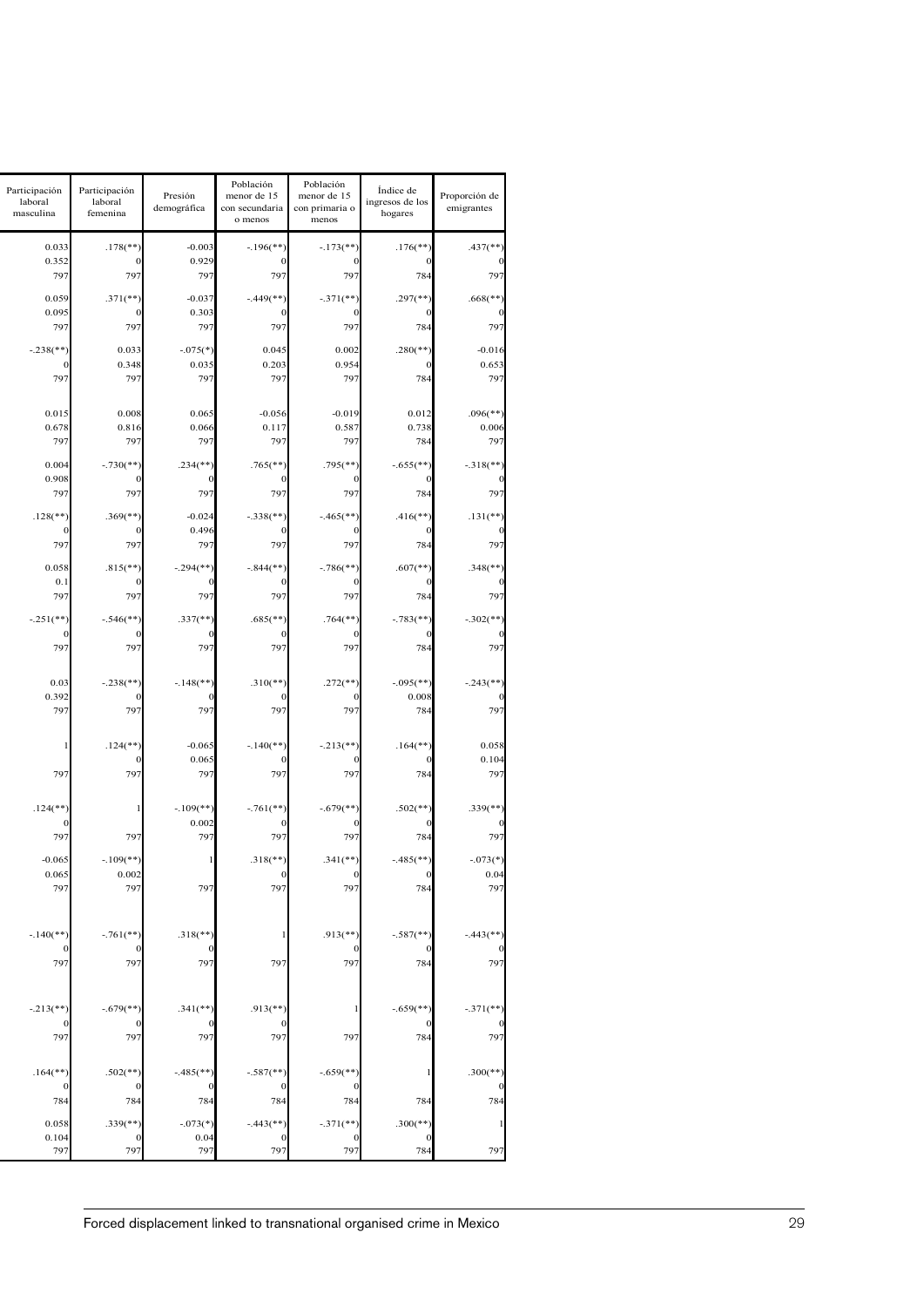| <b>State</b>    | City                       | Homicides | Crimes | <b>SMN</b> |
|-----------------|----------------------------|-----------|--------|------------|
| Baja California | Ensenada                   | 0.003     | 0.010  | 0.043      |
| Baja California | Mexicali                   | 0.005     | 0.015  | 0.006      |
| Baja California | Tecate                     | 0.001     | 0.003  | 0.035      |
| Baja California | Tijuana                    | 0.049     | 0.015  | $-0.001$   |
| Coahuila        | Saltillo                   | 0.001     | 0.002  | $-0.008$   |
| Coahuila        | Torreón                    | 0.011     | 0.003  | $-0.001$   |
| Chihuahua       | Ascensión                  | 0.002     | 0.000  | $-0.009$   |
| Chihuahua       | Camargo                    | 0.003     | 0.001  | $-0.015$   |
| Chihuahua       | Cuauhtémoc                 | 0.004     | 0.001  | 0.030      |
| Chihuahua       | Chihuahua                  | 0.043     | 0.005  | $-0.001$   |
| Chihuahua       | Delicias                   | 0.003     | 0.001  | 0.018      |
| Chihuahua       | Guachochi                  | 0.003     | 0.000  | $-0.031$   |
| Chihuahua       | Guadalupe                  | 0.002     | 0.000  | $-0.049$   |
| Chihuahua       | Guadalupe y Calvo          | 0.005     | 0.000  | $-0.023$   |
| Chihuahua       | Hidalgo del Parral         | 0.005     | 0.000  | $-0.022$   |
| Chihuahua       | Jiménez                    | 0.002     | 0.000  | 0.027      |
| Chihuahua       | Juárez                     | 0.146     | 0.008  | $-0.023$   |
| Chihuahua       | Meoqui                     | 0.003     | 0.000  | 0.008      |
| Chihuahua       | Nuevo Casas Grandes        | 0.002     | 0.000  | 0.001      |
| Chihuahua       | Urique                     | 0.002     | 0.000  | $-0.011$   |
| Durango         | Durango                    | 0.011     | 0.001  | $-0.010$   |
| Durango         | Gómez Palacio              | 0.011     | 0.003  | 0.006      |
| Durango         | Lerdo                      | 0.003     | 0.001  | 0.034      |
| Durango         | Pueblo Nuevo               | 0.003     | 0.000  | $-0.042$   |
| Durango         | Santiago Papasquiaro       | 0.004     | 0.000  | $-0.023$   |
| Guerrero        | Acapulco de Juárez         | 0.018     | 0.007  | $-0.025$   |
| Guerrero        | Ayutla de los Libres       | 0.002     | 0.000  | $-0.041$   |
| Guerrero        | Coyuca de Catalán          | 0.002     | 0.001  | 0.000      |
| Guerrero        | Chilapa de Álvarez         | 0.001     | 0.001  | $-0.025$   |
| Guerrero        | Chilpancingo de los Bravo  | 0.004     | 0.005  | $-0.025$   |
| Guerrero        | Iguala de la Independencia | 0.002     | 0.001  | 0.031      |
| Guerrero        | Zihuatanejo de Azueta      | 0.001     | 0.001  | 0.012      |
| Guerrero        | Ometepec                   | 0.001     | 0.002  | $-0.013$   |
| Guerrero        | Pungarabato                | 0.002     | 0.000  | $-0.064$   |
| Guerrero        | Taxco de Alarcón           | 0.001     | 0.003  | $-0.014$   |
| Guerrero        | Tecpan de Galeana          | 0.002     | 0.000  | $-0.023$   |
| Michoacán       | Apatzingán                 | 0.003     | 0.001  | $-0.036$   |

### Table 1. Cities with High Rates of Homicides or Other Crimes, Mexico 2010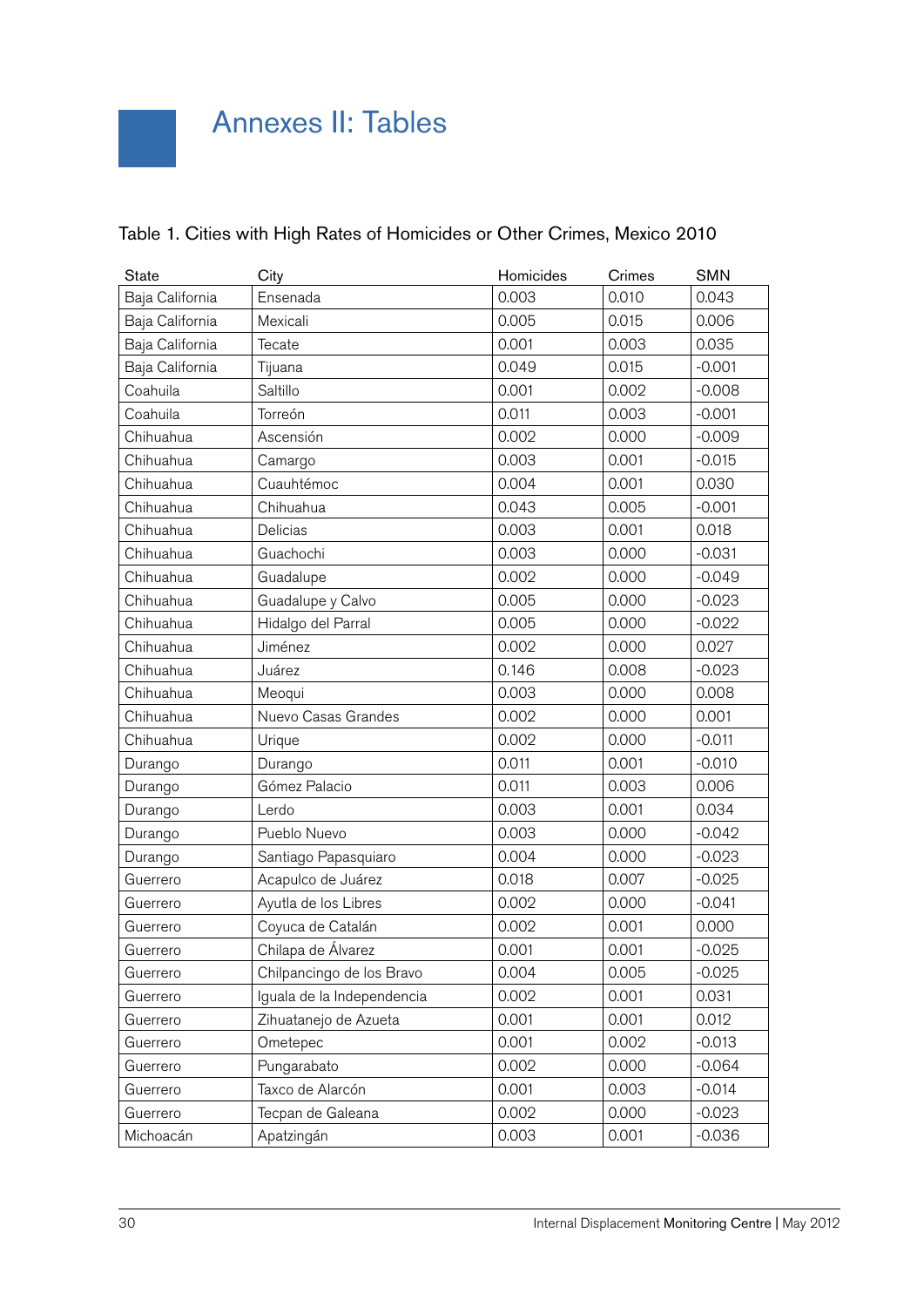| Michoacán       | Maravatío                | 0.000 | 0.001 | 0.017    |
|-----------------|--------------------------|-------|-------|----------|
| Michoacán       | Morelia                  | 0.003 | 0.007 | $-0.015$ |
| Michoacán       | Paracho                  | 0.000 | 0.001 | $-0.002$ |
| Michoacán       | Tacámbaro                | 0.000 | 0.001 | $-0.013$ |
| Michoacán       | Uruapan                  | 0.003 | 0.003 | $-0.003$ |
| Nuevo León      | San Pedro Garza García   | 0.001 | 0.001 | $-0.046$ |
| Nuevo León      | Gral. Escobedo           | 0.001 | 0.001 | 0.133    |
| Nuevo León      | Guadalupe                | 0.002 | 0.002 | $-0.107$ |
| Nuevo León      | Juárez                   | 0.004 | 0.000 | 0.429    |
| Nuevo León      | Monterrey                | 0.013 | 0.013 | $-0.138$ |
| Nuevo León      | San Nicolás de los Garza | 0.001 | 0.001 | $-0.127$ |
| Nuevo León      | Santa Catarina           | 0.001 | 0.001 | $-0.055$ |
| Nuevo León      | Santiago                 | 0.001 | 0.001 | 0.011    |
| San Luis Potosí | <b>Ciudad Valles</b>     | 0.003 | 0.002 | $-0.006$ |
| San Luis Potosí | Rioverde                 | 0.001 | 0.001 | $-0.024$ |
| San Luis Potosí | San Luis Potosí          | 0.005 | 0.008 | $-0.020$ |
| Sinaloa         | Ahome                    | 0.010 | 0.004 | $-0.011$ |
| Sinaloa         | Angostura                | 0.002 | 0.002 | 0.010    |
| Sinaloa         | Badiraguato              | 0.001 | 0.001 | $-0.054$ |
| Sinaloa         | Culiacán                 | 0.031 | 0.015 | $-0.010$ |
| Sinaloa         | El Fuerte                | 0.004 | 0.006 | 0.003    |
| Sinaloa         | Guasave                  | 0.005 | 0.005 | $-0.007$ |
| Sinaloa         | Mazatlán                 | 0.015 | 0.002 | 0.003    |
| Sinaloa         | Mocorito                 | 0.002 | 0.001 | $-0.033$ |
| Sinaloa         | Salvador Alvarado        | 0.003 | 0.002 | 0.002    |
| Sinaloa         | Sinaloa                  | 0.004 | 0.002 | $-0.093$ |
| Sinaloa         | Navolato                 | 0.008 | 0.001 | $-0.013$ |
| Sonora          | Agua Prieta              | 0.001 | 0.003 | 0.017    |
| Sonora          | Caborca                  | 0.001 | 0.002 | 0.006    |
| Sonora          | Cajeme                   | 0.003 | 0.004 | 0.001    |
| Sonora          | Etchojoa                 | 0.000 | 0.001 | $-0.010$ |
| Sonora          | Guaymas                  | 0.001 | 0.002 | 0.009    |
| Sonora          | Hermosillo               | 0.003 | 0.007 | 0.019    |
| Sonora          | Navojoa                  | 0.001 | 0.002 | $-0.011$ |
| Sonora          | Nogales                  | 0.009 | 0.001 | $-0.026$ |
| Sonora          | San Luis Río Colorado    | 0.001 | 0.002 | 0.022    |
| Tamaulipas      | Aldama                   | 0.000 | 0.001 | $-0.020$ |
| Tamaulipas      | El Mante                 | 0.001 | 0.001 | $-0.019$ |
| Tamaulipas      | Matamoros                | 0.004 | 0.009 | $-0.012$ |
| Tamaulipas      | Miguel Alemán            | 0.002 | 0.001 | $-0.025$ |
| Tamaulipas      | Nuevo Laredo             | 0.006 | 0.015 | 0.002    |
| Tamaulipas      | Reynosa                  | 0.003 | 0.012 | 0.057    |
| Tamaulipas      | Río Bravo                | 0.000 | 0.002 | 0.013    |
| Tamaulipas      | San Fernando             | 0.004 | 0.002 | $-0.044$ |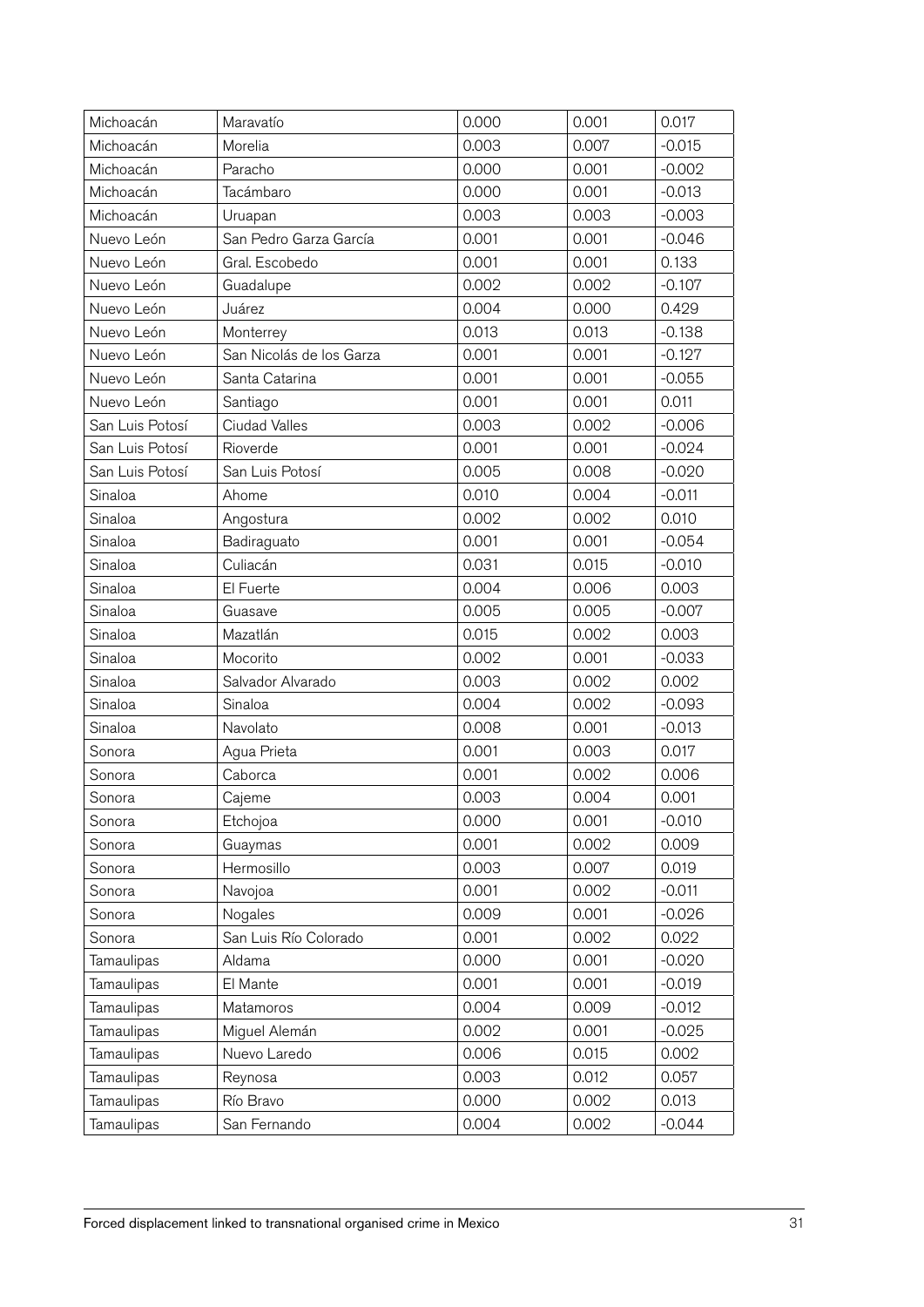| Tamaulipas | Tampico              | 0.003 | 0.003 | $-0.100$ |
|------------|----------------------|-------|-------|----------|
| Tamaulipas | Valle Hermoso        | 0.002 | 0.001 | $-0.008$ |
| Tamaulipas | Victoria             | 0.002 | 0.005 | 0.011    |
| Veracruz   | Acayucan             | 0.000 | 0.002 | $-0.073$ |
| Veracruz   | Alvarado             | 0.000 | 0.001 | $-0.054$ |
| Veracruz   | Boca del Río         | 0.000 | 0.001 | 0.033    |
| Veracruz   | Coatzacoalcos        | 0.000 | 0.003 | $-0.013$ |
| Veracruz   | Xalapa               | 0.001 | 0.006 | $-0.014$ |
| Veracruz   | Martínez de la Torre | 0.000 | 0.001 | $-0.021$ |
| Veracruz   | Orizaba              | 0.000 | 0.004 | $-0.094$ |
| Veracruz   | Pánuco               | 0.001 | 0.003 | 0.005    |
| Veracruz   | Papantla             | 0.000 | 0.002 | $-0.008$ |
| Veracruz   | Perote               | 0.000 | 0.001 | $-0.012$ |
| Veracruz   | Poza Rica de Hidalgo | 0.001 | 0.002 | $-0.041$ |
| Veracruz   | San Andrés Tuxtla    | 0.000 | 0.003 | $-0.006$ |
| Veracruz   | Sayula de Alemán     | 0.000 | 0.002 | $-0.012$ |
| Veracruz   | Soteapan             | 0.000 | 0.001 | 0.005    |
| Veracruz   | José Azueta          | 0.000 | 0.001 | $-0.024$ |
| Veracruz   | Tierra Blanca        | 0.000 | 0.001 | $-0.005$ |
| Veracruz   | Tihuatlán            | 0.000 | 0.001 | 0.028    |
| Veracruz   | Tlapacoyan           | 0.000 | 0.001 | $-0.005$ |
| Veracruz   | Tuxpan               | 0.001 | 0.003 | $-0.006$ |
| Veracruz   | Ursulo Galván        | 0.000 | 0.001 | $-0.022$ |
| Veracruz   | Veracruz             | 0.001 | 0.004 | $-0.051$ |
|            |                      |       |       |          |

Source: Our own calculations based on the 2010 population census, official death reports and court statistics, INEGI 2010.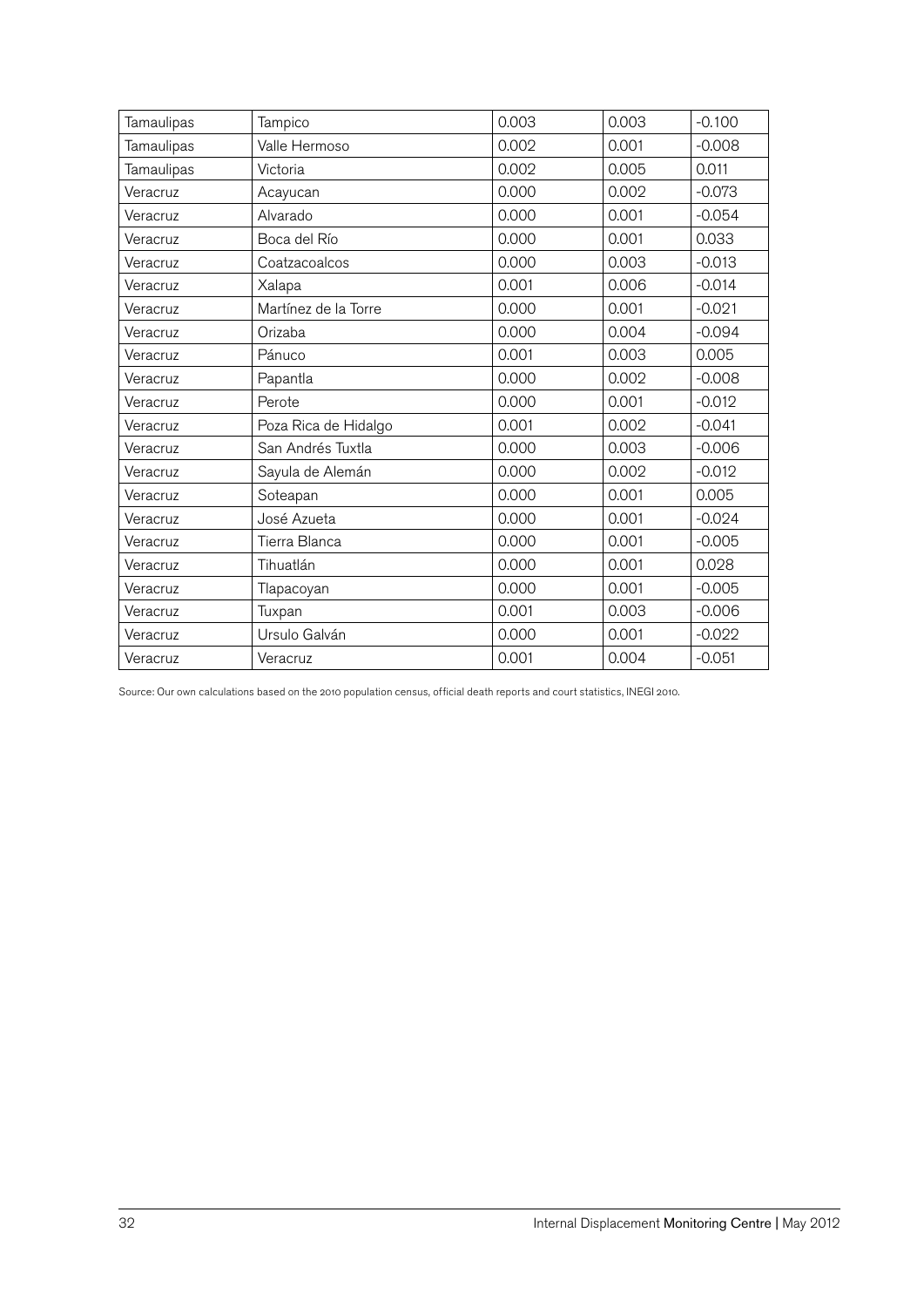| Aspects of<br>Analysis   | Variables               | Description                                                                                                                                                                                                  | Source                                                        |
|--------------------------|-------------------------|--------------------------------------------------------------------------------------------------------------------------------------------------------------------------------------------------------------|---------------------------------------------------------------|
| Violence                 |                         |                                                                                                                                                                                                              |                                                               |
|                          | Homicides               | Proportion of homicides reported in 2010<br>that was committed in the area, compared<br>to the total number in the country                                                                                   | <b>INEGI</b> mortality statistics                             |
|                          | <b>Other Crimes</b>     | Proportion of crimes reported in 2010 that INEGI court statistics<br>were committed in the area, compared to<br>the total number in the country.                                                             |                                                               |
| Socioeconomic Conditions |                         |                                                                                                                                                                                                              |                                                               |
|                          | Employment prospects    | Proportion of workers between 25 and 64 2010 population census,<br>years of age according to gender                                                                                                          | <b>INEGI</b>                                                  |
|                          | Industry sector         | Proportion of workers per economic<br>sector (primary, secondary, tertiary)                                                                                                                                  | 2010 population census,<br><b>INEGI</b>                       |
|                          | Working conditions      | Proportion of workers with and without<br>social security<br>Proportion of workers earning less than<br>2 SM                                                                                                 | 2010 population census,<br><b>INEGI</b>                       |
|                          | Economic aituation      | Index of household incomes<br>Proportion of the population over 15<br>years of age with an elementary school<br>education or less                                                                            | <b>IDH 2000, PNUD</b>                                         |
|                          | Education opportunities | Proportion of the population over 15 years 2010 population census,<br>of age with a middle school education or<br>less                                                                                       | <b>INEGI</b>                                                  |
| Demographic Conditions   |                         |                                                                                                                                                                                                              |                                                               |
|                          | Demographic pressure    | Proportion of the population between<br>14 and 25 years of age compared to the<br>population between 45 and 64                                                                                               | 2010 population census,<br><b>INEGI</b>                       |
| Internal Migration       |                         |                                                                                                                                                                                                              |                                                               |
|                          | Emigration              | Proportion of the population that lived in a 2010 population census,<br>different city in 2005 than in 2010                                                                                                  | <b>INEGI</b>                                                  |
|                          | Net migration rate      | Difference between the proportion of<br>immigrants and emigrants                                                                                                                                             | 2010 population census,<br><b>INEGI</b>                       |
|                          | Unoccupied housing      | Proportion of unoccupied homes<br>compared to the total number of homes<br>recorded (2005 and 2010)<br>Difference between the proportions of<br>unoccupied homes in 2005 and 2010<br>(relative and absolute) | 2010 population census<br>and 2005 population<br>count, INEGI |

### Table 3. Description and Sources of Information on the Variables Factored Into the Analysis

Source: Our own calculations based on the sources cited in the table.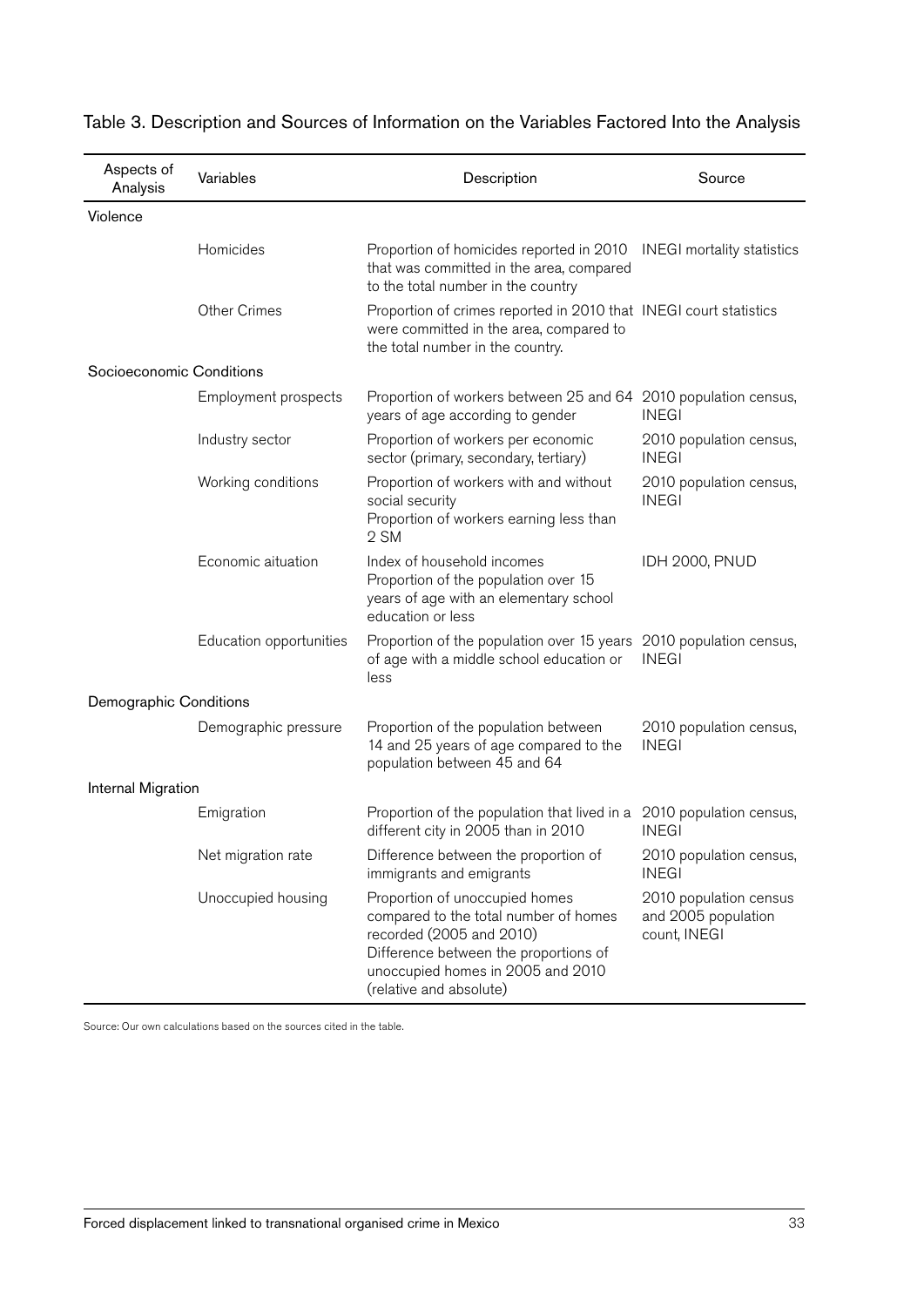|                                    | <b>Relevant Variables</b>                                                | Average Effect       |              | Significance |
|------------------------------------|--------------------------------------------------------------------------|----------------------|--------------|--------------|
|                                    |                                                                          | <b>High Violence</b> | Low Violence |              |
| Population in primary sector       |                                                                          |                      |              |              |
|                                    | Complete sample                                                          | 0.1754               | 0.38688      | 0.000        |
|                                    | Matched sample                                                           | 0.1754               | 0.16654      | 0.711        |
| Population in secondary sector     |                                                                          |                      |              |              |
|                                    | Complete sample                                                          | 0.2268               | 0.19737      | 0.003        |
|                                    | Matched sample                                                           | 0.2268               | 0.23438      | 0.481        |
| Population in tertiary sector      |                                                                          |                      |              |              |
|                                    | Complete sample                                                          | 0.5362               | 0.35061      | 0.000        |
|                                    | Matched sample                                                           | 0.5362               | 0.53795      | 0.928        |
| Population with low work income    |                                                                          |                      |              |              |
|                                    | Complete sample                                                          | 0.4057               | 0.58014      | 0.000        |
|                                    | Matched sample                                                           | 0.4057               | 0.42285      | 0.443        |
| Population without social security |                                                                          |                      |              |              |
|                                    | Complete sample                                                          | 0.3134               | 0.38908      | 0.000        |
|                                    | Matched sample                                                           | 0.3134               | 0.31691      | 0.808        |
| Work situation for men             |                                                                          |                      |              |              |
|                                    | Complete sample                                                          | 0.4094               | 0.40095      | 0.053        |
|                                    | Matched sample                                                           | 0.4094               | 0.40267      | 0.076        |
| Work situation for women           |                                                                          |                      |              |              |
|                                    | Complete sample                                                          | 0.2099               | 0.13688      | 0.000        |
|                                    | Matched sample                                                           | 0.2099               | 0.21144      | 0.848        |
| Demographic pressure               |                                                                          |                      |              |              |
|                                    | Complete sample                                                          | 1.1383               | 1.1577       | 0.555        |
|                                    | Matched sample                                                           | 1.1383               | 1.1596       | 0.594        |
|                                    | Population over 15 years old with a middle school education or less      |                      |              |              |
|                                    | Complete sample                                                          | 0.6517               | 0.8007       | 0.000        |
|                                    | Matched sample                                                           | 0.6517               | 0.6407       | 0.537        |
|                                    | Population over 15 years old with an elementary school education or less |                      |              |              |
|                                    | Complete sample                                                          | 0.3833               | 0.54372      | 0.000        |
|                                    | Matched sample                                                           | 0.3833               | 0.38259      | 0.971        |
| Economic situation of households   |                                                                          |                      |              |              |
|                                    | Complete sample                                                          | 0.7150               | 0.62819      | 0.000        |
|                                    | Matched sample                                                           | 0.7150               | 0.69838      | 0.102        |

Table 4. Differences in the Characteristics of High-Violence and Low-Violence Cities in the Complete Samples and Matched Samples

Source: Our own calculations based on the 2010 population census, official death reports and court statistics, INEGI 2010.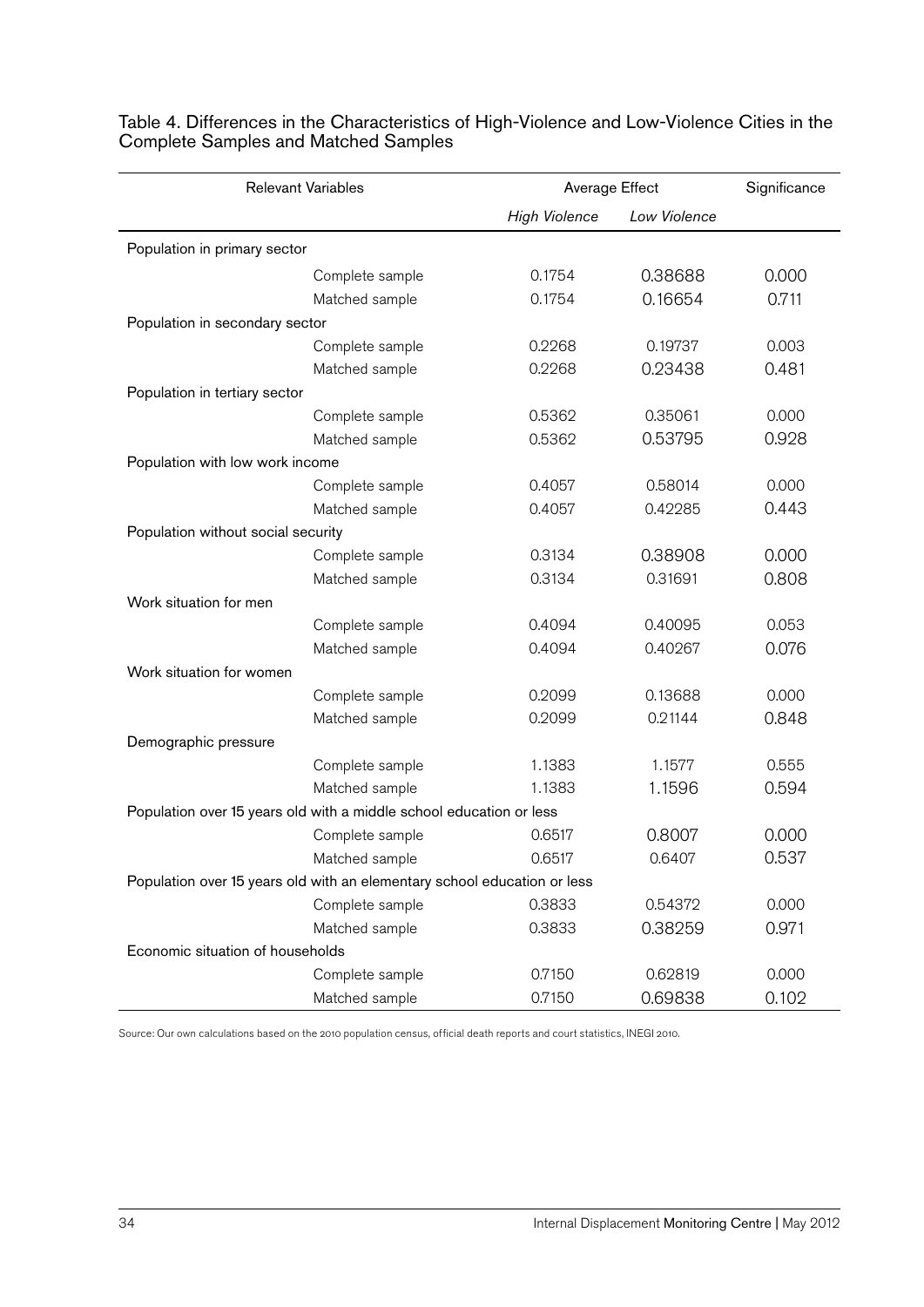| <b>Relevant Variables</b>                                                   |                 | Average Effect   |                 | Significance |
|-----------------------------------------------------------------------------|-----------------|------------------|-----------------|--------------|
|                                                                             |                 | High<br>Violence | Low<br>Violence |              |
| Population in primary sector                                                |                 |                  |                 |              |
|                                                                             | Complete sample | 0.1754           | 0.3869          | 0.000        |
|                                                                             | Matched sample  | 0.1754           | 0.1665          | 0.711        |
| Population in secondary sector                                              |                 |                  |                 |              |
|                                                                             | Complete sample | 0.2268           | 0.1974          | 0.003        |
|                                                                             | Matched sample  | 0.2268           | 0.2344          | 0.481        |
| Population in tertiary sector                                               |                 |                  |                 |              |
|                                                                             | Complete sample | 0.5362           | 0.3506          | 0.000        |
|                                                                             | Matched sample  | 0.5362           | 0.5380          | 0.928        |
| Population with low work income                                             |                 |                  |                 |              |
|                                                                             | Complete sample | 0.4057           | 0.5801          | 0.000        |
|                                                                             | Matched sample  | 0.4057           | 0.4229          | 0.443        |
| Population without social security                                          |                 |                  |                 |              |
|                                                                             | Complete sample | 0.3134           | 0.3891          | 0.000        |
|                                                                             | Matched sample  | 0.3134           | 0.3169          | 0.808        |
| Work situation for men                                                      |                 |                  |                 |              |
|                                                                             | Complete sample | 0.4094           | 0.4010          | 0.053        |
|                                                                             | Matched sample  | 0.4094           | 0.4027          | 0.076        |
| Work situation for women                                                    |                 |                  |                 |              |
|                                                                             | Complete sample | 0.2099           | 0.1369          | 0.000        |
|                                                                             | Matched sample  | 0.2099           | 0.2114          | 0.848        |
| Demographic pressure                                                        |                 |                  |                 |              |
|                                                                             | Complete sample | 1.1383           | 1.1577          | 0.555        |
|                                                                             | Matched sample  | 1.1383           | 1.1596          | 0.594        |
| Population over 15 years old with a<br>middle school education or less      |                 |                  |                 |              |
|                                                                             | Complete sample | 0.6517           | 0.8007          | 0.000        |
|                                                                             | Matched sample  | 0.6517           | 0.6407          | 0.537        |
| Population over 15 years old with an<br>elementary school education or less |                 |                  |                 |              |
|                                                                             | Complete sample | 0.3833           | 0.5437          | 0.000        |
|                                                                             | Matched sample  | 0.3833           | 0.3826          | 0.971        |
| Economic situation of households                                            |                 |                  |                 |              |
|                                                                             | Complete sample | 0.7150           | 0.6282          | 0.000        |
|                                                                             | Matched sample  | 0.7150           | 0.6984          | 0.102        |

Table 7. Differences in the Characteristics of High-Violence and Low-Violence Cities in the Complete Samples and Matched Samples

Source: Our own calculations based on the 2010 population census, the 2005 population count, official death reports and court statistics, INEGI 2010.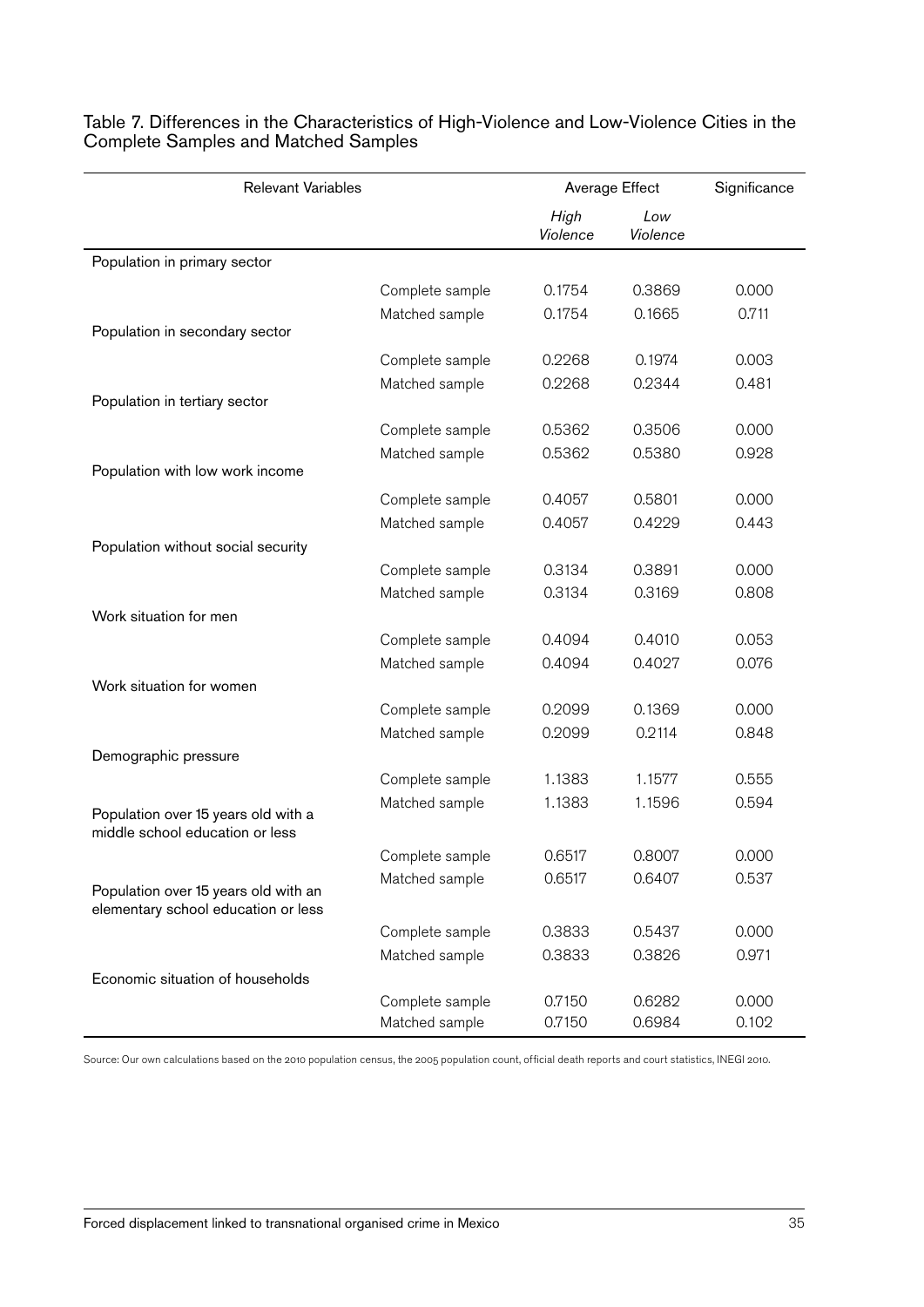| Origin                     | <b>First Destination</b> | <b>Second Destination</b> | <b>Third Destination</b>  |
|----------------------------|--------------------------|---------------------------|---------------------------|
| Ensenada                   | Tijuana                  | Mexicali                  | Guasave                   |
| Mexicali                   | Ensenada                 | Tijuana                   | San Luis Rio Colorado     |
| Tecate                     | Mexicali                 | Tijuana                   | Naucalpan de Juárez       |
| Tijuana                    | Culiacán                 | Playas De Rosarito        | Ensenada                  |
| Saltillo                   | Ramos Arizpe             | Monclova                  | Apodaca                   |
| Torreón                    | Gómez Palacio            | Juárez                    | Lerdo                     |
| Ascensión                  | Nuevo Casas Grandes      | Juárez                    | Muzquiz                   |
| Camargo                    | Chihuahua                | Delicias                  | Juárez                    |
| Cuauhtemoc                 | Chihuahua                | Azcapotzalco              | Juárez                    |
| Chihuahua                  | Juárez                   | Cuauhtemoc                | Delicias                  |
| Delicias                   | Juárez                   | Chihuahua                 | Mérida                    |
| Guachochi                  | Chihuahua                | Juárez                    | Cuauhtemoc                |
| Guadalupe                  | Gómez Palacio            | Culiacán                  | Tlahualilo                |
| Guadalupe Y Calvo          | Chihuahua                | Hidalgo del Parral        | Delicias                  |
| Hidalgo Del Parral         | Chihuahua                | Juárez                    | Tijuana                   |
| Jiménez                    | Juárez                   | Chihuahua                 | Playas de Rosarito        |
| Juárez                     | Torreón                  | Durango                   | Gómez Palacio             |
| Meoqui                     | Delicias                 | Apodaca                   | Rosales                   |
| Nuevo Casas Grandes        | Cajéeme                  | Juárez                    | Guasave                   |
| Urique                     | Guerrero                 | Cuauhtemoc                | Chihuahua                 |
| Durango                    | Juárez                   | Gómez Palacio             | Torreón                   |
| Gómez Palacio              | Lerdo                    | Torreón                   | Juárez                    |
| Lerdo                      | Gómez Palacio            | Torreón                   | Juárez                    |
| Pueblo Nuevo               | Mazatlán                 | Durango                   | Zapopan                   |
| Santiago Papasquiaro       | Durango                  | Culiacán                  | Juárez                    |
| Acapulco de Juárez         | Los Cabos                | Tijuana                   | Benito Juárez             |
| Ayutla de Los Libres       | Morelia                  | Acapulco de Juárez        | Jiutepec                  |
| Coyuca de Catalán          | Ixtapaluca               | Mulege                    | Lázaro Cárdenas           |
| Chilapa de Álvarez         | Los Cabos                | Acapulco de Juárez        | Hermosillo                |
| Chilpancingo de Los Bravo  | Acapulco de Juárez       | Ecatepec de Morelos       | Cuernavaca                |
| Iguala de La Independencia | Huitzuco de Los Figueroa | Puerto Vallarta           | Colima                    |
| José Azueta                | Acapulco de Juárez       | Morelia                   | Los Cabos                 |
| Ometepec                   | Acapulco de Juárez       | Culiacán                  | Cuajinicuilapa            |
| Pungarabato                | Santa Catarina           | Acapulco de Juárez        | Chilpancingo de Los Bravo |
| Taxco de Alarcón           | Acapulco de Juárez       | Temixco                   | Cozumel                   |
| Tecpan de Galeana          | Naucalpan de Juárez      | José Azueta               | Acapulco de Juárez        |
| Apatzingán                 | Mexicali                 | Uruapan                   | Lázaro Cárdenas           |
| Maravatio                  | Morelia                  | Cuautla                   | Tarandacuao               |
| Morelia                    | Tarimbaro                | Uruapan                   | León                      |
| Paracho                    | Morelia                  | Tijuana                   | Uruapan                   |
| Tacambaro                  | Morelia                  | Azcapotzalco              | La Paz                    |
| Uruapan                    | Morelia                  | Tijuana                   | Zapopan                   |

*Table 11. Matrix of Origins and Destinations*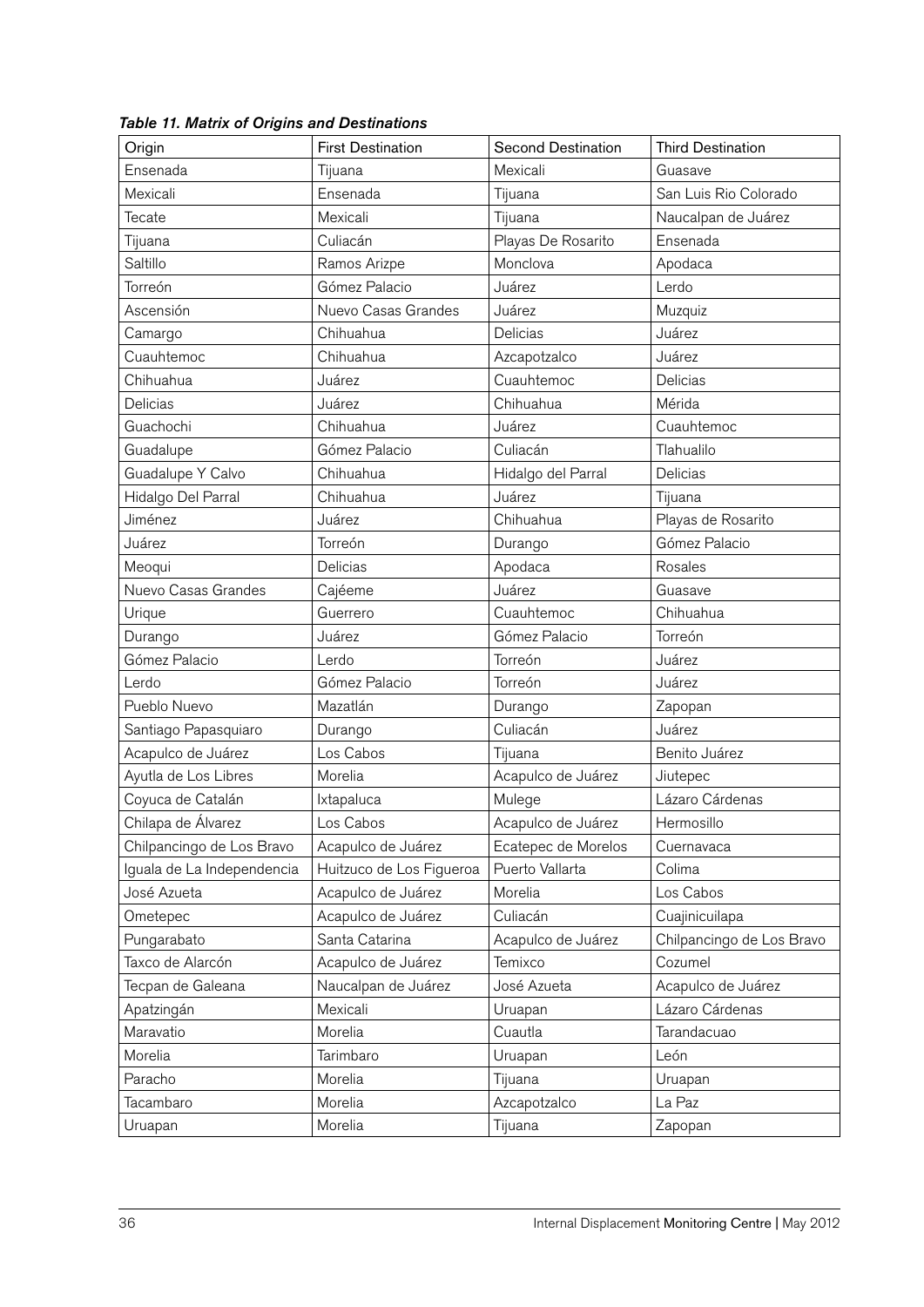| Origin                   | <b>First Destination</b>       | <b>Second Destination</b>      | <b>Third Destination</b> |
|--------------------------|--------------------------------|--------------------------------|--------------------------|
| San Pedro Garza García   | García                         | Santa Catarina                 | Monterrey                |
| General Escobedo         | General Zuazua                 | Apodaca                        | Carmen                   |
| Guadalupe                | Juárez                         | Apodaca                        | Monterrey                |
| Juárez                   | Guadalupe                      | Apodaca                        | Coatzacoalcos            |
| Monterrey                | General Escobedo               | García                         | Juárez                   |
| San Nicolás de Los Garza | Apodaca                        | General Escobedo               | General Zuazua           |
| Santa Catarina           | García                         | Juárez                         | General Escobedo         |
| Santiago                 | Apodaca                        | Guadalupe                      | Allende                  |
| <b>Ciudad Valles</b>     | Reynosa                        | San Luis Potosí                | Tampico                  |
| Rioverde                 | Ciudad Fernández               | Soledad de Graciano<br>Sánchez | San Luis Potosí          |
| San Luis Potosí          | Soledad de Graciano<br>Sánchez | Monterrey                      | General Zuazua           |
| Ahome                    | Tijuana                        | Hermosillo                     | Zapopan                  |
| Angostura                | Salvador Alvarado              | Santiago Ixcuintla             | Tijuana                  |
| Badiraguato              | Culiacán                       | Navolato                       | Ahome                    |
| Culiacán                 | Tijuana                        | Mexicali                       | Mazatlán                 |
| Fuerte, El               | Ahome                          | Nogales                        | Hermosillo               |
| Guasave                  | Mexicali                       | Tijuana                        | Los Cabos                |
| Mazatlán                 | Tijuana                        | Zapopan                        | Los Cabos                |
| Mocorito                 | Reynosa                        | Culiacán                       | Ensenada                 |
| Salvador Alvarado        | Ensenada                       | Guasave                        | Hermosillo               |
| Sinaloa                  | Tijuana                        | Mexicali                       | Ensenada                 |
| Navolato                 | Culiacán                       | Ensenada                       | Mexicali                 |
| Agua Prieta              | Hermosillo                     | Mexicali                       | Fronteras                |
| Caborca                  | Hermosillo                     | Puerto Peñasco                 | Ensenada                 |
| Cajeme                   | Hermosillo                     | Tijuana                        | Nogales                  |
| Etchojoa                 | Navojoa                        | Hermosillo                     | Mexicali                 |
| Guaymas                  | Hermosillo                     | Tijuana                        | Ensenada                 |
| Hermosillo               | Mexicali                       | Guaymas                        | Cajeme                   |
| Navojoa                  | Hermosillo                     | Nogales                        | Cajeme                   |
| Nogales                  | Cajeme                         | Hermosillo                     | Guasave                  |
| San Luis Rio Colorado    | Mexicali                       | Hermosillo                     | Puerto Peñasco           |
| Aldama                   | Altamira                       | Matamoros                      | Monterrey                |
| Mante, El                | Reynosa                        | Victoria                       | Matamoros                |
| Matamoros                | Reynosa                        | Victoria                       | Altamira                 |
| Miguel Alemán            | Reynosa                        | Celaya                         | Victoria                 |
| Nuevo Laredo             | San Luis Potosí                | Monterrey                      | Cuajimalpa de Morelos    |
| Reynosa                  | Poza Rica de Hidalgo           | Temapache                      | Rio Bravo                |
| Rio Bravo                | Reynosa                        | Valle Hermoso                  | Altamira                 |
| San Fernando             | Reynosa                        | Matamoros                      | Victoria                 |
| Tampico                  | Altamira                       | Ciudad Madero                  | Reynosa                  |
| Valle Hermoso            | Reynosa                        | Guadalupe                      | Matamoros                |
| Victoria                 | Matamoros                      | Reynosa                        | Nuevo Laredo             |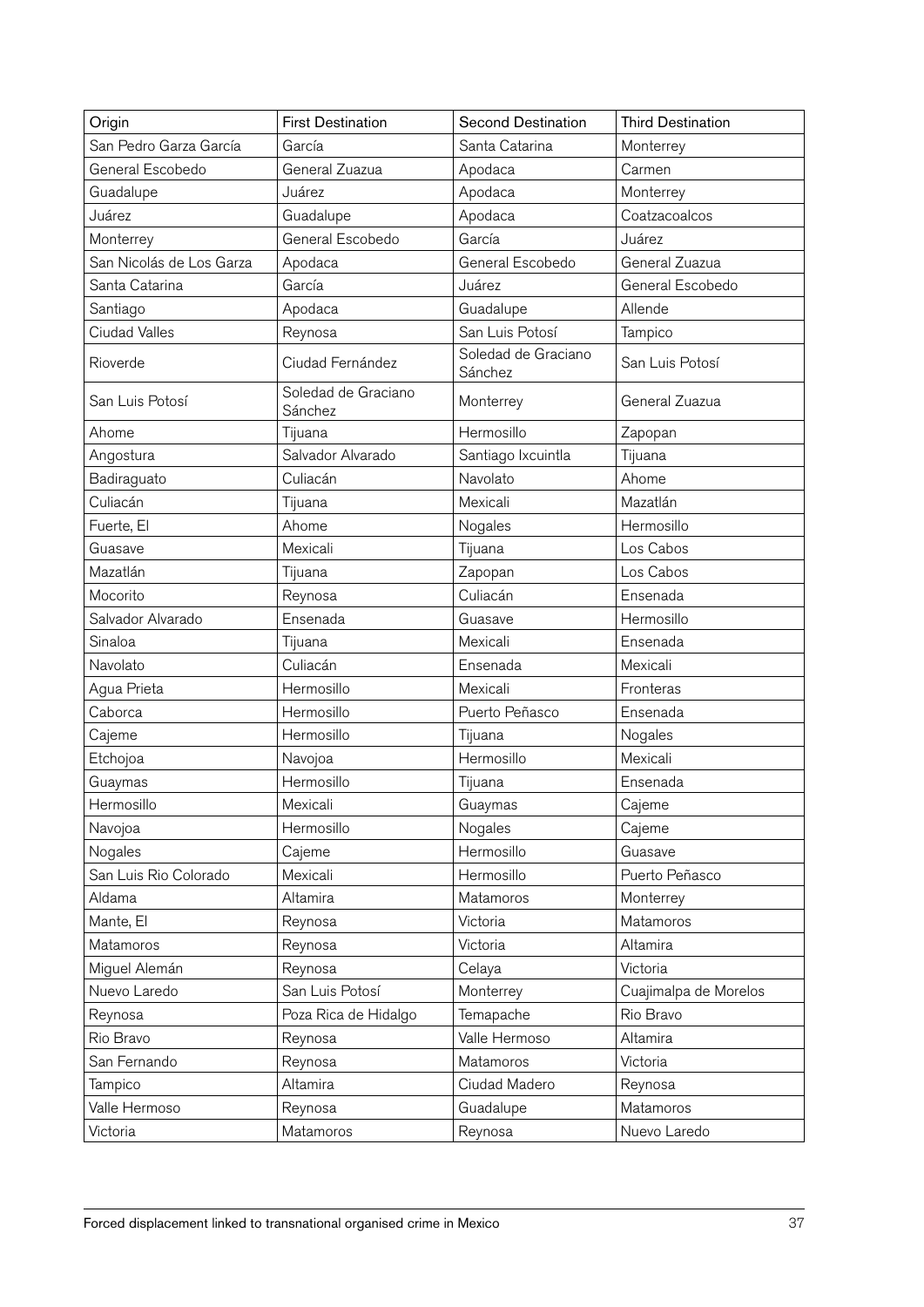| Origin               | <b>First Destination</b>      | <b>Second Destination</b> | <b>Third Destination</b> |
|----------------------|-------------------------------|---------------------------|--------------------------|
| Acayucan             | Soconusco                     | Oluta                     | Reynosa                  |
| Alvarado             | Tijuana                       | Boca Del Rio              | Veracruz                 |
| Boca del Rio         | Medellín                      | Veracruz                  | Puebla                   |
| Coatzacoalcos        | Xalapa                        | Centro                    | Benito Juárez            |
| Xalapa               | Emiliano Zapata               | Banderilla                | Tlalnelhuayocan          |
| Martínez de La Torre | Atzalán                       | Matamoros                 | Reynosa                  |
| Orizaba              | Ixhuatlancillo                | Mariano Escobedo          | Ixtaczoquitlan           |
| Panuco               | Tampico                       | Altamira                  | Matamoros                |
| Papantla             | Reynosa                       | Xalapa                    | Poza Rica de Hidalgo     |
| Perote               | Xalapa                        | Iztapalapa                | Tláhuac                  |
| Poza Rica de Hidalgo | Reynosa                       | Coatzintla                | Tihuatlan                |
| San Andrés Tuxtla    | Benito Juárez                 | García                    | Catemaco                 |
| Sayula de Alemán     | San Juan Evangelista          | Puebla                    | Benito Juárez            |
| Soteapan             | Zapopan                       | Catemaco                  | Hidalgotitlan            |
| José Azueta          | Loma Bonita                   | Isla                      | Gustavo A. Madero        |
| Tierra Blanca        | San Juan Bautista<br>Tuxtepec | Boca del Rio              | Tijuana                  |
| Tihuatlan            | Reynosa                       | Coatzintla                | Poza Rica de Hidalgo     |
| Tlapacoyan           | Xalapa                        | Martínez de La Torre      | Atzalán                  |
| Tuxpam               | Reynosa                       | Xalapa                    | Tampico                  |
| Ursulo Galván        | Xalapa                        | Tijuana                   | <b>Puente Nacional</b>   |
| Veracruz             | Medellín                      | Boca Del Rio              | Xalapa                   |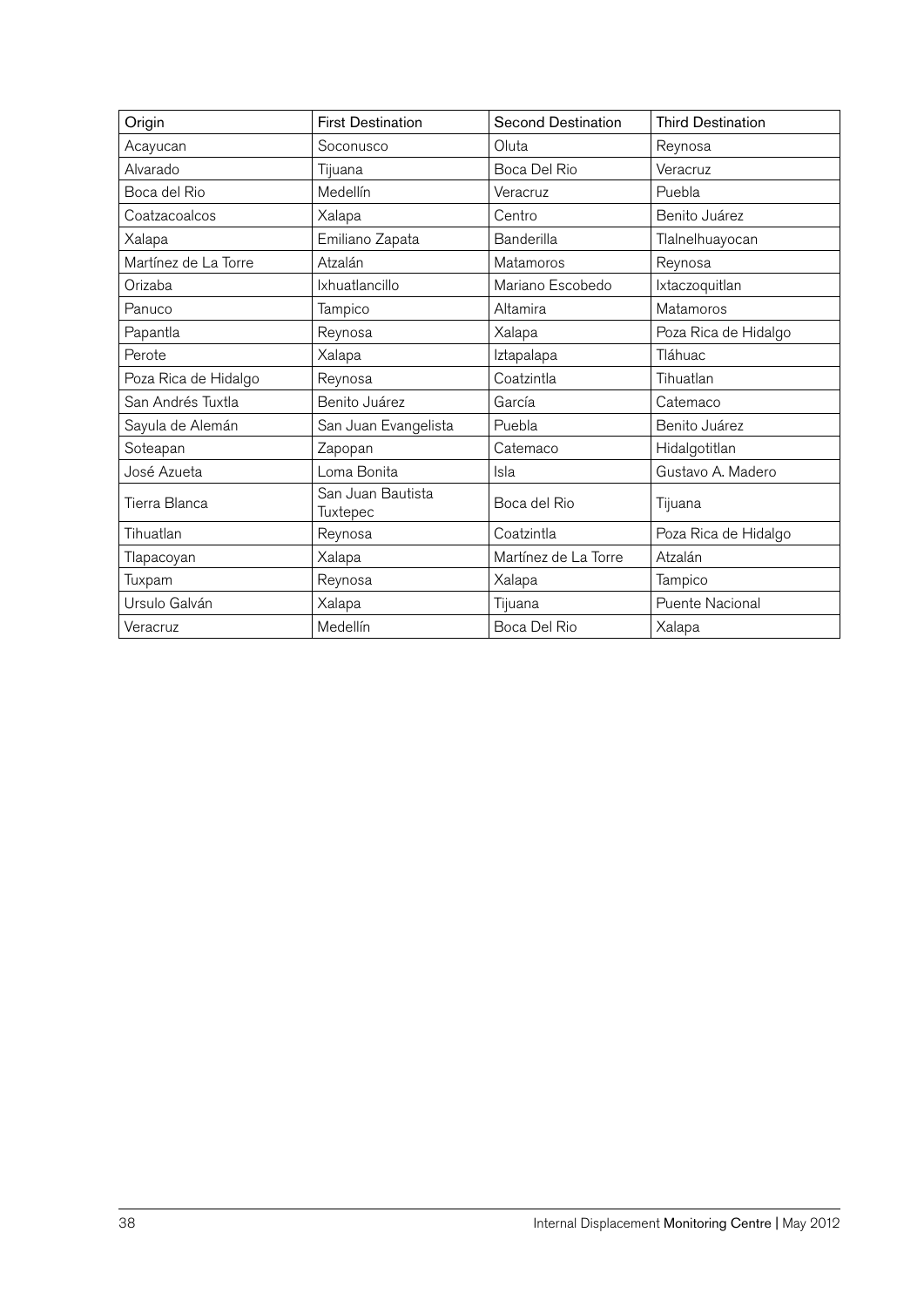|                                      | <b>Relevant Variables</b>                            | Immigrants | Residents |
|--------------------------------------|------------------------------------------------------|------------|-----------|
| Age structure                        |                                                      |            |           |
|                                      | 0 to 14 years old                                    | 63.6       | 20.2      |
|                                      | 15 to 29 years old                                   | 16.6       | 28.4      |
|                                      | 30 to 64 years old                                   | 18.4       | 44.3      |
|                                      | 65 or older                                          | 1.3        | 7.0       |
| Work situation                       |                                                      |            |           |
| Employment status                    |                                                      |            |           |
|                                      | Employed                                             | 95.6       | 95.2      |
|                                      | Unemployed                                           | 4.4        | 4.8       |
| Industry sector                      |                                                      |            |           |
|                                      | Primary sector                                       | 3.8        | 4.1       |
|                                      | Secondary sector                                     | 27.6       | 26.2      |
|                                      | Tertiary sector                                      | 68.6       | 69.7      |
| Access to health care                |                                                      |            |           |
| Eligibility for health care services |                                                      |            |           |
|                                      | Private practices                                    | 3.7        | 3.3       |
|                                      | Public institutions                                  | 47.9       | 52.5      |
|                                      | Seguro popular [national health insurance]           | 16.1       | 13.2      |
|                                      | Other services                                       | 1.8        | 2.0       |
|                                      | No access to services                                | 30.5       | 29.0      |
| Access to education                  |                                                      |            |           |
|                                      | School attendance and employment (5 to 24 years old) |            |           |
|                                      | Attends school                                       | 60.0       | 70.7      |
|                                      | Does not attend school; is employed                  | 20.6       | 15.5      |
|                                      | Does not attend school; is seeking employment        | 1.6        | 1.8       |
|                                      | Does not attend school; is not seeking               |            |           |
|                                      | employment                                           | 14.6       | 11.3      |
| Access to housing                    |                                                      |            |           |
| Construction quality                 |                                                      |            |           |
|                                      | Low                                                  | 0.9        | 0.7       |
|                                      | Average                                              | 7.9        | 6.1       |
|                                      | High                                                 | 43.6       | 44.3      |
|                                      | Very high                                            | 47.6       | 48.9      |
| Level of assets and services         |                                                      |            |           |
|                                      | None                                                 | 1.3        | 0.9       |
|                                      | Very low                                             | 5.2        | 3.5       |
|                                      | Low                                                  | 12.7       | 10.3      |
|                                      | Average - low                                        | 26.0       | 25.2      |
|                                      | Average - high                                       | 23.6       | 22.6      |
|                                      | High                                                 | 10.7       | 11.5      |
|                                      | Very high                                            | 20.4       | 26.1      |
| Home ownership                       |                                                      |            |           |
|                                      | Inhabitant owns the home                             | 61.6       | 79.5      |
|                                      | Inhabitant leases the home                           | 26.5       | 12.3      |
|                                      | Other arrangement                                    | 10.3       | 7.7       |
|                                      |                                                      |            |           |

Table 12. Living Conditions of the Population in the Three Main Areas of Destination of Emigrants of High-Violence Cities in the Region Studied, According to Migration Status and Various Sociodemographic Characteristics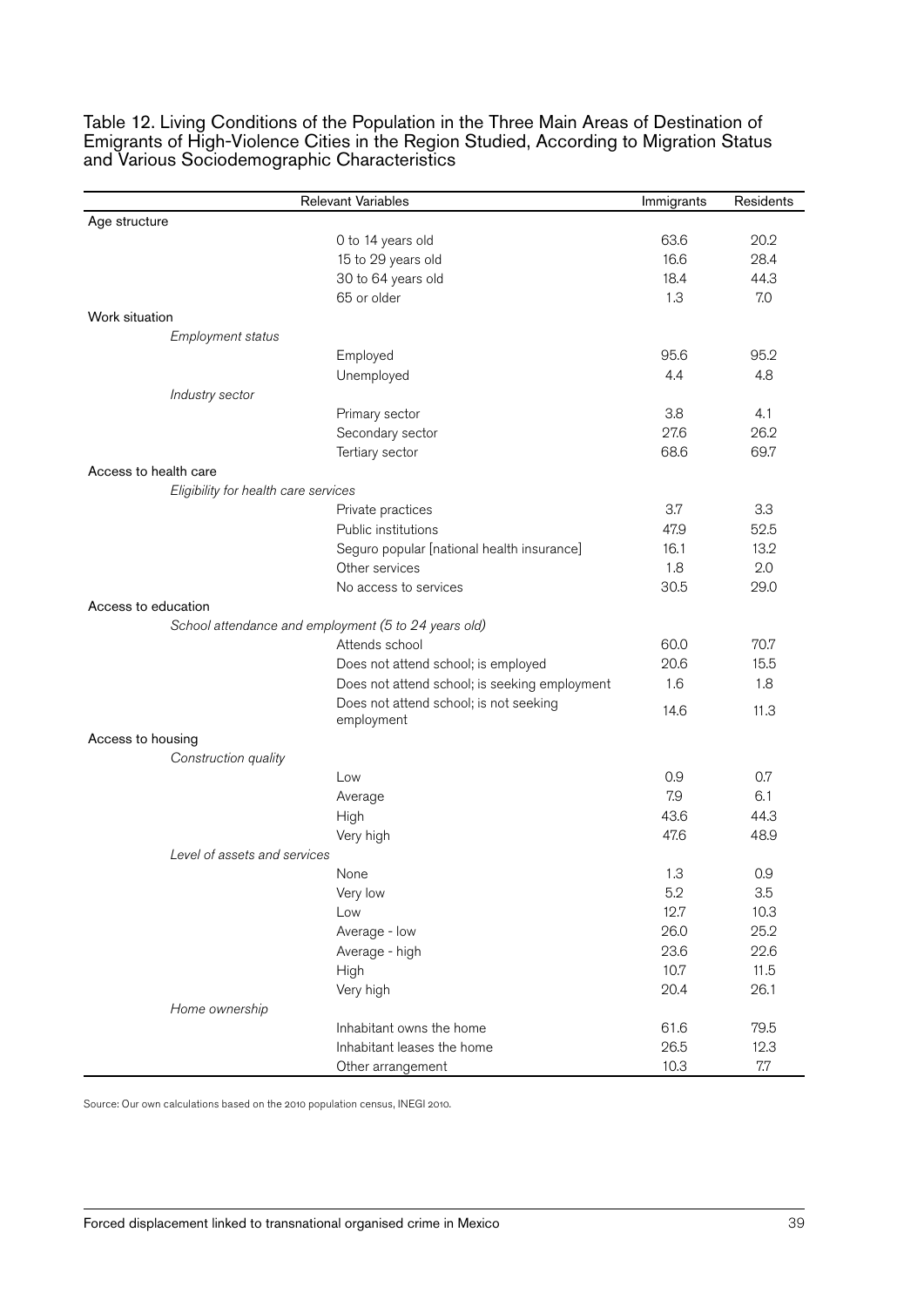|                                                      | Relevant Variables                                   | Immigrants | Residents    |
|------------------------------------------------------|------------------------------------------------------|------------|--------------|
|                                                      |                                                      |            |              |
| Age structure                                        |                                                      | 31.1       |              |
|                                                      | 0 a 14 years old                                     | 34.9       | 25.5<br>28.4 |
|                                                      | 15 a 29 years old<br>30 a 64 years old               | 32.3       | 40.6         |
|                                                      | 65 or older                                          | 1.7        | 5.5          |
| Work situation                                       |                                                      |            |              |
| Employment status                                    |                                                      |            |              |
|                                                      | Employed                                             | 92.1       | 96.9         |
|                                                      | Unemployed                                           | 7.9        | 3.1          |
| Industry sector                                      |                                                      |            |              |
|                                                      | Primary sector                                       | 6.9        | 10.6         |
|                                                      | Secondary sector                                     | 15.3       | 10.6         |
|                                                      | Tertiary sector                                      | 14.9       | 17.0         |
| Access to health care                                |                                                      |            |              |
| Eligibility for health care services                 |                                                      |            |              |
|                                                      | Private practices                                    | 1.4        | 1.1          |
|                                                      | Public institutions                                  | 43.7       | 53.5         |
|                                                      | Seguro popular [national health insurance]           | 10.5       | 12.5         |
|                                                      | Other services                                       | 18.2       | 6.2          |
|                                                      | No access to services                                | 26.2       | 26.5         |
| Access to education                                  |                                                      |            |              |
| School attendance and employment (5 to 24 years old) |                                                      |            |              |
|                                                      | Attends school                                       | 64.5       | 66.1         |
|                                                      | Does not attend school; is employed                  | 12.5       | 16.2         |
|                                                      | Does not attend school; is seeking<br>employment     | 3.4        | 0.9          |
|                                                      | Does not attend school; is not seeking<br>employment | 16.7       | 16.2         |
| Access to housing                                    |                                                      |            |              |
| Construction quality                                 |                                                      |            |              |
|                                                      | Low                                                  | 0.0        | 0.0          |
|                                                      | Average                                              | 0.0        | 1.3          |
|                                                      | High                                                 | 32.7       | 7.4          |
|                                                      | Very high                                            | 67.3       | 91.3         |
| Level of assets and services                         |                                                      |            |              |
|                                                      | None                                                 | 0.0        | 0.7          |
|                                                      | Very low                                             | 34.3       | 3.4          |
|                                                      | Low                                                  | 27.0       | 13.2         |
|                                                      | Average - low                                        | 28.0       | 33.7         |
|                                                      | Average - high                                       | 1.7        | 31.4         |
|                                                      | High                                                 | 7.2        | 8.5          |
|                                                      | Very high                                            | 1.7        | 9.2          |
| Home ownership                                       |                                                      |            |              |
|                                                      | Inhabitant owns the home                             | 57.3       | 87.4         |
|                                                      | Inhabitant leases the home                           | 6.9        | 4.6          |
|                                                      | Other arrangement                                    | 35.8       | $7.7\,$      |

Table 13. Living Conditions of Migrants from Ciudad Juárez to Matamoros Compared to Residents, According to Various Sociodemographic Characteristics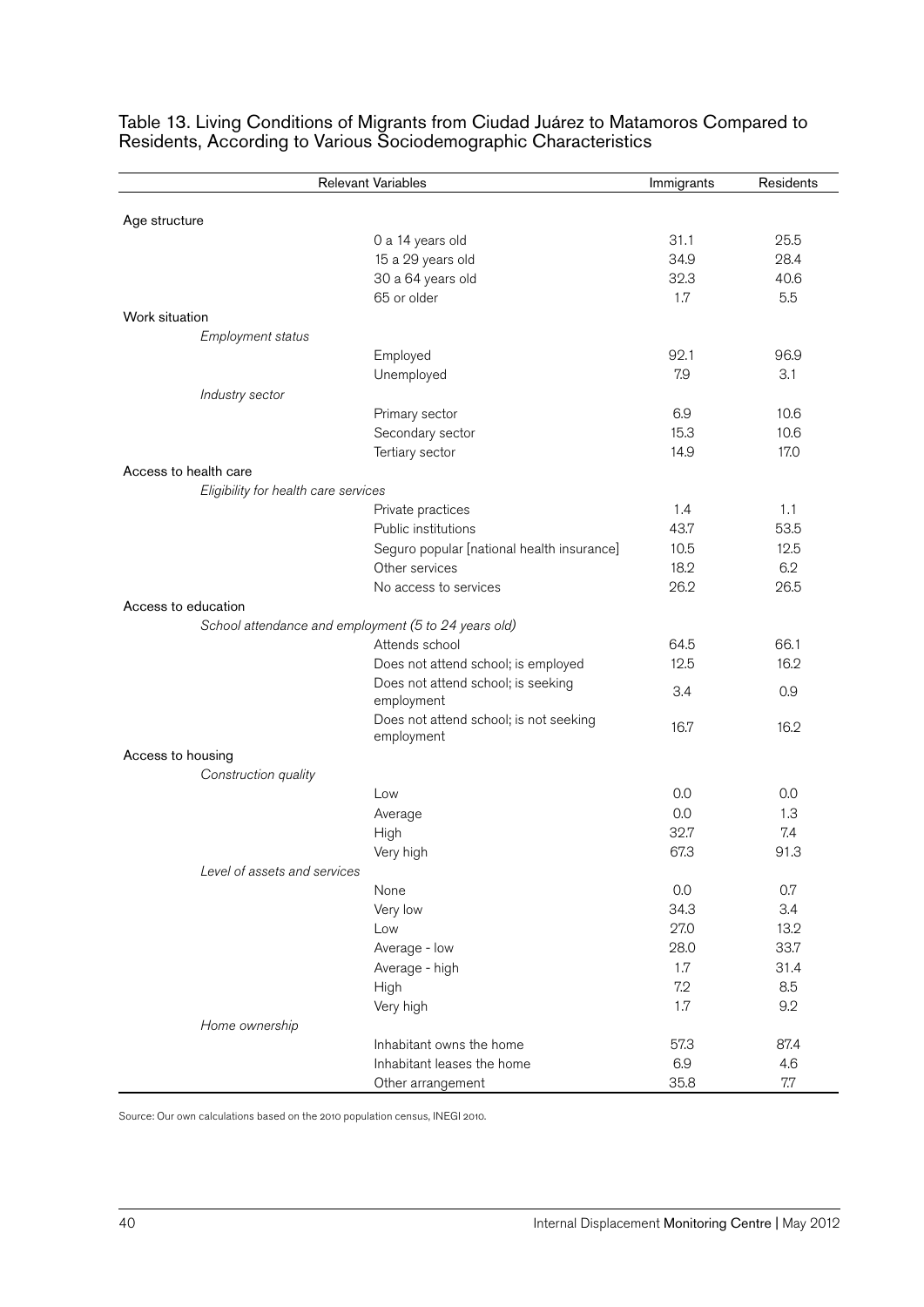| <b>Relevant Variables</b> |                                                      | Immigrants                                           | Residents |      |
|---------------------------|------------------------------------------------------|------------------------------------------------------|-----------|------|
| Age structure             |                                                      |                                                      |           |      |
|                           |                                                      | 0 to 14 years old                                    | 11.0      | 20.8 |
|                           |                                                      | 15 to 29 years old                                   | 37.0      | 28.9 |
|                           |                                                      | 30 to 64 years old                                   | 46.8      | 42.1 |
|                           |                                                      | 65 or older                                          | 5.3       | 8.3  |
| Work situation            |                                                      |                                                      |           |      |
|                           | Employment status                                    |                                                      |           |      |
|                           |                                                      | Employed                                             | 94.3      | 96.8 |
|                           |                                                      | Unemployed                                           | 5.7       | 3.2  |
|                           | Industry sector                                      |                                                      |           |      |
|                           |                                                      | Primary sector                                       | 1.8       | 2.6  |
|                           |                                                      | Secondary sector                                     | 13.9      | 8.9  |
|                           |                                                      | Tertiary sector                                      | 53.8      | 35.0 |
| Access to health care     |                                                      |                                                      |           |      |
|                           | Eligibility for health care<br>services              |                                                      |           |      |
|                           |                                                      | Private practices                                    | 0.3       | 0.8  |
|                           |                                                      | Public institutions                                  | 64.5      | 63.2 |
|                           |                                                      | Seguro popular [national health insurance]           | 7.3       | 15.1 |
|                           |                                                      | Other services                                       | 6.8       | 0.8  |
|                           |                                                      | No access to services                                | 21.0      | 20.0 |
| Access to education       |                                                      |                                                      |           |      |
|                           | School attendance and employment (5 to 24 years old) |                                                      |           |      |
|                           |                                                      | Attends school                                       | 50.6      | 74.0 |
|                           |                                                      | Does not attend school; is employed                  | 34.8      | 15.0 |
|                           |                                                      | Does not attend school; is seeking<br>employment     | 7.3       | 1.3  |
|                           |                                                      | Does not attend school; is not seeking<br>employment | 7.3       | 9.7  |
| Access to housing         |                                                      |                                                      |           |      |
|                           | Construction quality                                 |                                                      |           |      |
|                           |                                                      | Low                                                  | 0.0       | 0.0  |
|                           |                                                      | Average                                              | 0.0       | 0.3  |
|                           |                                                      | High                                                 | 10.4      | 4.4  |
|                           |                                                      | Very high                                            | 89.6      | 95.3 |
|                           | Level of assets and services                         |                                                      |           |      |
|                           |                                                      | None                                                 | 1.4       | 0.6  |
|                           |                                                      | Very low                                             | 0.3       | 2.9  |
|                           |                                                      | Low                                                  | 19.2      | 10.6 |
|                           |                                                      | Average - low                                        | 14.0      | 19.8 |
|                           |                                                      | Average - high                                       | 25.0      | 24.5 |
|                           |                                                      | High                                                 | 20.4      | 12.8 |
|                           |                                                      | Very high                                            | 19.8      | 28.9 |
|                           | Home ownership                                       |                                                      |           |      |
|                           |                                                      | Inhabitant owns the home                             | 64.5      | 78.9 |
|                           |                                                      | Inhabitant leases the home                           | 26.3      | 12.7 |
|                           |                                                      | Other arrangement                                    | 9.2       | 8.4  |

#### Table 14. Living Conditions of Migrants from Tijuana to Tepic Compared to Residents, According to Various Sociodemographic Characteristics